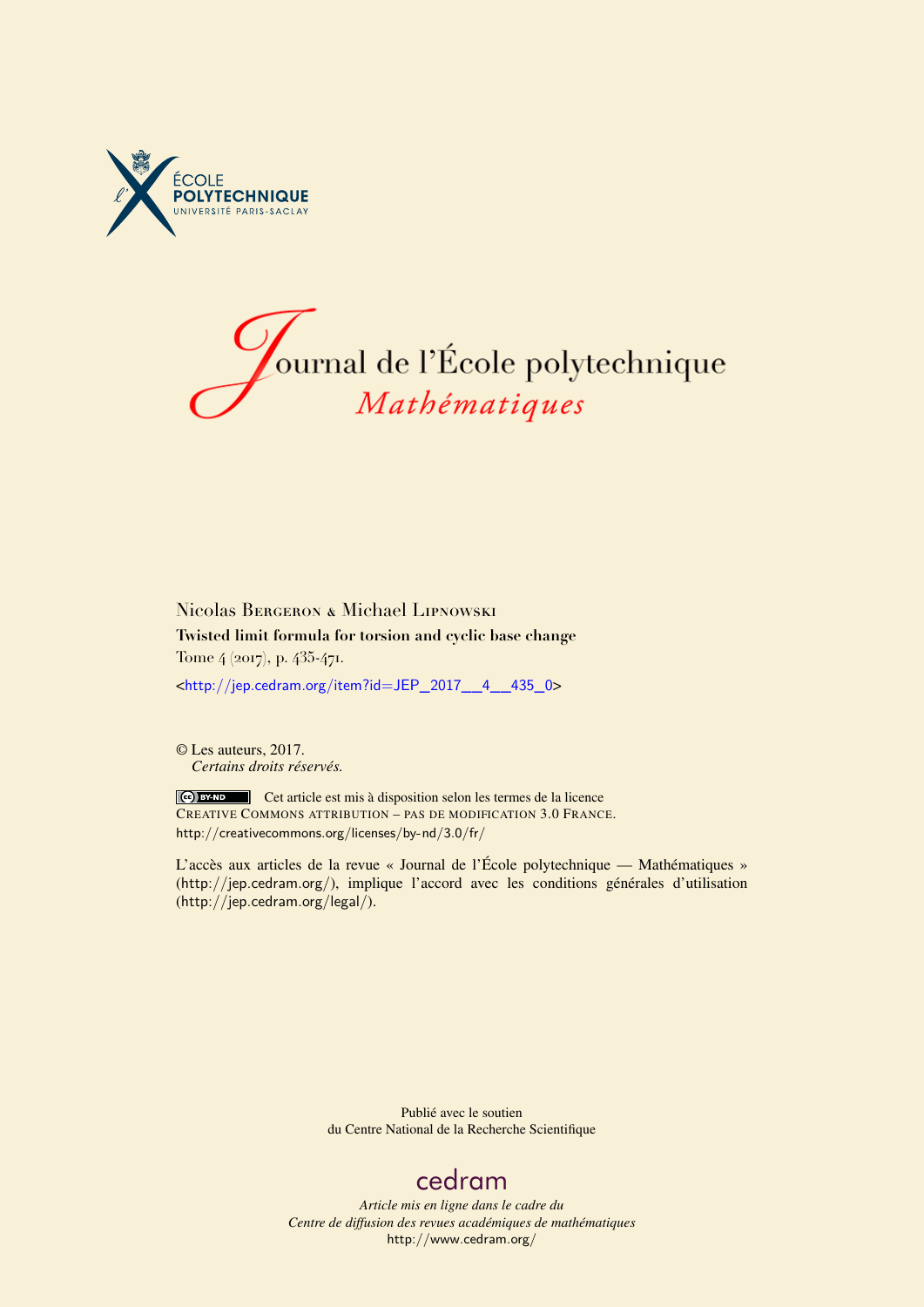# Journal de l'École polytechnique Tome 4, 2017, p. 435–471 **DOI: 10.5802/jep.47**

# TWISTED LIMIT FORMULA FOR TORSION AND CYCLIC BASE CHANGE

by Nicolas Bergeron & Michael Lipnowski

ABSTRACT.  $-$  Let G be the group of complex points of a real semi-simple Lie group whose fundamental rank is equal to 1, e.g.  $G = SL_2(\mathbb{C}) \times SL_2(\mathbb{C})$  or  $SL_3(\mathbb{C})$ . Then the fundamental rank of  $G$  is 2, and according to the conjecture made in [\[3\]](#page-36-0), lattices in  $G$  should have 'little' — in the very weak sense of 'subexponential in the co-volume' — torsion homology. Using base change, we exhibit sequences of lattices where the torsion homology grows exponentially with the *square root* of the volume. This is deduced from a general theorem that compares twisted and untwisted  $L^2$ -torsions in the general base-change situation. This also makes uses of a precise equivariant 'Cheeger-Müller Theorem' proved by the second author [\[23\]](#page-37-0).

Résumé (Formule de multiplicité limite tordue pour la torsion et changement de base cyclique)

Soit G le groupe des points complexes d'un groupe de Lie semi-simple réel dont le rang fondamental est égal à 1, par exemple  $G = SL_2(\mathbb{C}) \times SL_2(\mathbb{C})$  ou  $SL_3(\mathbb{C})$ . Alors le rang fondamental de G est égal à 2 et, selon la conjecture faite dans [\[3\]](#page-36-0), les réseaux dans G devraient avoir « peu » — dans le sens très faible de « sous-exponentiel en le co-volume » — de torsion homologique. En utilisant le changement de base, nous exhibons des suites de réseaux le long desquelles la torsion homologique croît exponentiellement avec la racine carrée du volume. Ce comportement est déduit d'un théorème général qui compare les torsions  $L^2$  tordues et non tordues dans la situation générale d'un changement de base. Nous utilisons également une version équivariante précise du « Théorème de Cheeger-Müller » démontrée par le second auteur [\[23\]](#page-37-0).

#### **CONTENTS**

Mathematical subject classification (2010). — 11F75, 11F70, 11F72, 58J52. KEYWORDS. - Homological torsion, limit multiplicities, base change.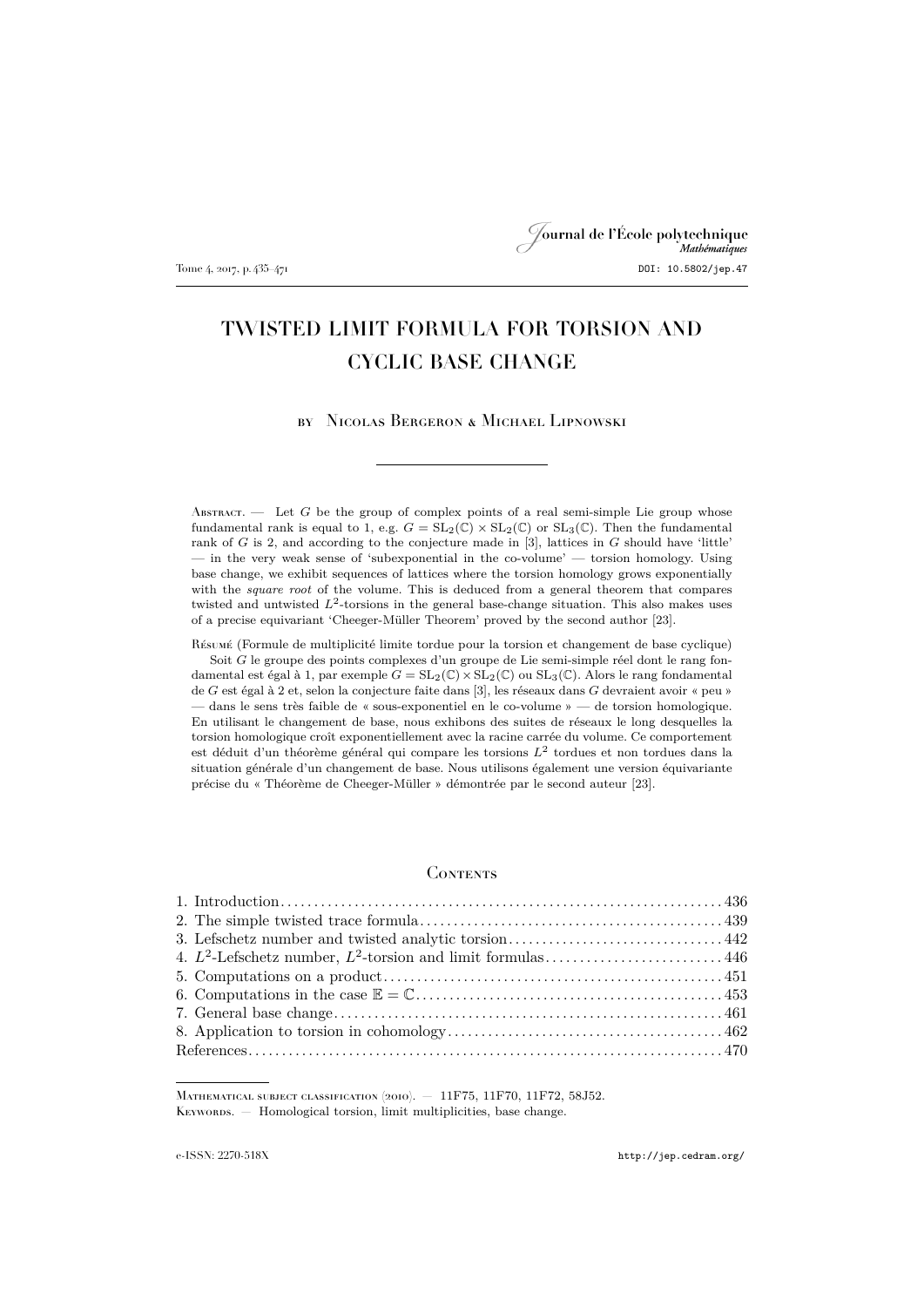### 1. Introduction

<span id="page-2-0"></span>1.1. ASYMPTOTIC GROWTH OF COHOMOLOGY.  $-$  Let  $\Gamma$  be a torsion-free uniform lattice in a semisimple Lie group G with maximal compact subgroup K. Let  $\Gamma_n \subset \Gamma$  be a decreasing sequence of normal subgroups with trivial intersection. It is known that

$$
\lim_{n \to \infty} \frac{\dim H^j(\Gamma_n, \mathbb{C})}{[\Gamma : \Gamma_n]}
$$

converges to  $b_j^{(2)}(\Gamma)$ , the jth L<sup>2</sup>-Betti number of  $\Gamma$ . If  $b_j^{(2)} \neq 0$  for some j, it follows that cohomology is abundant. However, it is often true that  $b_j^{(2)}(\Gamma) = 0$  for all j; this is the case whenever  $\delta(G) := \text{rank}_{\mathbb{C}} G - \text{rank}_{\mathbb{C}} K \neq 0$ . What is the true rate of growth of  $b_j(\Gamma_n) = \dim H^j(\Gamma_n, \mathbb{C})$  when  $\delta(G) \neq 0$ ? In particular, is  $b_j(\Gamma_n)$  non-zero for sufficiently large  $n$ ?

We address this question for 'cyclic base-change.' Before stating a general result, let's give two typical examples of this situation.

#### **EXAMPLES**

(1) The real semisimple Lie group  $G = SL_2(\mathbb{C})$  satisfies  $\delta = 1$ . Let  $\sigma : G \to G$  be the real involution given by complex conjugation.

(2) The real semisimple Lie group  $G = SL_2(\mathbb{C}) \times \cdots \times SL_2(\mathbb{C})$  (*n* times) satisfies  $\delta = n$ . Let  $\sigma : G \to G$  be the order  $2n$  automorphism of G given by  $\sigma(g_1, \ldots, g_n) =$  $(\overline{g}_n, g_1, \ldots, g_{n-1}).$ 

Now let  $\Gamma_n \subset \Gamma$  be a sequence of finite index,  $\sigma$ -stable subgroups of G. It follows from the general Proposition [1.2](#page-3-0) below that

$$
\sum_j b_j(\Gamma_n) \gg \text{vol}(\Gamma_n^{\sigma} \backslash \text{SL}_2(\mathbb{R})).
$$

Note that when the  $\Gamma_n$ 's are congruence subgroups of an arithmetic lattice Γ, then vol $(\Gamma_n^{\sigma} \backslash \mathrm{SL}_2(\mathbb{R}))$  grows like vol $(\Gamma_n \backslash G)^{1/\mathrm{order}(\sigma)}$ .

In this paper, we shall more generally consider the case where  $G$  is obtained from a real algebraic group by 'base change.' Let G be a connected semisimple quasi-split algebraic group defined over  $\mathbb R$ . Let  $\mathbb E$  be an étale  $\mathbb R$ -algebra such that  $\mathbb E/\mathbb R$  is a cyclic Galois extension with Galois group generated by  $\sigma \in Aut(\mathbb{E}/\mathbb{R})$ . Concretely, E is either  $\mathbb{R}^s$  or  $\mathbb{C}^s$ . In the first case  $\sigma$  is of order s and acts on  $\mathbb{R}^s$  by cyclic permutation. In the second case  $\sigma$  is of order 2s and acts on  $\mathbb{C}^s$  by  $(z_1, \ldots, z_s) \mapsto (\overline{z}_s, z_1, \ldots, z_{s-1})$ . The automorphism  $\sigma$  induces a corresponding automorphism of the group G of real points of Res<sub>E/R</sub> G.<sup>(1)</sup> We will furthermore assume that  $H^1(\sigma, G) = \{1\}$ ; see Section [2.4](#page-7-0) for comments on this condition. The following proposition is 'folklore' (see e.g. Borel-Labesse-Schwermer [\[6\]](#page-36-2), Rohlfs-Speh [\[30\]](#page-37-1) and Delorme [\[14\]](#page-36-3)).

<sup>&</sup>lt;sup>(1)</sup>The assumption that  $\mathbf{G}/\mathbb{R}$  is quasi-split is used in the case where  $\mathbb{E} = \mathbb{C}$ , where we quote results of Delorme [\[14\]](#page-36-3) concerning base change from  $\mathbf{G}(\mathbb{R})$  to  $\mathbf{G}(\mathbb{C})$ . We emphasize that assuming  $\mathbf{G}/\mathbb{R}$  is quasi-split is unnecessary in the case where  $\mathbb{E} = \mathbb{R}^s$  and  $\sigma$  acts by cyclic permutation. See Section [5.](#page-17-0)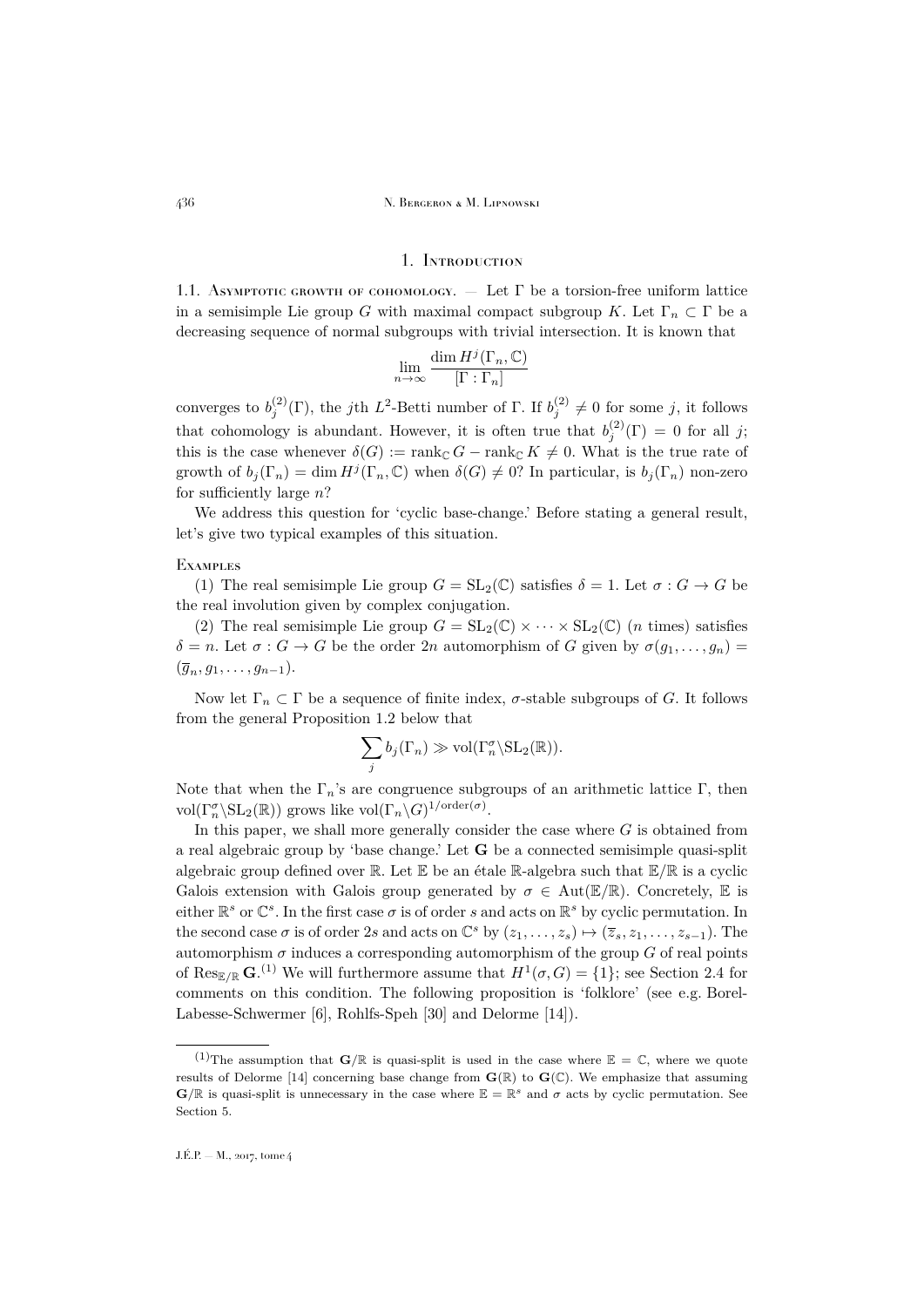<span id="page-3-0"></span>1.2. Proposition. — Let  $\Gamma_n \subset \Gamma$  be a sequence of finite index,  $\sigma$ -stable subgroups *of* G. Suppose that  $\delta(G^{\sigma}) = 0$ . Then we have:

$$
\sum_j \dim b_j(\Gamma_n) \gg \text{vol}(\Gamma_n^{\sigma} \backslash G^{\sigma}).
$$

We prove Proposition [1.2](#page-3-0) for certain families  $\{\Gamma_n\}$  in Section [4.6](#page-14-0) but our real interest here is rather how the *torsion cohomology* grows.

1.3. Asymptotic growth of torsion cohomology.  $-$  Let  $(\rho, F)$  be a finite dimensional representation of G defined over R and suppose that the  $\Gamma_n$ 's stabilize some fixed lattice  $\mathscr{O} \subset F$ . The first named author and Venkatesh [\[3\]](#page-36-0) prove that for 'strongly acyclic' [\[3,](#page-36-0) §4] representations  $\rho$ , there is a lower bound

<span id="page-3-1"></span>
$$
\sum_{j} \log |H^{j}(\Gamma_{n}, \mathscr{O})_{\text{tors}}| \gg c(G, \rho) \cdot [\Gamma : \Gamma_{n}]
$$

for some constant  $c(G, \rho)$ . In fact, they prove a limiting identity

(1.3.1) 
$$
\frac{\sum_{j} (-1)^{j} \log |H^{j}(\Gamma_{n}, \mathscr{O})_{\text{tors}}|}{[\Gamma : \Gamma_{n}]} \longrightarrow c(G, \rho)
$$

and prove that  $c(G, \rho)$  is non-zero exactly when  $\delta(G) = 1$ . The numerator of the left side of [\(1.3.1\)](#page-3-1) should be thought of as a 'torsion Euler characteristic.' The purpose of this article is to prove an analogous theorem about 'torsion Lefschetz numbers.'

To state one instance of our main result, we keep assuming that  $H^1(\sigma, G) = \{1\}$ and furthermore assume that:

<span id="page-3-4"></span>(1)  $\sigma$  has prime order p and  $\mathscr{O}_{\mathbb{F}_p}$  is trivial.

(2) the  $\Gamma_n$ 's are  $\sigma$ -stable finite index subgroups of  $\Gamma$  such that  $\bigcap_n \Gamma_n = \{1\}$  (or, more generally, that satisfy the hypothesis of Section [4.3\)](#page-12-1), and

<span id="page-3-5"></span>(3) the representation  $\rho$  is strongly acyclic and can be extended to a finite dimensional (twisted) representation  $\tilde{\rho}$  of the twisted space  $\tilde{G} = G \rtimes \sigma$  that is *strongly acyclic* (see Section [2.6\)](#page-8-1).

<span id="page-3-3"></span>Under these hypotheses we shall prove the following:

<span id="page-3-2"></span>1.4. Theorem. — *We have:*

(1.4.1) 
$$
\limsup \frac{\sum_{j} \log |H^j(\Gamma_n, \mathcal{O})|}{\text{vol}(\Gamma_n^{\sigma} \setminus G^{\sigma})} > 0
$$

*whenever*  $\delta(G^{\sigma}) = 1$ *.* 

EXAMPLE. — Let  $E/\mathbb{Q}$  be an imaginary quadratic extension. Let B be a division algebra of dimension 9 over  $\mathbb Q$  such that B is split at infinity and  $B_E := B \otimes_{\mathbb Q} E$  is a division algebra. Let  $\mathfrak o$  be a maximal order in B and let  $\mathfrak o_E$  be its tensor product over  $\mathbb Z$  with the ring of integers of E. Then  $\mathfrak o_E^{\times}$  embeds into PGL<sub>3</sub>( $\mathbb C$ ). Let  $\mathscr O$  be the set of elements in  $\mathfrak{o}_E$  of trace 0, considered as an  $\mathfrak{o}_E^{\times}$ -module by conjugation. Let  $\Gamma$  be a torsion free congruence subgroup of  $\mathfrak{o}_E^{\times}$  such that  $\Gamma$  is contained in the kernel of  $\rho$  mod 2. Then the local system  $\mathscr{O}_{\mathbb{F}_2}$  is trivial. Given a prime  $q$ , we denote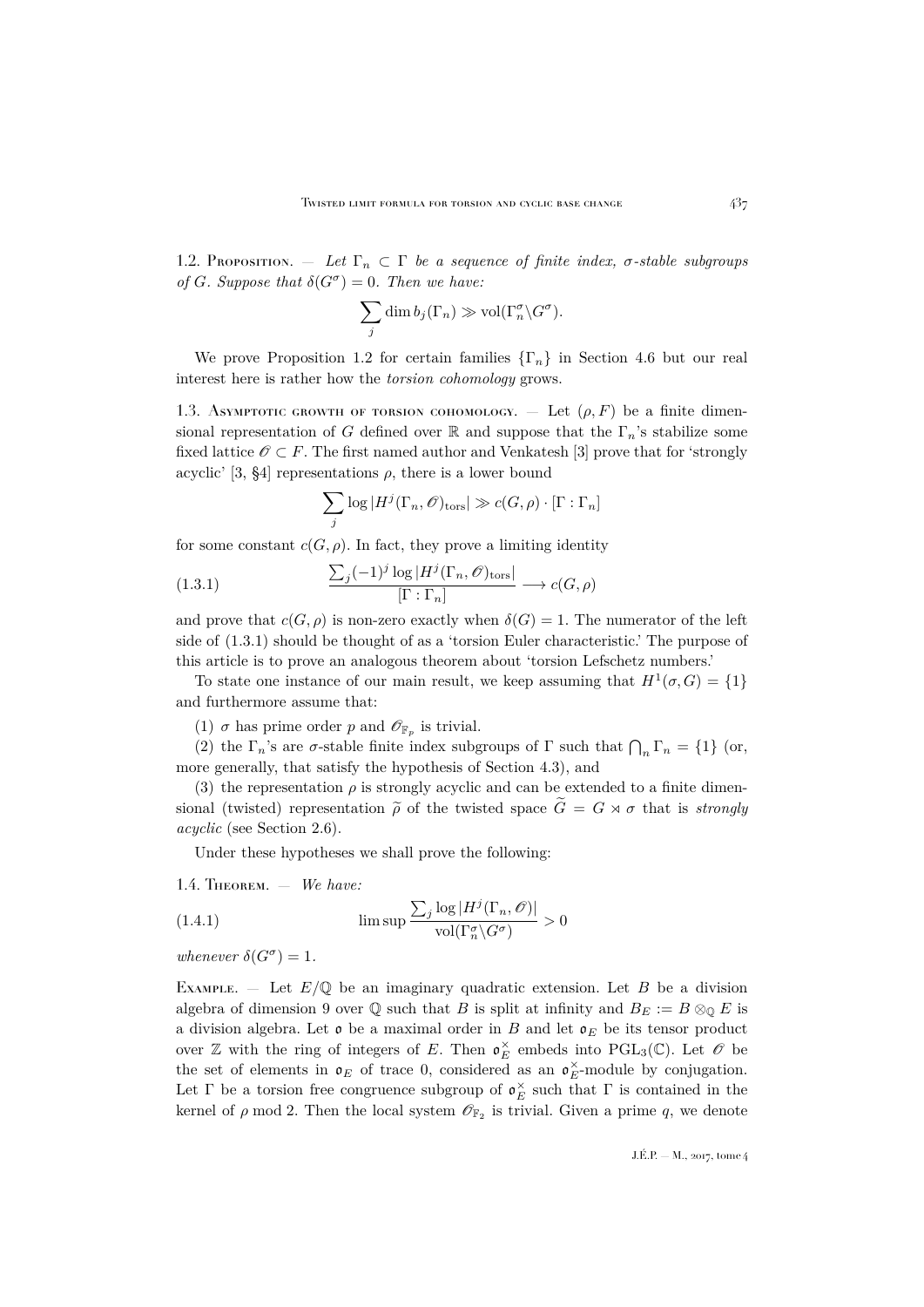by  $\Gamma_q$  the kernel of the reduction map  $\Gamma \mapsto (\mathfrak{o}_E/q\mathfrak{o}_E)^{\times}$ . Theorem [1.4](#page-3-2) applies to the sequence  $\{\Gamma_a\}$  and we conclude that

<span id="page-4-0"></span>(1.4.2) 
$$
\limsup \frac{1}{q^8} \sum_j \log |H^j(\Gamma_q, \mathscr{O})| > 0.
$$

Here,  $q^8$  is the growth rate of the log of torsion in  $H^3$  of the corresponding qcongruence subgroups of  $\mathfrak{o}^{\times}$  embedded into PGL<sub>3</sub>( $\mathbb{R}$ ). The cohomology classes that contribute to  $(1.4.2)$  should conjecturally arise by base change transfer over  $\mathbb{Z}$ . One may regard [\(1.4.2\)](#page-4-0) as a partial evidence for the existence of such a transfer.

Similarly, one can construct examples of lattices  $\Gamma$  in  $SL_2(\mathbb{C})^p$  ( $p > 1$  prime), in  $SL_3(\mathbb{C})$  or in  $SL_4(\mathbb{C})$  such that the torsion homology of level q congruence subgroups of  $\Gamma$  grows exponentially with respectively  $q^6$ ,  $q^8$  or  $q^{15}$ .

1.5. — Analogously to [\(1.3.1\)](#page-3-1), Equation [\(1.4.1\)](#page-3-3) follows from a limiting identity for torsion Lefschetz numbers. For example, when  $\sigma^2 = 1$ , conditional on an assumption about the growth of the Betti numbers  $\dim_{\mathbb{F}_2} H^j(\Gamma_n^{\sigma}, \mathscr{O}_{\mathbb{F}_2})$  we prove that

<span id="page-4-1"></span>(1.5.1) 
$$
\frac{\sum (-1)^j (\log |H^j(\Gamma_n, \mathcal{O})^+_{\text{tors}}| - \log |H^j(\Gamma_n, \mathcal{O})^-_{\text{tors}}|)}{|H^1(\sigma, \Gamma_n)| \operatorname{vol}(\Gamma_n^{\sigma} \backslash G^{\sigma})} \longrightarrow c(G, \rho, \sigma),
$$

where the superscript  $\pm$  denotes the  $\pm 1$  eigenspace.

Assume that the maximal compact subgroup  $K \subset G$  is  $\sigma$ -stable and let  $X = G/K$ and  $X^{\sigma} = G^{\sigma}/K^{\sigma}$ . The proof of [\(1.5.1\)](#page-4-1) crucially uses the equivariant Cheeger-Müller theorem, proven by Bismut-Zhang [\[5\]](#page-36-4). This enables us to compute the left side of [\(1.5.1\)](#page-4-1) (up to a controlled integer multiple of log 2) by studying the eigenspaces of the Laplace operators of the metrized local system associated to  $\rho$  together with their  $\sigma$ action. More precisely, the left side of [\(1.5.1\)](#page-4-1) nearly equals the equivariant analytic torsion  $\log T_{\Gamma_n\backslash X}^{\sigma}(\rho)$ ; see [\(3.5.1\)](#page-11-0) for a definition of the latter. Using the simple twisted trace formula and results of Bouaziz [\[7\]](#page-36-5), we prove a 'limit multiplicity formula.'

1.6. Theorem. — *Assume* [\(1\)](#page-3-4)*–*[\(3\)](#page-3-5) *above. Then we have:*

<span id="page-4-2"></span>(1.6.1) 
$$
\frac{\log T^{\sigma}_{\Gamma_n \backslash X}(\rho)}{|H^1(\sigma, \Gamma_n)| \operatorname{vol}(\Gamma^{\sigma}_n \backslash G^{\sigma})} \longrightarrow s2^r t_{X^{\sigma}}^{(2)}(\rho),
$$

*where*  $\mathbb{E} = \mathbb{R}^s$  *or*  $\mathbb{C}^s$ *, and*  $r = 0$  *in the first case and*  $r = \text{rank}_{\mathbb{R}} \mathbf{G}(\mathbb{C}) - \text{rank}_{\mathbb{R}} \mathbf{G}(\mathbb{R})$ *in the second case.*

Here,  $t_{X^{\sigma}}^{(2)}(\rho)$  is the (usual)  $L^2$ -analytic torsion of the symmetric space  $X^{\sigma}$  twisted by the finite dimensional representation  $\rho$ . It is explicitly computed in [\[3\]](#page-36-0). Note that it is non-zero if and only if  $\delta(G^{\sigma}) = 1$ .

The authors hope that the limit multiplicity formula [\(1.6.1\)](#page-4-2) together with the twisted endoscopic comparison implicit in Section 7 will be of interest independent of torsion in cohomology. These computations complement work by Borel-Labesse-Schwermer [\[6\]](#page-36-2) and Rohlfs-Speh [\[30\]](#page-37-1).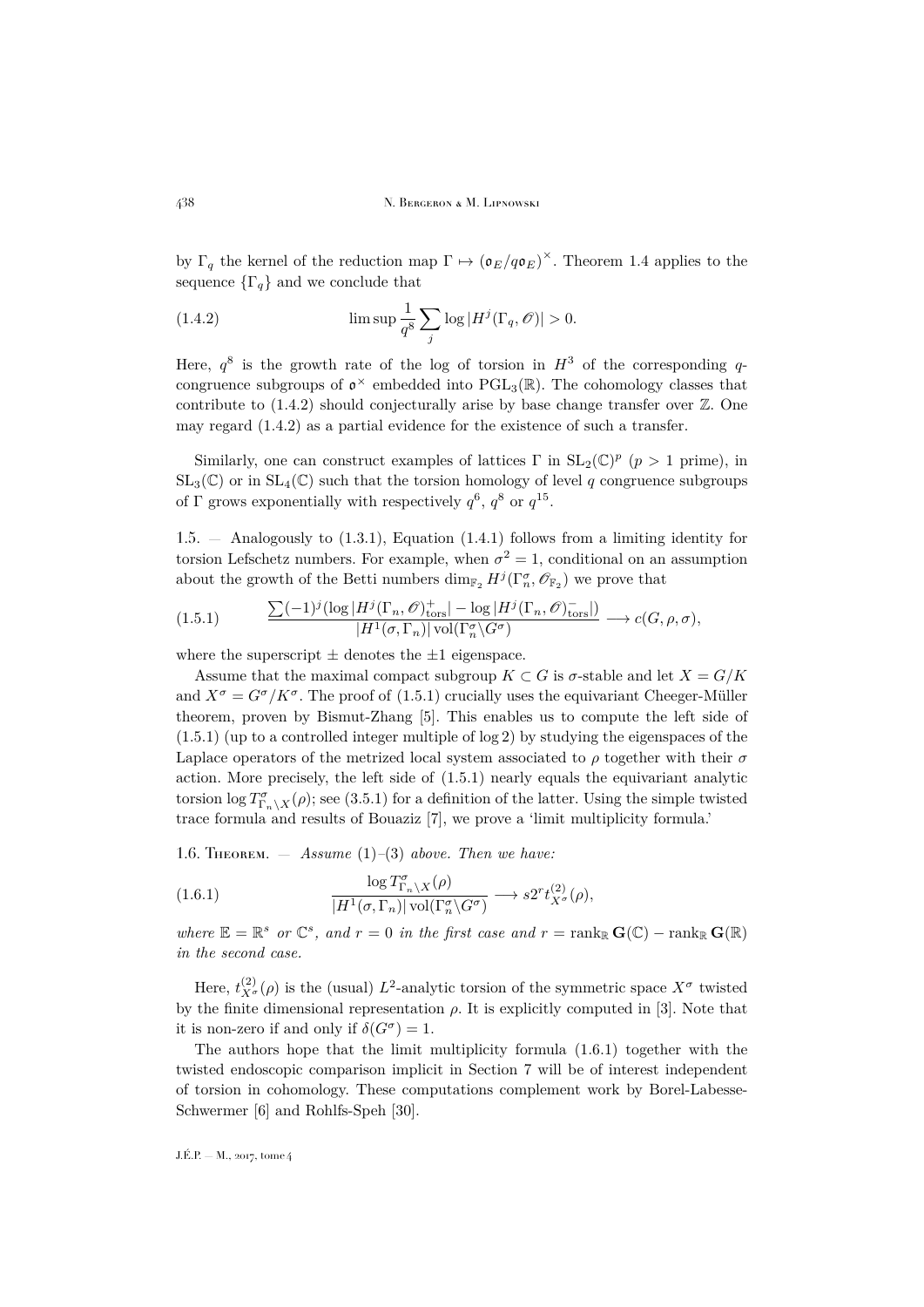*Acknowledgements*. — The authors would like to thank Abederrazak Bouaziz, Laurent Clozel, Colette Moeglin and David Renard for helpful conversations. They also would like to thank an anonymous referee for pointing out an error in the first version of this paper.

#### 2. The simple twisted trace formula

<span id="page-5-0"></span>Let **G** be a connected semisimple quasi-split algebraic group defined over  $\mathbb{R}$ . Let  $\mathbb{E}$ be an étale R-algebra such that E/R is a cyclic Galois extension with Galois group generated by  $\sigma \in \text{Aut}(\mathbb{E}/\mathbb{R})$ . The automorphism  $\sigma$  induces a corresponding automorphism of the group G of real points of  $\text{Res}_{\mathbb{E}/\mathbb{R}} G$ . We furthermore choose a Cartan involution  $\theta$  of G that commutes with  $\sigma$  and denote by K the group of fixed points of  $\theta$  in G. Here we follow Labesse-Waldspurger [\[20\]](#page-37-2).

2.1. Twisted spaces. — We associate to these data the *twisted space*

 $\widetilde{G} = G \rtimes \sigma \subset G \rtimes \text{Aut}(G).$ 

The left action of  $G$  on  $G$ ,

$$
(g, x \rtimes \sigma) \longmapsto gx \rtimes \sigma,
$$

turns  $\tilde{G}$  into a left principal homogeneous G-space equipped with a G-equivariant map Ad :  $\widetilde{G} \to \text{Aut}(G)$  given by

$$
Ad(x \rtimes \sigma)(g) = Ad(x)(\sigma(g)).
$$

We also have a right action of G on  $\widetilde{G}$  by

$$
\delta g = \mathrm{Ad}(\delta)(g)\delta \quad (\delta \in \widetilde{G}, \ g \in G).
$$

This enables us to define an action by conjugation of G on  $\tilde{G}$  and yields a notion of G-conjugacy class in  $\tilde{G}$ . The left and right actions of G on the twisted space  $G \rtimes \sigma$ are induced by the left and right multiplications in the semi-direct product  $G \rtimes \langle \sigma \rangle$ . In particular, taking  $\delta = 1 \times \sigma$  we have:

$$
(1 \rtimes \sigma)g = \delta g = \sigma(g)\delta = \sigma(g) \rtimes \sigma.
$$

We similarly define the twisted space  $\widetilde{K} = K \rtimes \sigma$ .

2.2. TWISTED REPRESENTATIONS.  $-$  A *representation of*  $\tilde{G}$ , in a vector space V, is the data for every  $\delta \in \tilde{G}$  of a invertible linear map

$$
\widetilde{\pi}(\delta) \in \mathrm{GL}(V)
$$

and of a representation of  $G$  in  $V$ :

$$
\pi: G \longrightarrow \operatorname{GL}(V)
$$

such that for  $x, y \in G$  and  $\delta \in \widetilde{G}$ ,

$$
\widetilde{\pi}(x\delta y)=\pi(x)\widetilde{\pi}(\delta)\pi(y).
$$

In particular

$$
\widetilde{\pi}(\delta x) = \pi(\mathrm{Ad}(\delta)(x))\widetilde{\pi}(\delta).
$$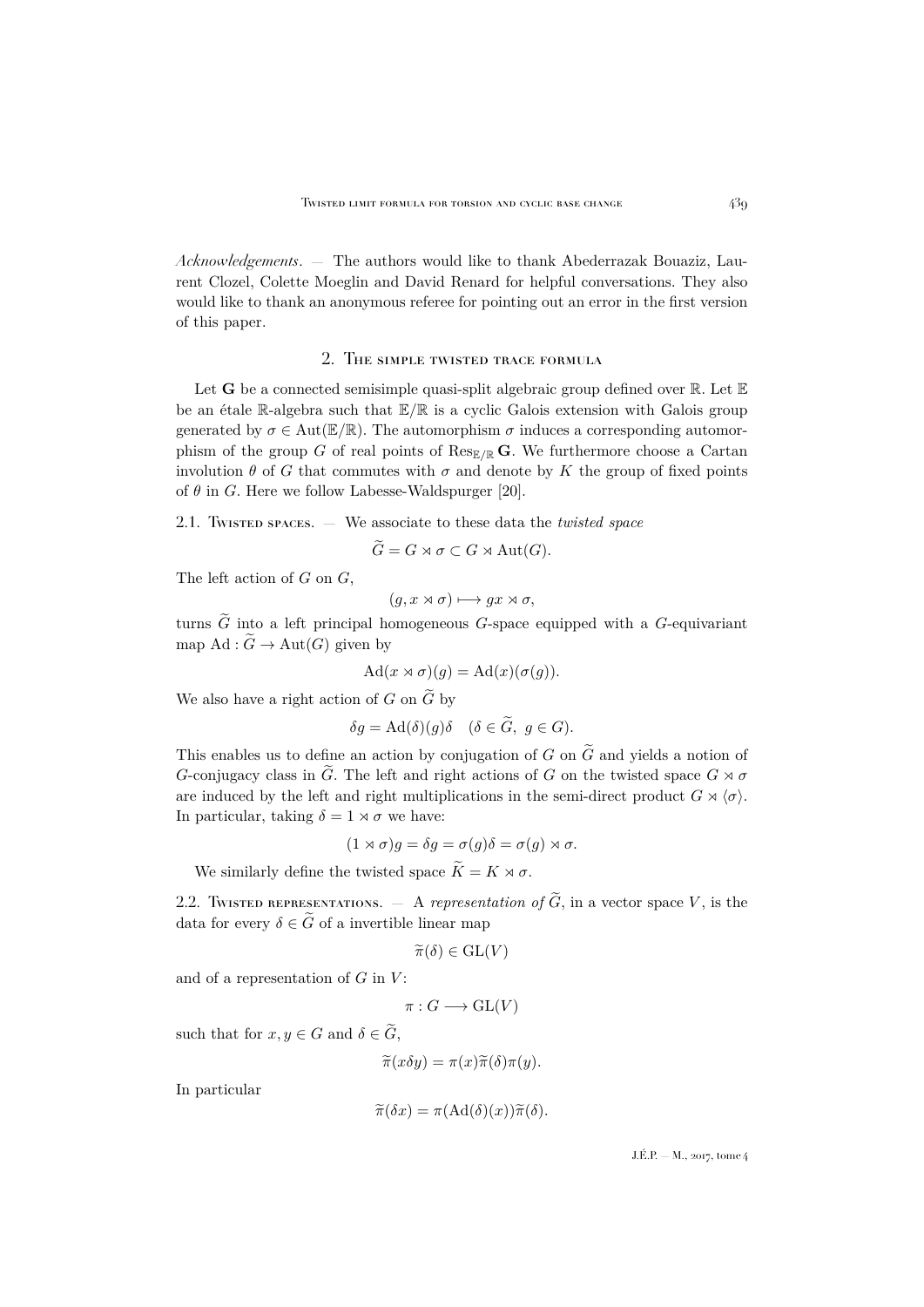Therefore  $\tilde{\pi}(\delta)$  intertwines  $\pi$  and  $\pi \circ \text{Ad}(\delta)$ . Note that  $\tilde{\pi}$  is the restriction to  $G \rtimes \sigma$ of a genuine representation of  $G \rtimes \langle \sigma \rangle$ . As such it determines  $\pi$ ; we will say that  $\pi$  is the restriction of  $\tilde{\pi}$  to G.

Conversely  $\tilde{\pi}$  is determined by the data of  $\pi$  and of an operator A which intertwines  $\pi$  and  $\pi \circ \sigma$ :

$$
A\pi(x) = (\pi \circ \sigma)(x)A
$$

and whose p-th power is the identity, where p is the order of  $\sigma$ . We reconstruct  $\tilde{\pi}$  by setting

$$
\widetilde{\pi}(x \rtimes \sigma) = \pi(x)A \quad \text{for } x \in G.
$$

Say that  $\tilde{\pi}$  is *essential* if  $\pi$  is irreducible. If  $\tilde{\pi}$  is unitary and essential, Schur's lemma implies that  $\pi$  determines A up to a p-th root of unity.

There is a natural notion of equivalence between representations of  $\tilde{G}$  — see e.g. [\[20,](#page-37-2) §2.3]. This is the obvious one; beware however that, even if  $\tilde{\pi}$  is essential, the class of  $\pi$  does not determine the class of  $\tilde{\pi}$  since the intertwiner A is only determined up to a root of unity. We have a corresponding notion of a  $(\mathfrak{g}, K)$ -module.

If  $\widetilde{\pi}$  is unitary and  $f \in C_c^{\infty}(\widetilde{G})$  we set

$$
\widetilde{\pi}(f) = \int_{\widetilde{G}} f(y)\widetilde{\pi}(y) dy := \int_G f(x \rtimes \sigma)\widetilde{\pi}(x \rtimes \sigma) dx.
$$

It follows from [\[20,](#page-37-2) Lem. 2.3.2] that  $\tilde{\pi}(f)$  is of trace class. Moreover: trace  $\tilde{\pi}(f) = 0$ unless  $\tilde{\pi}$  is essential. In the following, we denote by  $\Pi(G)$  the set of irreducible unitary representations  $\pi$  of G (considered up to equivalence) that can be extended to some (twisted) representation  $\tilde{\pi}$  of  $\tilde{G}$ . Note that the extension is not unique.

<span id="page-6-0"></span>2.3. TWISTED TRACE FORMULA (IN THE COCOMPACT CASE).  $-$  Let  $\Gamma$  be a cocompact lattice of G that is σ-stable. Associated to Γ is the (right) regular representation  $R_{\Gamma}$  of  $\tilde{G}$ on  $L^2(\Gamma \backslash G)$ , where the restriction  $R_{\Gamma}$  of  $\widetilde{R}_{\Gamma}$  is the usual regular representation in  $L^2(\Gamma \backslash G)$  and

$$
(\widetilde{R}_{\Gamma}(\sigma))(f)(\Gamma x) = f(\Gamma \sigma(x)).
$$

Note that

$$
(\widetilde{R}_{\Gamma}(\sigma)R_{\Gamma}(g))(f)(\Gamma x) = f(\Gamma \sigma(x)g) = (R_{\Gamma}(\sigma(g))\widetilde{R}_{\Gamma}(\sigma))(f)(\Gamma x).
$$

Given  $\delta \in \tilde{G}$  we denote by  $G^{\delta}$  its centralizer in G (for the (twisted) action by conjugation of G on  $\tilde{G}$ ). Corresponding to  $\Gamma$  is a (non-empty) discrete twisted subspace  $\widetilde{\Gamma} \subset \widetilde{G}$ . Given  $\delta \in \widetilde{\Gamma}$  we denote by  $\{\delta\}$  its Γ-conjugacy class (where here again  $\Gamma$  acts by (twisted) conjugation on  $\tilde{\Gamma}$ ).

Let  $f \in C_c^{\infty}(\widetilde{G})$ . The twisted trace formula is obtained by computing the trace of  $\widetilde{R}_{\Gamma}(f)$  in two different ways. It takes the following form (the LHS is the spectral side and the RHS is the geometric side):

(2.3.1) 
$$
\sum_{\pi \in \Pi(\widetilde{G})} m(\pi, \widetilde{\pi}, \Gamma) \operatorname{trace} \widetilde{\pi}(f) = \sum_{\{\delta\}} \operatorname{vol}(\Gamma^{\delta} \backslash G^{\delta}) \int_{G^{\delta} \backslash G} f(x^{-1} \delta x) dx.
$$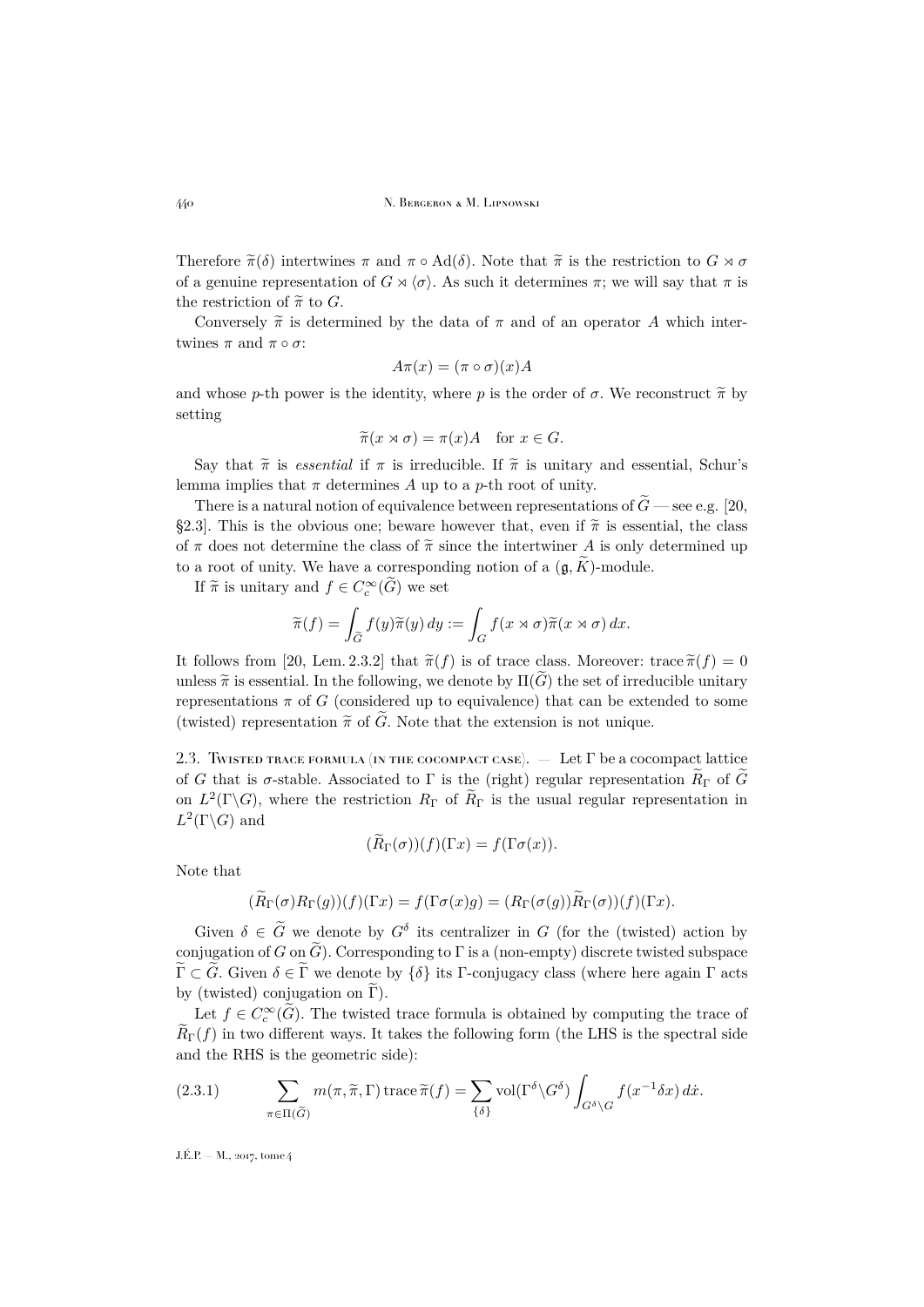Here,  $\tilde{\pi}$  is some extension of  $\pi$  to a twisted representation of  $\tilde{G}$  and

$$
m(\pi, \widetilde{\pi}, \Gamma) = \sum_{\widetilde{\pi}'|G=\pi} \lambda(\widetilde{\pi}', \widetilde{\pi}) m(\widetilde{\pi}')
$$
  
= trace $(\sigma | \text{Hom}_G(\widetilde{\pi}, L^2(\Gamma \backslash G))),$ 

where  $m(\tilde{\pi}')$  is the multiplicity of  $\tilde{\pi}'$  in  $\tilde{R}_{\Gamma}$  and  $\lambda(\tilde{\pi}', \tilde{\pi}) \in \mathbb{C}^{\times}$  is the scalar such that,<br>for all  $\tilde{\Sigma} \subset \tilde{C}$  are here  $\tilde{\Xi}'(\tilde{\Sigma})$ .  $\tilde{\Xi}'(\tilde{\Sigma}) \tilde{\Xi}'(\tilde{\Sigma})$  is the fact on the part for all  $\delta \in \tilde{G}$ , we have  $\tilde{\pi}'(\delta) = \lambda(\tilde{\pi}', \tilde{\pi})\tilde{\pi}(\delta)$ .<sup>(2)</sup> Note that  $\lambda(\tilde{\pi}', \tilde{\pi})$  is in fact a p-th root of unity.

The definition of trace  $\tilde{\pi}(f)$  depends on a choice of a Haar measure dx on G. On the geometric side the volumes  $vol(\Gamma^{\delta} \backslash G^{\delta})$  depend on choices of Haar measures on the groups  $G^{\delta}$ . We will make precise choices later on. For the moment we just note that the measure dx on the quotient  $G^{\delta}\backslash G$  is normalized by:

$$
\int_G \phi(x) dx = \int_{G^\delta \setminus G} \int_{G^\delta} \phi(gx) dg dx.
$$

<span id="page-7-0"></span>2.4. GALOIS COHOMOLOGY GROUPS  $H^1(\sigma, \Gamma)$ . — Let  $Z^1(\sigma, \Gamma) = \{\delta \in \widetilde{\Gamma} : \delta^p = 1\}$ ; it is invariant by conjugation by Γ. We denote by  $H^1(\sigma,\Gamma)$  the quotient of  $Z^1(\sigma,\Gamma)$  by the equivalence relation defined by conjugation by elements of  $\Gamma$ . We have similar definitions when  $\Gamma$  is replaced by  $G$ .

We will assume that

(2.4.1) 
$$
H^1(\sigma, G) = \{1\}.
$$

Note that the set  $H^1(\sigma,G)$  is the same as the nonabelian cohomology group  $H^1(\langle \sigma \rangle,\Gamma)$ or  $H^1(\mathbb{E}/\mathbb{R}, \Gamma)$  if  $\mathbb{E}/\mathbb{R}$  is a cyclic Galois extension with Galois group generated by  $\sigma \in \text{Aut}(\mathbb{E}/\mathbb{R}).$ 

If  $\mathbb{E} = \mathbb{R}^p$ , Condition [\(2.4.1\)](#page-7-1) is always satisfied. Indeed: in that case  $G = \mathbf{G}(\mathbb{R})^p$ and an element

<span id="page-7-1"></span>
$$
(g_1,\ldots,g_p)\rtimes\sigma\in\widetilde{G}
$$

belongs to  $Z^1(\sigma, G)$  if and only if  $g_1g_2\cdots g_p = e$ . But then there is an equality

$$
\sigma(g_1, g_1g_2, \ldots, g_1 \cdots g_p)^{-1}(g_1, g_1g_2, \ldots, g_1 \cdots g_p) = (g_1, \ldots, g_p).
$$

Equivalently,  $(g_1, \ldots, g_p) \rtimes \sigma$  is conjugated to  $\sigma$  in  $\widetilde{G}$  by some element in  $G$ .

We furthermore note that  $H^1(\mathbb{C}/\mathbb{R}, \mathrm{SL}_n(\mathbb{C})) = H^1(\mathbb{C}/\mathbb{R}, \mathrm{Sp}_n(\mathbb{C})) = \{1\}$ , see e.g. [\[32,](#page-37-3) Chap. X]. Therefore, Condition [\(2.4.1\)](#page-7-1) holds if **G** is a product of factors  $SL_n$ or  $Sp_n$  or of factors whose group of real points is isomorphic to a complex Lie group viewed as a real Lie group. Note however that  $H^1(\mathbb{C}/\mathbb{R},\mathrm{SO}_{p,q}(\mathbb{C}))$  is not trivial; it is in bijective correspondence with the set of non degenerate real quadratic forms that are equivalent to the standard quadratic form of signature  $(p, q)$  over  $\mathbb{C}$ . We emphasize that, in the introduction, we have assumed Condition [\(2.4.1\)](#page-7-1) to hold.

<sup>(2)</sup>Note that  $m(\pi, \tilde{\pi}, \Gamma)$  trace  $\tilde{\pi}(f)$  does not depend on the chosen particular extension  $\tilde{\pi}$  but only on  $\pi$ .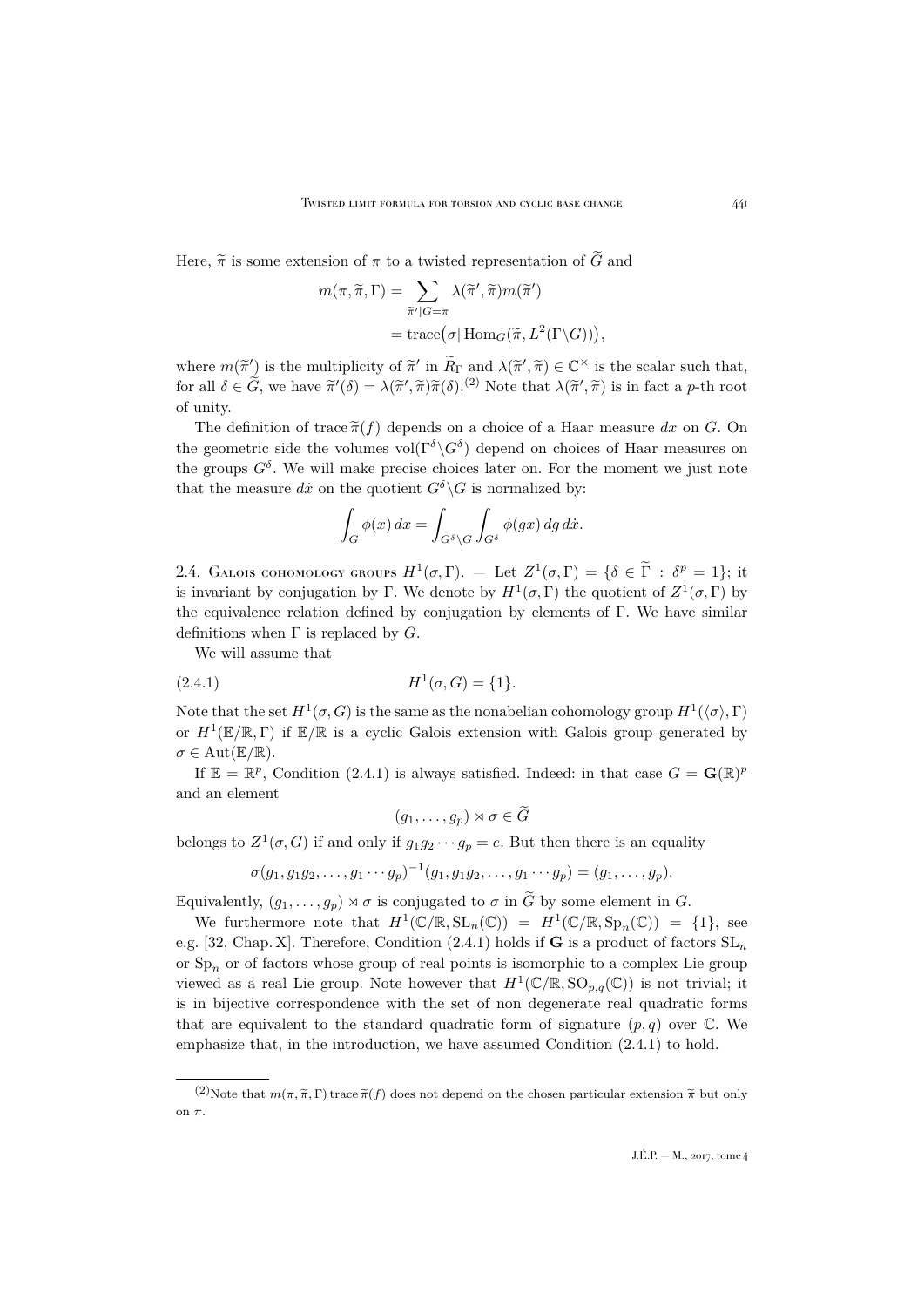2.5.  $-$  Under assumption  $(2.4.1)$ , the map

 $H^1(\sigma,\Gamma) \longrightarrow H^1(\sigma,G)$ 

necessarily has trivial image. In other words: if  $\delta$  represents a class in  $H^1(\sigma, \Gamma)$  then  $\delta$ is conjugate to  $\sigma$  by some element of G. In particular, we have

$$
\text{vol}(\Gamma^{\delta}\backslash G^{\delta}) = \text{vol}(\Gamma^{\sigma}\backslash G^{\sigma}) \quad \text{and} \quad \int_{G^{\delta}\backslash G} f(x^{-1}\delta x) dx = \int_{G^{\sigma}\backslash G} f(x^{-1}\sigma x) dx.
$$

We may therefore write the geometric side of the twisted trace formula as:

<span id="page-8-2"></span>
$$
(2.5.1) \quad |H^{1}(\sigma,\Gamma)| \operatorname{vol}(\Gamma^{\sigma} \backslash G^{\sigma}) \int_{G^{\sigma} \backslash G} f(x^{-1} \sigma x) dx + \sum_{\{\delta\}} \operatorname{vol}(\Gamma^{\delta} \backslash G^{\delta}) \int_{G^{\delta} \backslash G} f(x^{-1} \delta x) dx.
$$
\n
$$
\delta \notin Z^{1}(\sigma,\Gamma)
$$

<span id="page-8-1"></span>2.6. FINITE DIMENSIONAL REPRESENTATIONS OF  $\widetilde{G}_n$  — Note that the complexification of G may be identified with the complex points of  $\text{Res}_{\mathbb{E}/\mathbb{R}}\mathbf{G}$ , i.e.,  $\mathbf{G}(\mathbb{C})^p$ . Every complex finite dimensional  $\sigma$ -stable irreducible representation  $(\tilde{\rho}, F)$  of  $\tilde{G}$  can therefore be realized in a space  $F = F_0^{\otimes p}$ , where  $(\rho_0, F_0)$  is an irreducible complex linear representation of  $\mathbf{G}(\mathbb{C})$ . The action of G is defined by the tensor product action  $\rho_0^{\otimes p}$  if  $\mathbb{E} = \mathbb{R}^p$ and by  $\otimes_{i=1}^{p/2} (\rho_0 \otimes \overline{\rho}_0)$ , where  $\overline{\rho}_0$  is obtained by composing the complex conjugation in  $\mathbf{G}(\mathbb{C})$  by  $\rho_0$ , if  $\mathbb{E} = \mathbb{C}^{p/2}$ . In both cases, we choose the action of  $\sigma$  on  $F = F_0^{\otimes p}$  to be the cyclic permutation  $A: x_1 \otimes \cdots \otimes x_p \mapsto x_p \otimes x_1 \otimes \cdots \otimes x_{p-1}$ . Note that

trace
$$
(\sigma | F)
$$
 = dim  $F_0$ .

Let g be the Lie algebra of G. Say that  $(\tilde{\rho}, F)$  is *strongly twisted acyclic* if there exists a positive constant  $\eta$  depending only on F such that: for every irreducible unitary  $(\mathfrak{g}, K)$ -module V for which

$$
trace(\sigma \mid C^j(\mathfrak{g}(\mathbb{C}), K, V \otimes F)) \neq 0
$$

for some  $j \leqslant \dim \mathbf{G}(\mathbb{C})$ , the inequality

$$
\Lambda_F - \Lambda_V \geqslant \eta
$$

is satisfied. Here,  $\Lambda_F$ , resp.  $\Lambda_V$ , is the scalar by which the Casimir acts on F, resp. V.

Write  $\nu$  for the highest weight of  $F_0$ . The following lemma can be proven analogously to [\[3,](#page-36-0) Lem. 4.1].

2.7. Lemma.  $-$  *Suppose that*  $\nu$  *is not preserved by the Cartan involution*  $\theta$ *. Then*  $\tilde{\theta}$ *is strongly twisted acyclic.*

### 3. Lefschetz number and twisted analytic torsion

<span id="page-8-0"></span>Let G,  $\sigma$  and  $\Gamma$  be as in Section [2.3](#page-6-0) and let  $(\tilde{\rho}, F)$  be a complex finite dimensional σ-stable irreducible representation of  $\tilde{G}$ . We denote by **g** the Lie algebra of *G*.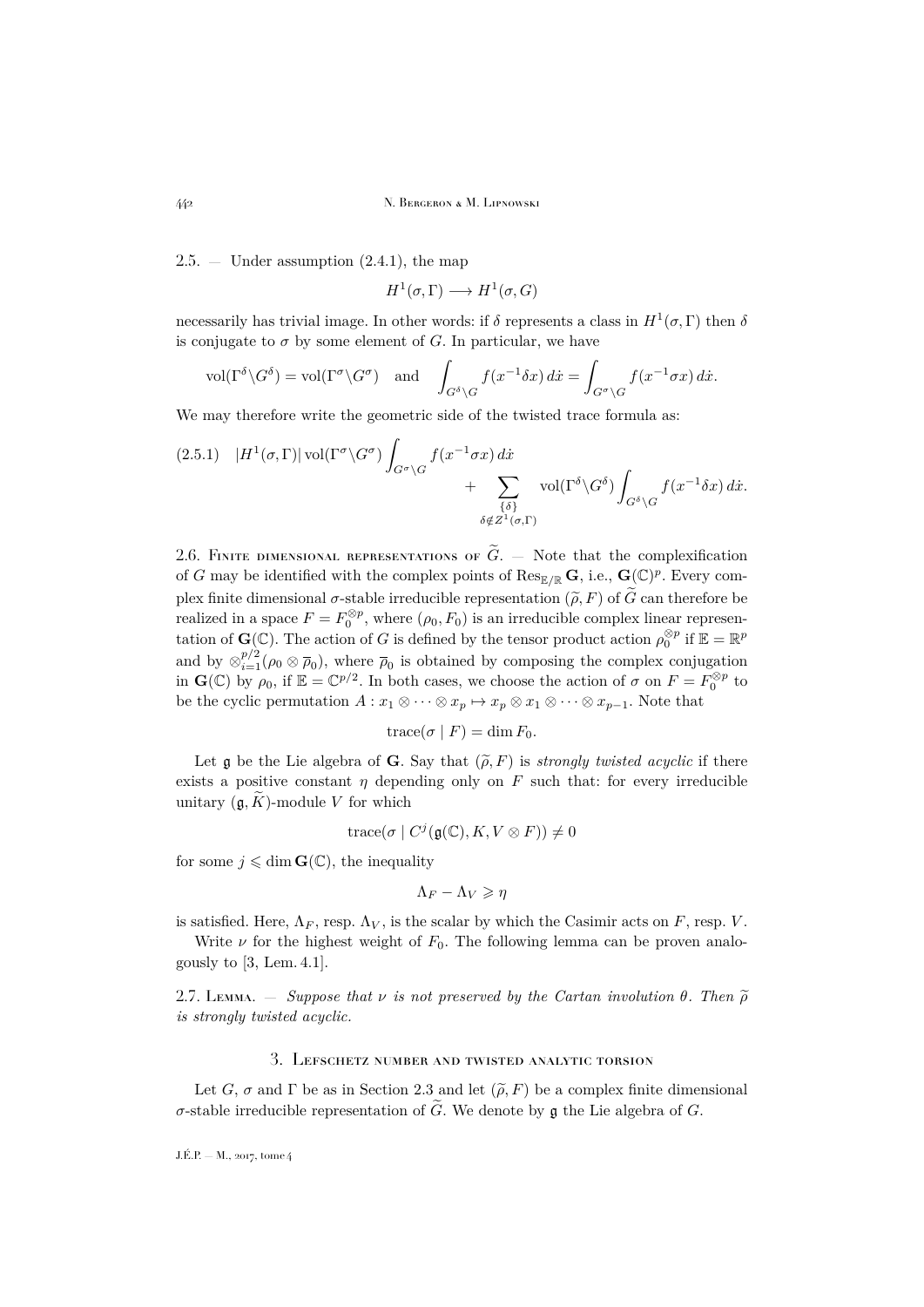<span id="page-9-1"></span>3.1. Twisted  $(g(\mathbb{C}), K)$ -cohomology and Lefschetz number.  $-$  We can define an action of  $\sigma$  on each cohomology group  $H^i(\Gamma \backslash X, F)$  and thus define a *Lefschetz number* 

$$
Lef(\sigma, \Gamma, F) = \sum_{i} (-1)^{i} \operatorname{trace}(\sigma \mid H^{i}(\Gamma \backslash X, F)).
$$

If V is a  $(\mathfrak{g}, \widetilde{K})$ -module, we have a natural action of  $\sigma$  on the space of  $(\mathfrak{g}, K)$ cochains  $C^{\bullet}(\mathfrak{g}(\mathbb{C}), K, V)$  which induces an action on the quotient  $H^{\bullet}(\mathfrak{g}(\mathbb{C}), K, V)$ . We denote by

$$
trace(\sigma \mid H^{\bullet}(\mathfrak{g}, K, V))
$$

the trace of the corresponding operator. We then define the *Lefschetz number* of V by

$$
Lef(\sigma, V) = \sum_{i} (-1)^{i} \operatorname{trace}(\sigma \mid H^{i}(\mathfrak{g}, K, V)).
$$

If F is a finite dimensional representation of  $\tilde{G}$  then  $F \otimes V$  is still a  $(\mathfrak{g}, \tilde{K})$ -module; we denote by  $\text{Lef}(\sigma, F, V)$  its Lefschetz number.

Labesse [\[19,](#page-37-4) §7] proves that there exists a compactly supported function  $L_p \in$  $C_c^{\infty}(\tilde{G})$  such that for every essential admissible representation  $(\tilde{\pi}, V)$  of  $\tilde{G}$  one has

$$
Lef(\sigma, F, V) = \text{trace } \widetilde{\pi}(L_{\rho}).
$$

The function  $L_{\rho}$  is called the *Lefschetz function* for  $\sigma$  and  $(\tilde{\rho}, F)$ .

We then have:

(3.1.1) 
$$
\operatorname{trace} \widetilde{R}_{\Gamma}(L_{\rho}) = \sum_{i} (-1)^{i} \operatorname{trace}(\sigma \mid H^{i}(\Gamma \backslash X, F))
$$

$$
= \operatorname{Lef}(\sigma, \Gamma, F).
$$

3.2. Twisted heat kernels. — Let

$$
H_t^{\rho,i}\in \left[C^\infty(G)\otimes \mathrm{End}(\wedge^i(\mathfrak{g}/\mathfrak{k})^*\otimes F)\right]^{K\times K}
$$

be the heat kernel for  $L^2$ -forms of degree i with values in the bundle associated to  $(\rho, F)$ . Note that we have a natural action of  $\sigma$  on  $\wedge^{i}(\mathfrak{g}/\mathfrak{k})^* \otimes F$ ; we denote by  $A_{\sigma}$  the corresponding linear operator and let

$$
h_t^{\rho,i,\sigma}: x \rtimes \sigma \longmapsto \text{trace}(H_t^{\rho,i}(x) \circ A_{\sigma}).
$$

Eventually we shall apply the twisted trace formula to  $h_t^{\rho,i,\sigma}$ . The heat kernel  $H_t^{\rho,i}$ is not compactly supported. However, it follows from [\[2,](#page-36-6) Prop. 2.4] that it belongs to all Harish-Chandra Schwartz spaces  $\mathscr{C}^q \otimes \text{End}(\wedge^i(\mathfrak{g}/\mathfrak{k})^* \otimes F)$ ,  $q > 0$ . This is enough to ensure absolute convergence of both sides of the twisted trace formula.

<span id="page-9-0"></span>3.3. Lemma.  $\overline{a}$  *Let*  $\tilde{\pi}$  *be an essential admissible representation of*  $\tilde{G}$  *and let* V *be its associated*  $(g, \widetilde{K})$ *-module. We have:* 

trace 
$$
\widetilde{\pi}(h_t^{\rho,i,\sigma}) = e^{t(\Lambda_V - \Lambda_F)} \operatorname{trace}(\sigma | [\Lambda^i(\mathfrak{g}/\mathfrak{k})^* \otimes F \otimes V]^K).
$$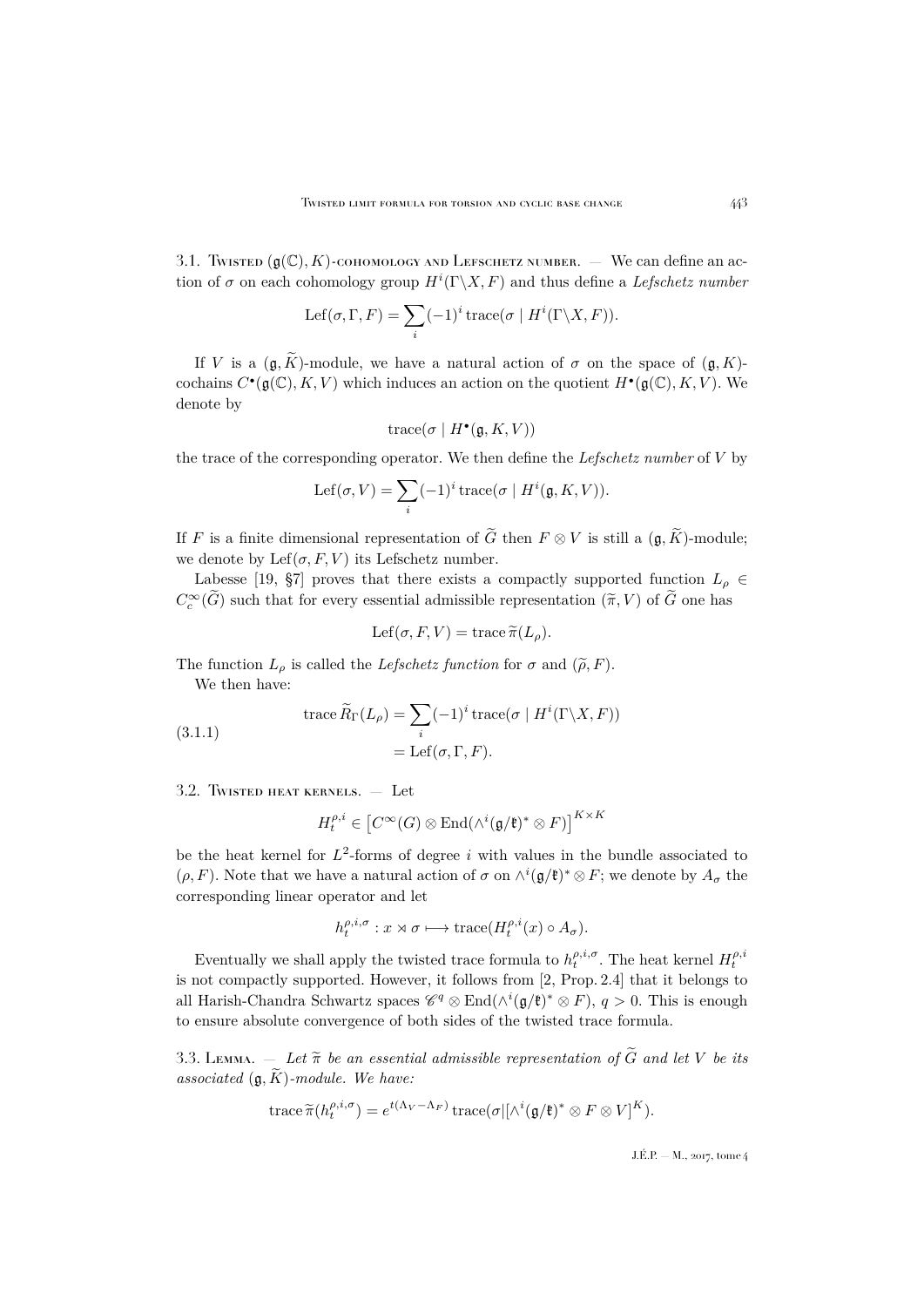*Proof.* – It follows from the  $K \times K$  equivariance of  $H_t^{\rho,i}$  and Kuga's Lemma that, relative to the splitting

$$
\wedge^i(\mathfrak{g}/\mathfrak{k})^*\otimes F\otimes V=[\wedge^i(\mathfrak{g}/\mathfrak{k})^*\otimes F\otimes V]^K\oplus ([\wedge^i(\mathfrak{g}/\mathfrak{k})^*\otimes F\otimes V]^K)^{\perp},
$$

we have:

$$
\pi(H_t^{\rho,i}) = \begin{pmatrix} e^{t(\Lambda_V - \Lambda_F)} \mathrm{Id} & 0\\ 0 & 0 \end{pmatrix}.
$$

We furthermore note that this decomposition is  $\sigma$ -invariant since K is  $\sigma$ -stable. We conclude that we have:

$$
\widetilde{\pi}(H_t^{\rho,i}) := \int_G (\pi(g) \circ A) \otimes (H_t^{\rho,i}(g) \circ A_\sigma) \, dg = \begin{pmatrix} e^{t(\Lambda_V - \Lambda_F)} A_\sigma \otimes A & 0 \\ 0 & 0 \end{pmatrix}.
$$

Here,  $\pi$  is the restriction of  $\widetilde{\pi}$  to G and A is the intertwining operator between  $\pi$  and  $\pi \circ \sigma$  that determines  $\widetilde{\pi}$ .

Now let  $\{\xi_n\}_{n\in\mathbb{N}}$  and  $\{e_j\}_{j=1,\dots,m}$  be orthonormal bases of V and  $\wedge^i(\mathfrak{g}/k)^* \otimes F$ , respectively. Then we have:

trace 
$$
\widetilde{\pi}(H_t^{\rho,i}) = \sum_{n=1}^{\infty} \sum_{j=1}^m \langle \widetilde{\pi}(H_t^{\rho,i})(\xi_n \otimes e_j), (\xi_n \otimes e_j) \rangle
$$
  
\n
$$
= \sum_{n=1}^{\infty} \sum_{j=1}^m \int_G \langle (\pi(g) \circ A)\xi_n, \xi_n \rangle \langle (H_t^{\rho,i}(g) \circ A_{\sigma})e_j, e_j \rangle dg
$$
\n
$$
= \sum_{n=1}^{\infty} \int_G \langle (\pi(g) \circ A)\xi_n, \xi_n \rangle h_t^{\rho,i,\sigma}(g \rtimes \sigma) dg
$$
\n
$$
= \text{trace } \widetilde{\pi}(h_t^{\rho,i,\sigma}).
$$

The lemma follows.  $\hfill\Box$ 

Denoting by  $H_t^0 \in [C^{\infty}(G) \otimes \text{End}(\wedge^0(\mathfrak{g}/\mathfrak{k})^*)]^{K \times K}$  the heat kernel for  $L^2$ -functions on X, the following proposition follows from [\[27,](#page-37-5) Prop. 5.3] and the definition of strong twisted acyclicity.

<span id="page-10-0"></span>3.4. Proposition.  $-$  *Assume that*  $(\tilde{\rho}, F)$  *is strongly twisted acyclic. Then there exist positive constants*  $\eta$  *and* C *such that for every*  $x \in G$ ,  $t \in (0, +\infty)$  *and*  $i \in$ {0, . . . , dim X}*, one has:*

$$
|h_t^{\rho,i,\sigma}(x \rtimes \sigma)| \leqslant Ce^{-\eta t}H_t^0(x).
$$

We define the kernel  $k^{\rho,\sigma}_t$  by

$$
k_t^{\rho,\sigma}(g)=\sum_i (-1)^i i h_t^{\rho,i,\sigma}(g);
$$

it defines a function in  $\mathscr{C}^q(\tilde{G})$ , for all  $q > 0$ .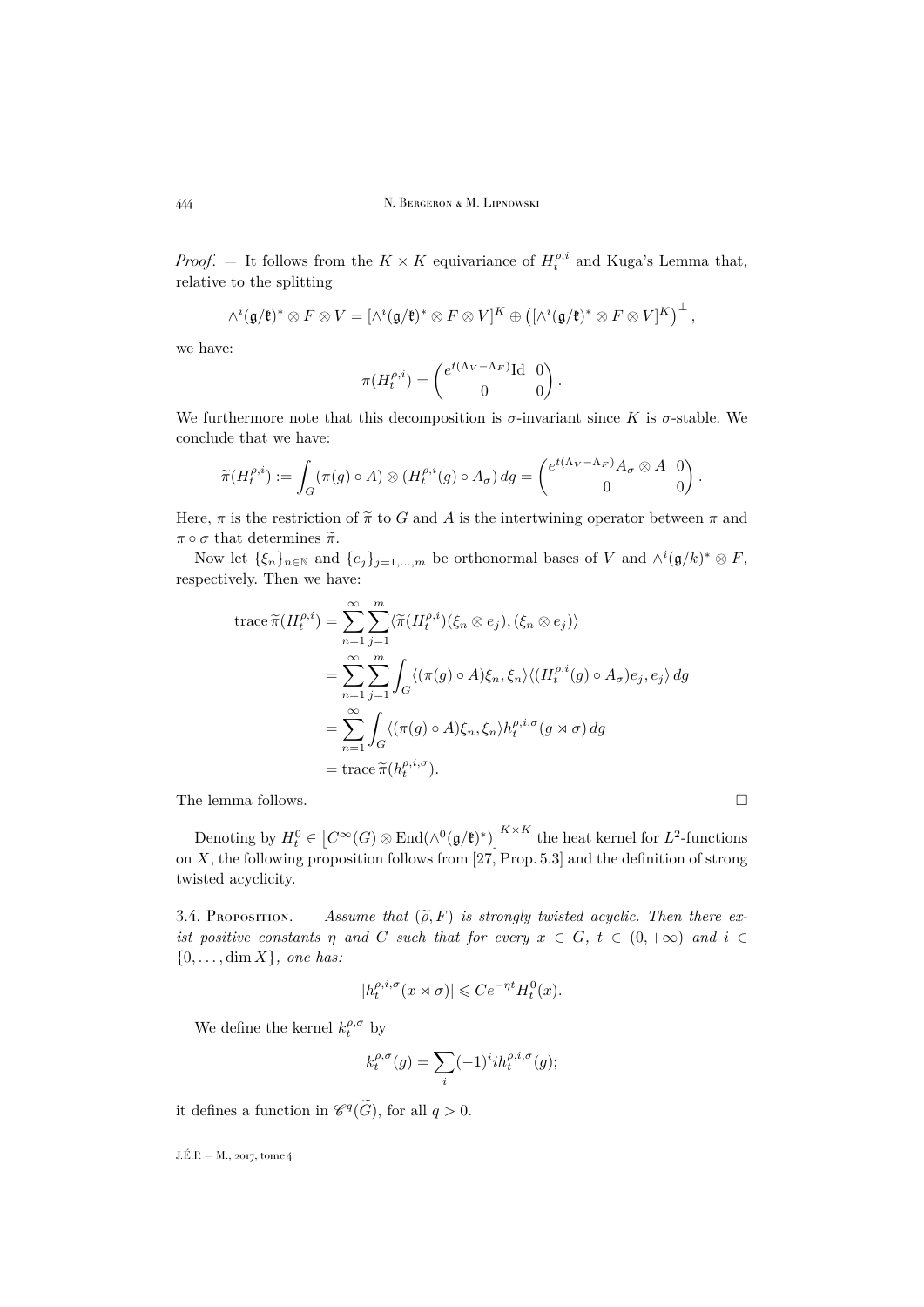3.5. Twisted analytic torsion  $T_{\Gamma \backslash X}^{\sigma}(\rho)$  is then defined by

<span id="page-11-0"></span>
$$
(3.5.1) \quad \log T_{\Gamma \backslash X}^{\sigma}(\rho)
$$
  
=  $\frac{1}{2} \frac{d}{ds}\Big|_{s=0} \left( \frac{1}{\Gamma(s)} \int_0^{\infty} t^{s-1} \left[ \operatorname{trace} \widetilde{R}_{\Gamma}(k_t^{\rho,\sigma}) - \sum_i (-1)^i i \cdot \operatorname{trace}(\sigma \mid H^i(\Gamma \backslash X, F)) \right] dt \right).$ 

Note that if  $(\tilde{\rho}, F)$  is strongly twisted acyclic each trace( $\sigma \mid H^{i}(\Gamma \backslash X, F)$ ) is trivial. From now on we will assume that  $(\widetilde{\rho}, F)$  is strongly twisted acyclic. In particular, we have:

$$
\log T_{\Gamma\setminus X}^{\sigma}(\rho) = \frac{1}{2} \frac{d}{ds}\Big|_{s=0} \left(\frac{1}{\Gamma(s)} \int_0^{\infty} t^{s-1} \operatorname{trace} \widetilde{R}_{\Gamma}(k_t^{\rho,\sigma}) dt\right).
$$

3.6. Twisted (g, K)-torsion. — If V is a  $(g, \widetilde{K})$ -module and F is a finite dimensional representation of  $\widetilde{G}$  then  $F \otimes V$  is still a  $(\mathfrak{g}, \widetilde{K})$ -module; we define the *twisted*  $(\mathfrak{g}, K)$ *torsion* of  $F \otimes V$  by

$$
\begin{aligned} \text{Lef}'(\sigma, F, V) &= \sum_{i} (-1)^{i} i \operatorname{trace}(\sigma \mid C^{i}(\mathfrak{g}, K, F \otimes V)) \\ &= \sum_{i} (-1)^{i} i \operatorname{trace}(\sigma \mid [\wedge^{i}(\mathfrak{g}/\mathfrak{k})^{*} \otimes F \otimes V]^{K}). \end{aligned}
$$

REMARK. – We should explain the notation Lef'. Given a group  $G$  and a  $G$ -vector space V, we denote by  $det[1 - V]$  the virtual G-representation (that is to say, element of  $K_0$  of the category of G-representations) defined by the alternating sum  $\sum_i (-1)^i [\wedge^i V]$  of exterior powers. This is multiplicative in an evident sense:

(3.6.1) 
$$
\det[1 - V \oplus W] = \det[1 - V] \otimes \det[1 - W].
$$

Now given  $g \in G$ , the derivative  $\frac{d}{dt}\Big|_{t=1} \det(t-1-g)$  is equal to the character of g acting on  $\sum_i (-1)^i i \wedge^i V$ . We therefore define  $\det'[1-V] = \sum_i (-1)^i i \wedge^i V$ .

<span id="page-11-1"></span>Considering the virtual  $\tilde{K}$ -representation det' $[1 - (\mathfrak{g}/\mathfrak{k})^*]$  we have:

(3.6.2) Let 
$$
'(\sigma, F, V) = \text{trace}(\sigma \mid [\det']1 - (\mathfrak{g}/\mathfrak{k})^*] \otimes F \otimes V]^K
$$
.

This explains our notation Lef' for the twisted  $(g, K)$ -torsion.

For future reference we note that we have:

<span id="page-11-2"></span>
$$
(3.6.3) \quad \det'[1 - V \oplus W] = \det'[1 - V] \otimes \det[1 - W] \oplus \det[1 - V] \otimes \det'[1 - W].
$$

We also note that Labesse's proof of the existence of  $L_p$  can easily be modified to get a function  $L'_{\rho} \in C_c^{\infty}(\tilde{G})$  such that for every essential admissible representation  $(\widetilde{\pi}, V)$  of  $\widetilde{G}$  one has

$$
Lef'(\sigma, F, V) = \operatorname{trace} \widetilde{\pi}(L'_{\rho}).
$$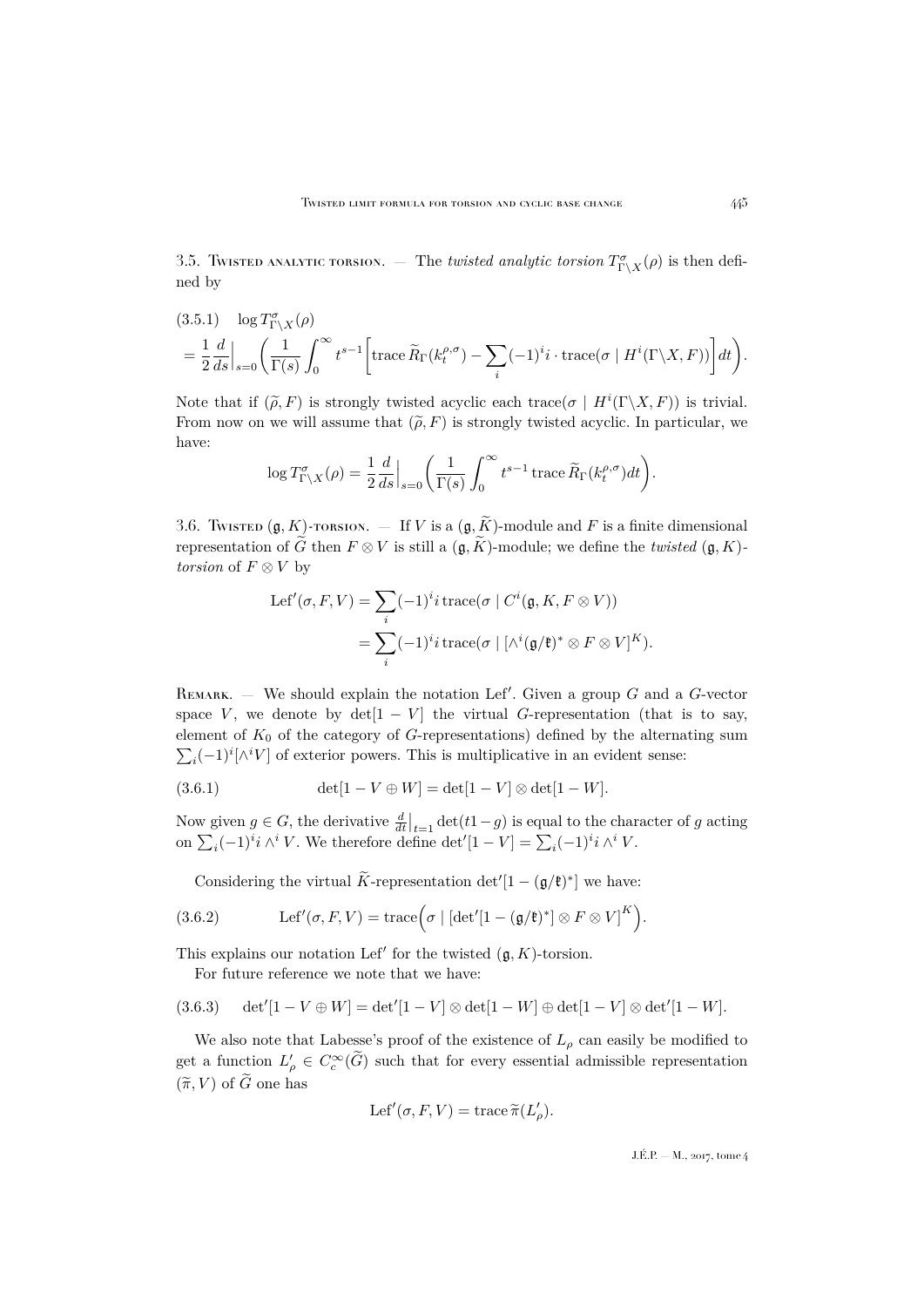3.7. — It follows from Lemma [3.3](#page-9-0) that the spectral side of the twisted trace formula evaluated in  $k_t^{\rho,\sigma}$  is

(3.7.1) 
$$
\operatorname{trace} \widetilde{R}_{\Gamma}(k_t^{\rho,\sigma}) = \sum_{\pi \in \Pi(\widetilde{G})} m(\pi,\widetilde{\pi},\Gamma) \operatorname{Lef}'(\sigma, F, V_{\pi}) e^{t(\Lambda_{\pi}-\Lambda_F)},
$$

<span id="page-12-0"></span>where  $V_{\pi}$  is the  $(\mathfrak{g}, \widetilde{K})$ -module associated to the extension  $\widetilde{\pi}$ .

# 4.  $L^2$ -Lefschetz number,  $L^2$ -torsion and limit formulas

Let G,  $\sigma$  and  $\Gamma$  be as in Section [2.3](#page-6-0) and let  $(\tilde{\rho}, F)$  be as in the preceding sections. Suppose that  $(\tilde{\rho}, F)$  is strongly twisted acyclic. Let  $f \in C_c^{\infty}(\tilde{G})$ .

4.1. – Given  $g \in G$  we define  $r(g) = \text{dist}(gK, eK)$  with respect to the Riemannian symmetric distance of  $X = G/K$ . We extend r to  $G \rtimes \langle \sigma \rangle$  by setting  $r(g \rtimes \sigma) = r(g)$ . Note that  $r(gg') \leqslant r(g) + r(g')$ .

Now, given  $x \in G$  we set  $\ell(x) = \inf \{ r(gxg^{-1}) : g \in G \}$ ; it only depends on the conjugacy class of x in G. Recall that the *injectivity radius of* Γ,

$$
r_{\Gamma} = \frac{1}{2} \inf \{ \ell(\gamma) \, : \, \gamma \in \Gamma - \{e\} \},
$$

is strictly positive. If  $\delta \in \Gamma$  with  $\delta \notin Z^1(\sigma, \Gamma)$ , then  $\delta^p \in \Gamma - \{1\}$  and therefore  $\ell(\delta^p) \geqslant 2r_{\Gamma}$ . In particular, for any  $x \in G$  we have:

<span id="page-12-2"></span>
$$
(4.1.1) \t 2r_{\Gamma} \leq \ell(\delta^p) \leq r(x\delta^p x^{-1}) = r((x\delta x^{-1})\cdots(x\delta x^{-1})) \leq p \cdot r(x\delta x^{-1}).
$$

<span id="page-12-3"></span>4.2. Lemma.  $-$  *There exist constants*  $c_1, c_2 > 0$ *, depending only on*  $G$ *, such that for*  $any x \in G$ *, we have:* 

$$
N(x;R) := \left| \left\{ \delta \in \widetilde{\Gamma} : \delta \notin Z^1(\sigma, \Gamma) \quad and \quad r(x\delta x^{-1}) \leq R \right\} \right| \leq c_1 p^d r_{\Gamma}^{-d} e^{c_2 R},
$$

*where* d *is the dimension of* X*.*

*Proof.* — It follows from [\(4.1.1\)](#page-12-2) that it suffices to prove the lemma for  $R \geq 2r\eta/p$ . Set  $\varepsilon := r_{\Gamma}/p$ . By definition of  $r(x \delta x^{-1})$  we have  $B(\gamma(\sigma(x)), \varepsilon) \subset B(x, R + \varepsilon)$ , for all  $\delta = \gamma \rtimes \sigma \in \widetilde{\Gamma}$  with  $\delta \notin Z^1(\sigma, \Gamma)$  and  $r(x\delta x^{-1}) \leq R$ . Now, since  $\varepsilon < r_{\Gamma}$ , the balls  $B(\gamma(\sigma(x)), \varepsilon)$ ,  $\gamma \in \Gamma$ , are all disjoint of the same volume. We conclude that

$$
N(x;R) \cdot \text{vol } B(\sigma(x),\varepsilon) \leqslant \text{vol } B(x,R+\varepsilon) \leqslant \text{vol } B(x,2R).
$$

We conclude using standard estimates on volumes of balls (see e.g. [\[1,](#page-36-7) Lem. 7.21] for more details).

<span id="page-12-1"></span>4.3. – Now, let  $\{\Gamma_n\}$  be a normal chain with  $\bigcap_n \Gamma_n = \{1\}$  or more generally a family of finite index normal subgroups such that for every  $1 \neq \gamma \in \Gamma$ , the set  $\{n : \gamma \in \Gamma_n\}$ is finite. We have:

<span id="page-12-4"></span>4.4. LEMMA.  $-$  Let  $\delta \notin Z^1(\sigma, \Gamma)$ . There exists a constant  $n_{\delta}$  such that for every  $n \geqslant n_{\delta}$ 

$$
|\{\gamma \in \Gamma_n \backslash \Gamma \,:\, \gamma \delta \gamma^{-1} \in \widetilde{\Gamma}_n\}| = 0.
$$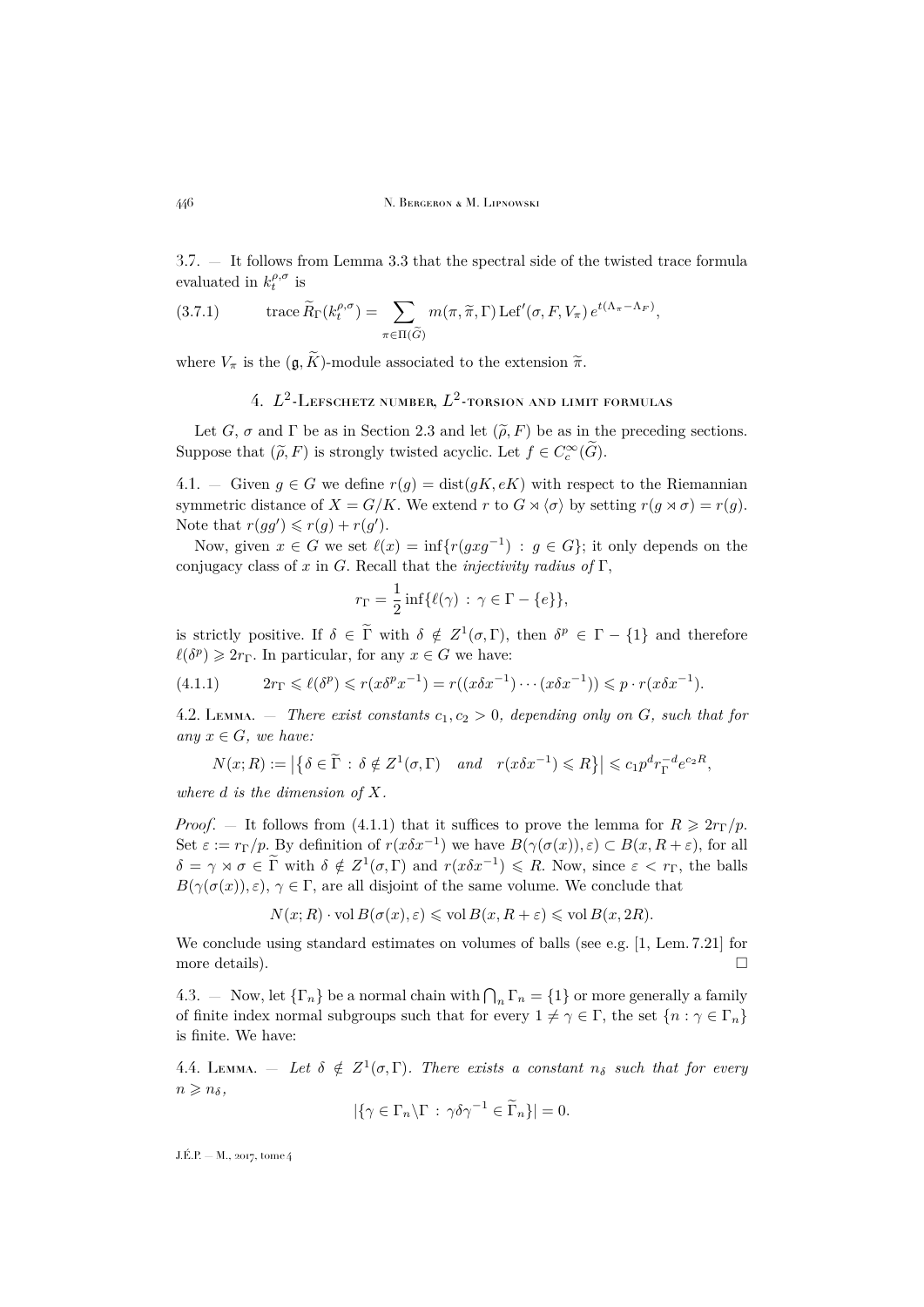*Proof.* — Recall that for  $h \in \Gamma$ , we define

Norm $(h) := h\sigma(h) \cdots \sigma^{p-1}(h)$ .

Writing  $\delta = h \rtimes \sigma$ , the condition  $\delta \notin Z^1(\sigma, \Gamma)$  is equivalent to Norm $(h) \neq 1$ . Suppose that  $\gamma \delta \gamma^{-1} \in \tilde{\Gamma}_n$  for some  $\gamma \in \Gamma_n \backslash \Gamma$ . Equivalently,  $\epsilon := \gamma h \sigma(\gamma^{-1}) \in \Gamma_n$ . Therefore,

$$
\text{Norm}(\epsilon) = \gamma \, \text{Norm}(h) \gamma^{-1} \in \Gamma_n.
$$

Since  $\Gamma_n$  is normal in  $\Gamma$ , this implies that  $\text{Norm}(h) \in \Gamma_n$ . Since  $\text{Norm}(h) \neq 1$ , it follows that  $\text{Norm}(h) \in \Gamma_n$  for at most finitely many n. Therefore,

$$
\left| \left\{ \gamma \in \Gamma_n \backslash \Gamma \, : \, \gamma \delta \gamma^{-1} \in \widetilde{\Gamma}_n \right\} \right| = 0
$$

for all but finitely many  $n$ .

We will also need the following:

<span id="page-13-0"></span>4.5. Lemma. — *There is a uniform upper bound*

$$
\frac{|\{\gamma \in \Gamma_n \backslash \Gamma : \gamma \delta \gamma^{-1} \in \widetilde{\Gamma}_n\}|}{[\Gamma^{\sigma} : \Gamma_n^{\sigma}] \cdot |H^1(\sigma, \Gamma_n)|} \leq 1.
$$

*Proof.* – Write  $\delta = h \rtimes \sigma$ . Let  $\gamma_0 \in \Gamma_n \backslash \Gamma$  satisfy  $\gamma_0 \sigma \gamma_0^{-1} \in \widetilde{\Gamma}_n$ . Equivalently, we have  $\gamma_0 h \sigma(\gamma_0^{-1}) \in \Gamma_n$ . Then we have

$$
h\sigma(\gamma_0^{-1})\gamma_0 \in \gamma_0^{-1}\Gamma_n\gamma_0 = \Gamma_n \iff h\Gamma_n = \gamma_0^{-1}\sigma(\gamma_0)\Gamma_n.
$$

Suppose  $\gamma \in \Gamma_n \backslash \Gamma$  is another element satisfying  $\gamma \delta \gamma^{-1} \in \widetilde{\Gamma}_n$ . Then similarly  $h\Gamma_n =$  $\gamma^{-1}\sigma(\gamma)$ , from which it follows that  $\sigma(\gamma\gamma_0^{-1}) = \gamma\gamma_0^{-1}$ . Conversely, if  $\gamma = g\gamma_0$  for some  $g \in (\Gamma_n \backslash \Gamma)^{\sigma}$ , then  $\gamma h \sigma(\gamma^{-1}) \in \Gamma_n$ . Therefore,

$$
|\{\gamma \in \Gamma_n \backslash \Gamma : \gamma \delta \gamma^{-1} \in \widetilde{\Gamma}_n\}| = |(\Gamma_n \backslash \Gamma)^{\sigma}|.
$$

To estimate the size of  $(\Gamma_n \backslash \Gamma)^{\sigma}$ , we use the long exact sequence of pointed sets

$$
1 \longrightarrow \Gamma_n^{\sigma} \longrightarrow \Gamma^{\sigma} \longrightarrow (\Gamma_n \backslash \Gamma)^{\sigma} \stackrel{d}{\longrightarrow} H^1(\sigma, \Gamma_n) \longrightarrow H^1(\sigma, \Gamma).
$$

The fibers of the connecting map d are orbits of  $\Gamma^{\sigma}$  acting on  $(\Gamma_n \backslash \Gamma)^{\sigma}$  [\[32,](#page-37-3) I, §5.4, Cor. 1]. Because  $\Gamma_n$  is normal in  $\Gamma$ , the action of  $\Gamma^{\sigma}$  on  $(\Gamma_n\backslash\Gamma)^{\sigma}$  factors through  $\Gamma_n^{\sigma}\backslash\Gamma^{\sigma}$ . Therefore, all fibers of d have size at most  $\#(\Gamma_n^{\sigma}\backslash\Gamma^{\sigma})$ . Also,

$$
\#image(d) = \# \ker[H^1(\sigma, \Gamma_n) \longrightarrow H^1(\sigma, \Gamma)]
$$
  

$$
\leq \#H^1(\sigma, \Gamma_n).
$$

It follows that

$$
\frac{|(\Gamma_n \backslash \Gamma)^{\sigma}|}{[\Gamma^{\sigma} : \Gamma_n^{\sigma}] \cdot |H^1(\sigma, \Gamma_n)|} \leq \frac{\#\text{image}(d) \cdot \#\text{largest fiber}}{[\Gamma^{\sigma} : \Gamma_n^{\sigma}] \cdot |H^1(\sigma, \Gamma_n)|} \\
\leq \frac{\#H^1(\sigma, \Gamma_n) \cdot \#(\Gamma_n^{\sigma} \backslash \Gamma^{\sigma})}{[\Gamma^{\sigma} : \Gamma_n^{\sigma}] \cdot |H^1(\sigma, \Gamma_n)|} \\
\leq 1.
$$

We next give a typical example of a sequence of  $\sigma$ -stable normal subgroups  $\Gamma_n \lhd \Gamma$ satisfying the hypotheses of Section [4.3.](#page-12-1)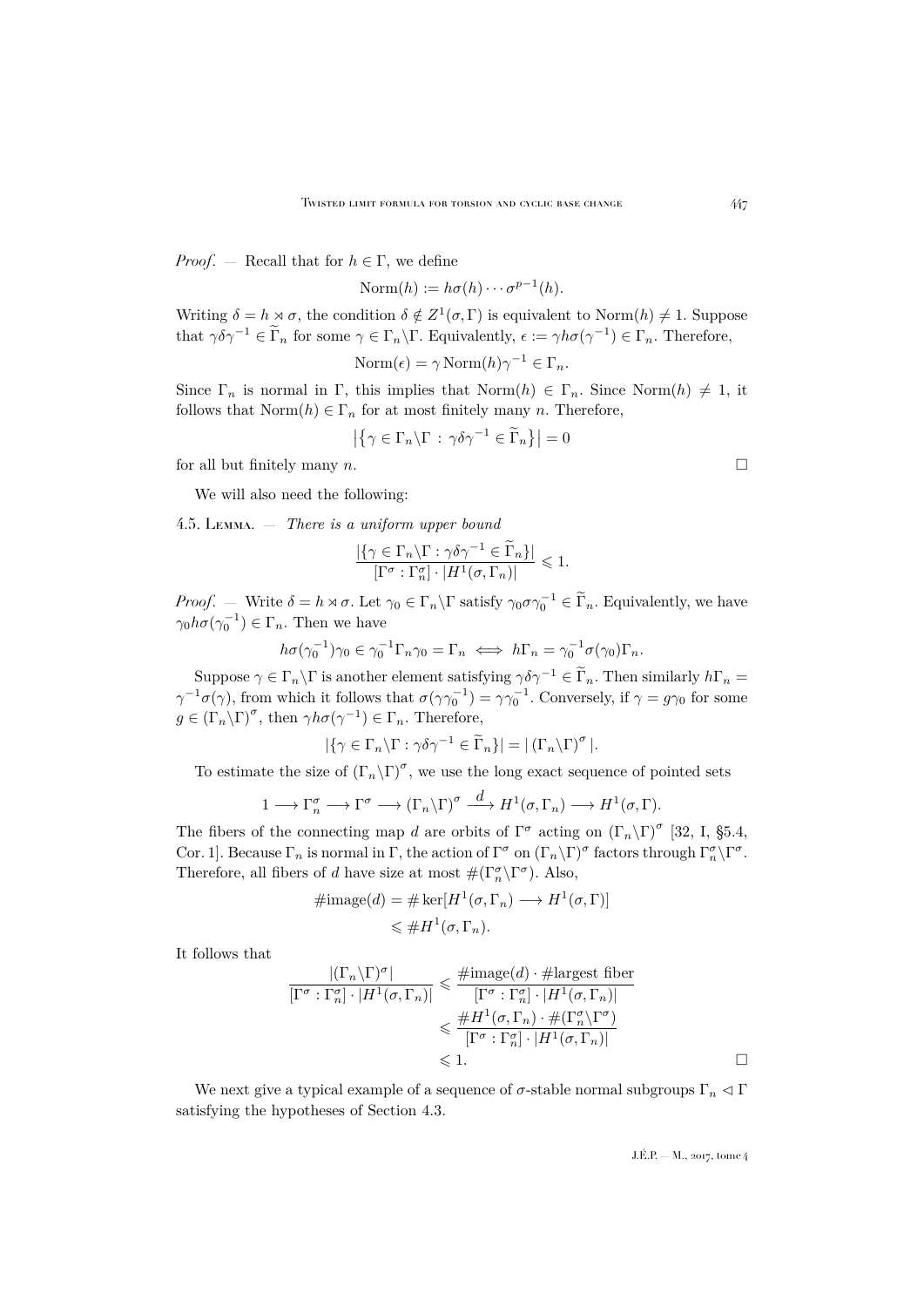EXAMPLE. – Let  $\mathbf{G}/O_{F,S}$  be a semisimple group, where  $O_{F,S}$  denotes the ring of S-integers in a number field  $F$ . Let  $E/F$  be a cyclic Galois extension with  $Gal(E/F) = \langle \sigma \rangle$ . We fix an integral structure on **G** so we may speak of  $\mathbf{G}(O_F)$ and  $\mathbf{G}(O_E)$ .

Fix a finite index,  $\sigma$ -stable subgroup  $\Gamma \subset \mathbf{G}(O_E)$ . Let  $\mathfrak{n} \subset O_F$  be an ideal. Let

(4.5.1) 
$$
\Gamma_{\mathfrak{n}} := \{ \gamma \in \Gamma : \gamma \equiv 1 \bmod{\mathfrak{n}} O_E \}.
$$

Every  $\Gamma_n \subset G = \mathbf{G}(E_\mathbb{R})$  is a Galois-stable lattice. If n varies through any sequence  $\mathscr{F}$ of ideals satisfying Norm $(\mathfrak{n}) \to \infty$ , then  $\{\Gamma_{\mathfrak{n}}\}_{n\in\mathscr{F}}$  satisfies the hypothesis of Section [4.3.](#page-12-1)

<span id="page-14-0"></span>4.6. PROPOSITION.  $-$  *Let*  $f \in C_c^{\infty}(\widetilde{G})$  *and let*  $\{\Gamma_n\}$  *be a sequence of finite index* σ*-stable subgroups of* Γ *that satisfies the hypothesis of Section* [4.3](#page-12-1)*. Then*

$$
\frac{\operatorname{trace} R_{\Gamma_n}(f)}{|H^1(\sigma,\Gamma_n)| \operatorname{vol}(\Gamma_n^{\sigma} \backslash G^{\sigma})} \longrightarrow \int_{G^{\sigma} \backslash G} f(x^{-1} \sigma x) dx.
$$

*Proof*. — It follows from [\(2.5.1\)](#page-8-2) that we have:

trace 
$$
\widetilde{R}_{\Gamma_n}(f) = |H^1(\sigma, \Gamma_n)| \operatorname{vol}(\Gamma_n^{\sigma} \setminus G^{\sigma}) \int_{G^{\sigma} \setminus G} f(x^{-1} \sigma x) dx
$$
  
  $+ \sum_{\{\delta\}_{\Gamma_n}} \operatorname{vol}(\Gamma_n^{\delta} \setminus G^{\delta}) \int_{G^{\delta} \setminus G} f(x^{-1} \delta x) dx$   
\n $\delta \notin Z^1(\sigma, \Gamma_n)$   
\n $= |H^1(\sigma, \Gamma_n)| \operatorname{vol}(\Gamma_n^{\sigma} \setminus G^{\sigma}) \int_{G^{\sigma} \setminus G} f(x^{-1} \sigma x) dx$   
\n $+ \sum_{\{\delta\}_{\Gamma_n}} c_{\Gamma_n}(\delta) \operatorname{vol}(\Gamma^{\delta} \setminus G^{\delta}) \int_{G^{\delta} \setminus G} f(x^{-1} \delta x) dx,$   
\n $\delta \notin Z^1(\sigma, \Gamma)$ 

where

$$
c_{\Gamma_n}(\delta) = |\{\gamma \in \Gamma_n \backslash \Gamma : \gamma \delta \gamma^{-1} \in \widetilde{\Gamma}_n\}|.
$$

Since f is compactly supported, the last sum above is finite: choosing  $R > 0$  so that the support of  $f$  is contained in

$$
B_R = \{ g \rtimes \sigma \in \widetilde{G} : r(g) \leq R \},\
$$

we may restrict the sum on the right side of the above equation to the  $\delta$ 's that are contained in  $B_R$ . It follows from Lemma [4.2](#page-12-3) that the corresponding sum is finite. We conclude the proof of Proposition [4.6](#page-14-0) by applying Lemma [4.4](#page-12-4) to the finitely many  $\delta$ 's appearing in this finite sum.  $\Box$ 

REMARK.  $-$  In the untwisted case, the condition

$$
\frac{|\{\gamma \in \Gamma_n \backslash \Gamma \, : \, \gamma \delta \gamma^{-1} \in \Gamma_n\}|}{[\Gamma : \Gamma_n]} \longrightarrow 0
$$

is equivalent to the BS-convergence of the *compact* quotients  $\Gamma_n \backslash X$  towards the symmetric space  $X$ . See [\[1\]](#page-36-7).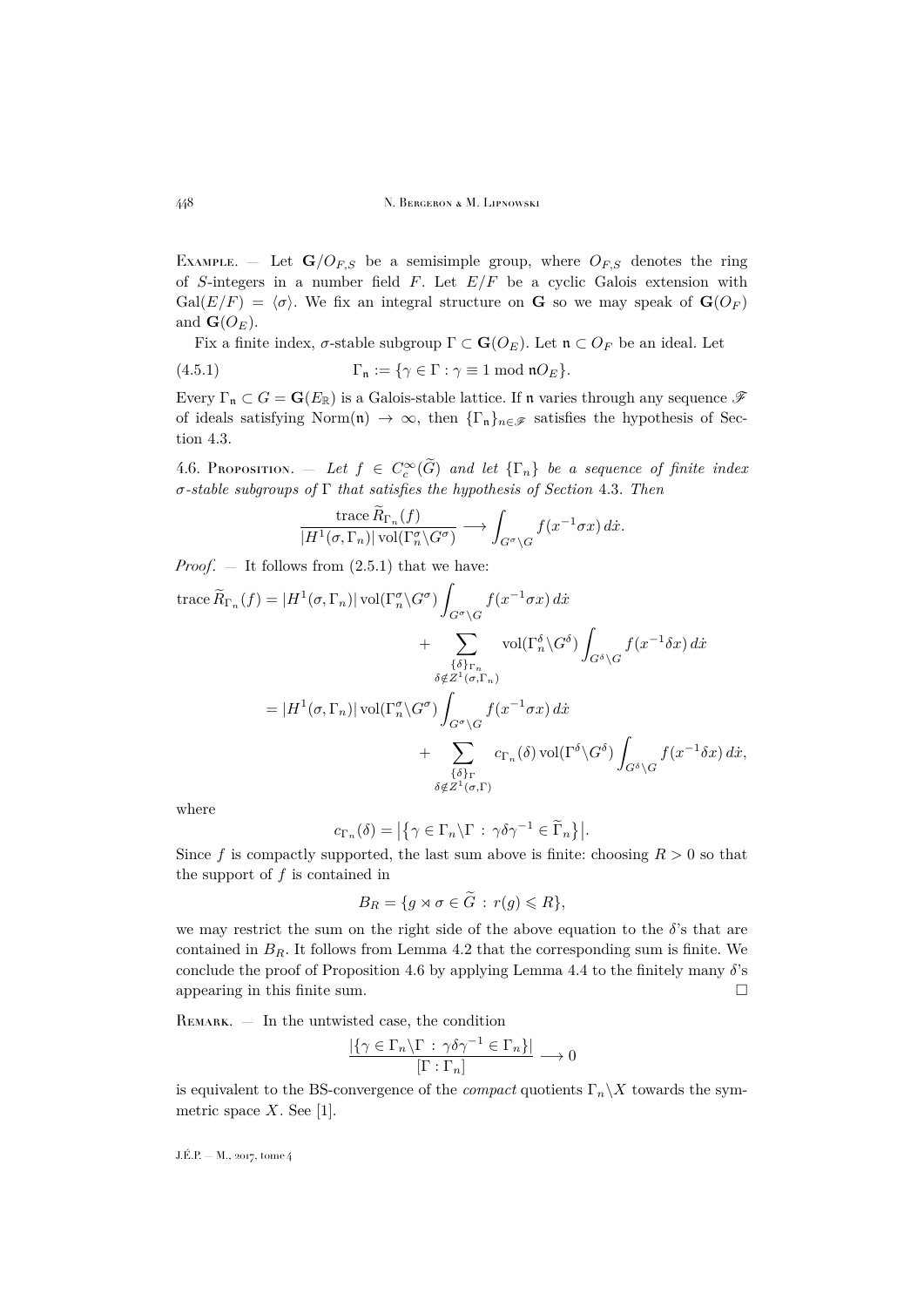4.7.  $L^2$ -Lefschetz number.  $-$  Proposition [4.6](#page-14-0) motivates the following definition of the  $L^2$ -Lefschetz number associated to the triple  $(G, \sigma, \rho)$ :

$$
Lef^{(2)}(\sigma, X, F) = \int_{G^{\sigma} \backslash G} L_{\rho}(x^{-1} \sigma x) dx.
$$

<span id="page-15-2"></span>4.8. Corollary.  $\mathcal{L} = \text{Let } {\{\Gamma_n\}}$  be a normal chain of finite index  $\sigma$ -stable subgroups of  $\Gamma$ *that satisfies the hypothesis of Section* [4.3](#page-12-1)*. Then we have:*

$$
\frac{\operatorname{Lef}(\sigma, \Gamma_n, F)}{|H^1(\sigma, \Gamma_n)| \operatorname{vol}(\Gamma_n^{\sigma} \backslash G^{\sigma})} \longrightarrow \operatorname{Lef}^{(2)}(\sigma, X, F).
$$

*Proof.* — Apply Proposition [4.6](#page-14-0) to the Lefschetz function  $L_{\rho}$ .

4.9. Twisted  $L^2$ -torsion

Analogously we define the *twisted*  $L^2$ -torsion  $T_{\Gamma\setminus X}^{(2)\sigma}$  $\Gamma(\chi^2)^\sigma(\rho) \in \mathbb{R}^+$  by

(4.9.1) 
$$
\log T_{\Gamma\setminus X}^{(2)\sigma}(\rho) = |H^1(\sigma, \Gamma)| \operatorname{vol}(\Gamma^{\sigma} \setminus G^{\sigma}) t_X^{(2)\sigma}(\rho),
$$

where  $t_X^{(2)\sigma}(\rho)$  — which depends only on the symmetric space X, the involution  $\sigma$ , and the finite dimensional representation  $\rho$  — is defined by

<span id="page-15-0"></span>(4.9.2) 
$$
t_X^{(2)\sigma}(\rho) = \frac{1}{2} \frac{d}{ds} \Big|_{s=0} \left( \frac{1}{\Gamma(s)} \int_0^\infty \int_{G^\sigma \setminus G} k_t^{\rho,\sigma} (x^{-1} \sigma x) \, dx \, t^{s-1} dt \right).
$$

Note that  $k_t^{\rho,\sigma}$  is not compactly supported and that we have to prove that the RHS of [\(4.9.2\)](#page-15-0) is indeed well-defined. Recall however that  $k_t^{\rho,\sigma}$  belongs to  $\mathscr{C}^q(\widetilde{G})$ . Lemma [4.2](#page-12-3) therefore implies that the series

$$
\sum_{\delta \in \widetilde{\Gamma}} k_t^{\rho,\sigma}(x^{-1}\delta x)
$$

converges absolutely and locally uniformly. This implies that the integral of this series along a (compact) fundamental domain D for the action of  $\Gamma$  on G is absolutely convergent. Restricting the sum to the  $\delta$ 's that belong to the (twisted) Γ-conjugacy class of  $\sigma$  we conclude in particular that, for every positive t, the integral

$$
\int_{G^{\sigma}\backslash G} k_t^{\rho,\sigma}(x^{-1}\sigma x) dx = \frac{1}{\text{vol}(\Gamma^{\sigma}\backslash G^{\sigma})} \int_D \sum_{\delta \in {\sigma}} k_t^{\rho,\sigma}(x^{-1}\delta x) dx
$$

is absolutely convergent. We postpone the proof of the fact that [\(4.9.2\)](#page-15-0) is indeed well-defined until sections 6 and 7 where we will explicitly compute  $t_X^{(2)\sigma}(\rho)$ . In the course of the computations we will also prove the following lemma.

<span id="page-15-1"></span>4.10. LEMMA.  $-$  *There exist constants*  $C, c > 0$  *such that* 

(4.10.1) 
$$
\left| \int_{G^{\sigma} \backslash G} k_t^{\rho,\sigma}(x^{-1}\sigma x) dx \right| \leqslant Ce^{-ct}, \quad t \geqslant 1.
$$

Taking this lemma for granted, we conclude this section by the proof of the following 'limit multiplicity theorem'.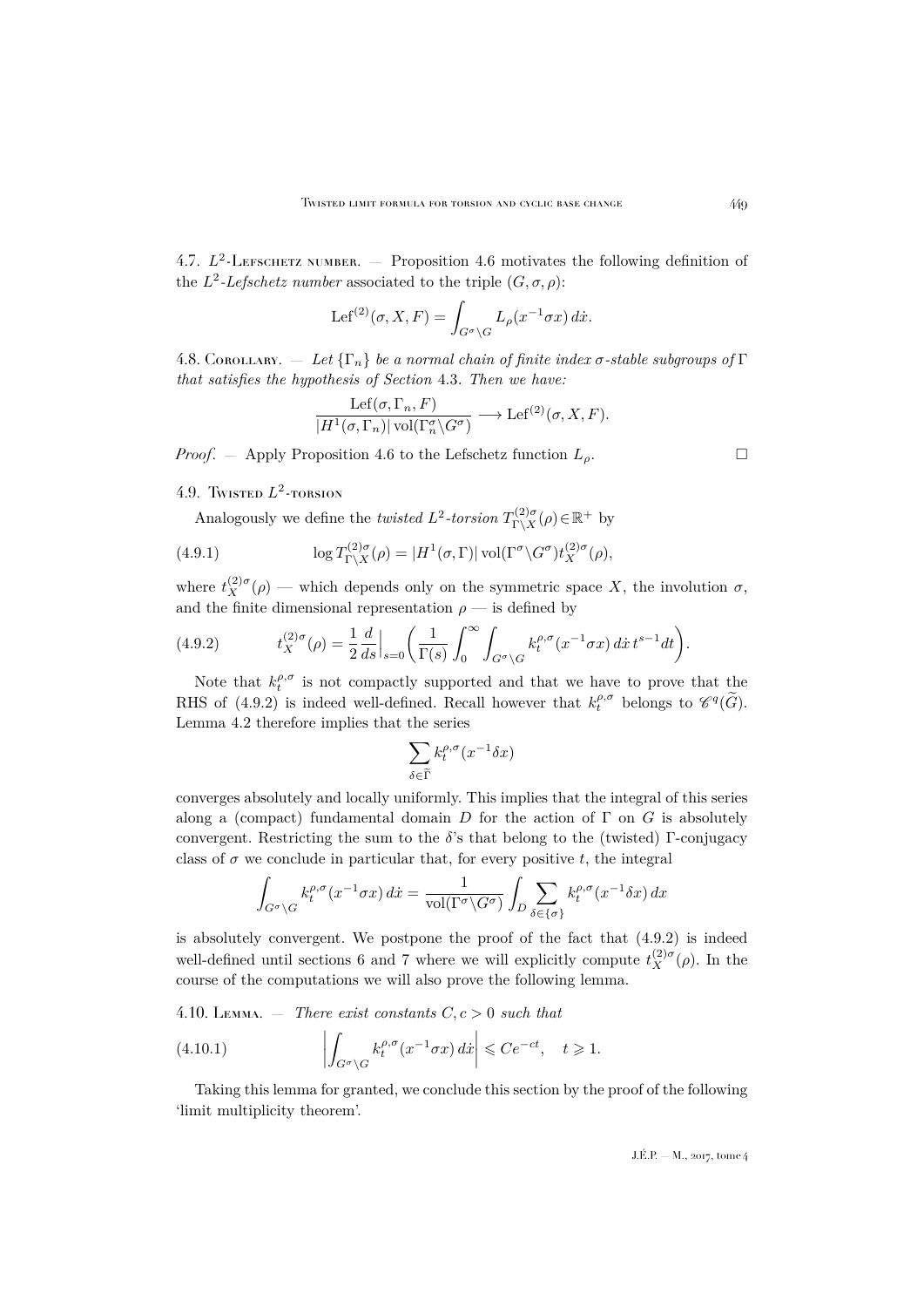<span id="page-16-2"></span>4.11. THEOREM.  $-$  *Assume that*  $(\tilde{\rho}, F)$  *is strongly twisted acyclic. Let*  $\{\Gamma_n\}$  *be a sequence of finite index* σ*-stable subgroups of* Γ *that satisfies the hypothesis of Section* [4.3](#page-12-1)*. Then*

$$
\frac{\log T^{\sigma}_{\Gamma_n\backslash X}(\rho)}{|H^1(\sigma,\Gamma_n)|\operatorname{vol}(\Gamma^{\sigma}_n\backslash G^{\sigma})}\longrightarrow t_X^{(2)\sigma}(\rho).
$$

*Proof.* – Since  $k_t^{\rho,\sigma} \in \mathscr{C}^q(\widetilde{G})$ , for all  $q > 0$ , we still have:

trace 
$$
\widetilde{R}_{\Gamma_n}(k_t^{\rho,\sigma}) = |H^1(\sigma, \Gamma_n)| \operatorname{vol}(\Gamma_n^{\sigma} \backslash G^{\sigma}) \int_{G^{\sigma} \backslash G} k_t^{\rho,\sigma}(x^{-1}\sigma x) dx
$$
  
 
$$
+ \sum_{\{\delta\}_{\Gamma}} c_{\Gamma_n}(\delta) \operatorname{vol}(\Gamma^{\delta} \backslash G^{\delta}) \int_{G^{\delta} \backslash G} k_t^{\rho,\sigma}(x^{-1}\delta x) dx.
$$
  

$$
\delta \notin Z^1(\sigma, \Gamma)
$$

Note that at this point it is not clear that the sum on the right (absolutely) converges. This is however indeed the case: it first follows from [\(4.1.1\)](#page-12-2) that if  $\delta \notin Z^1(\sigma, \Gamma)$  and  $x \in G$  we have  $r(x\delta x^{-1}) \geqslant 2r_{\Gamma}/p$ . Now, recall from [\[3,](#page-36-0) Lem. 3.8] or [\[27,](#page-37-5) Prop. 3.1 and  $(3.14)$ ] that we have, for  $t \in (0,1]$ ,

<span id="page-16-0"></span>
$$
(4.11.1) \quad |k_t^{\rho,\sigma}(x^{-1}\delta x)| \leq C t^{-d} \exp\left(-c\frac{r(x\delta x^{-1})^2}{t}\right) \leq C e^{-c'/t} \exp\left(-c''r(x\delta x^{-1})^2\right).
$$

(Here,  $c'$  depends on  $r_{\Gamma}$ .) From this and Lemma [4.2,](#page-12-3) it follows that the geometric side of the trace formula evaluated in  $k_t^{\rho,\sigma}$  indeed absolutely converges. Moreover, it follows from [\(4.11.1\)](#page-16-0) together with the uniform bound of Lemma [4.5](#page-13-0) that we have:

<span id="page-16-1"></span>
$$
(4.11.2)\quad \frac{\text{trace }\widetilde{R}_{\Gamma_n}(k_t^{\rho,\sigma})}{|H^1(\sigma,\Gamma_n)|\,\text{vol}(\Gamma_n^{\sigma}\backslash G^{\sigma})} = \int_{G^{\sigma}\backslash G} k_t^{\rho,\sigma}(x^{-1}\sigma x)\,dx + O(e^{-c'/t}) \quad (0 < t \leq 1),
$$

where the implied constant in the  $O(e^{-c'/t})$  is uniform in n. We conclude that

$$
\int_0^1 t^{s-1} \bigg( \frac{\text{trace } \widetilde{R}_{\Gamma_n}(k_t^{\rho,\sigma})}{|H^1(\sigma,\Gamma_n)| \operatorname{vol}(\Gamma_n^{\sigma} \backslash G^{\sigma})} - \int_{G^{\sigma} \backslash G} k_t^{\rho,\sigma}(x^{-1}\sigma x) \, dx \bigg) dt
$$

is holomorphic is  $s$  in a half-plane containing  $0$ , so that

$$
\frac{1}{2}\frac{d}{ds}\Big|_{s=0}\frac{1}{\Gamma(s)}\int_0^{+\infty}t^{s-1}\bigg(\frac{\operatorname{trace}\widetilde{R}_{\Gamma_n}(k_t^{\rho,\sigma})}{|H^1(\sigma,\Gamma_n)|\operatorname{vol}(\Gamma_n^{\sigma}\backslash G^{\sigma})} - \int_{G^{\sigma}\backslash G}k_t^{\rho,\sigma}(x^{-1}\sigma x)\,dx\bigg)dt
$$

$$
= \int_0^{+\infty}\bigg(\frac{\operatorname{trace}\widetilde{R}_{\Gamma_n}(k_t^{\rho,\sigma})}{|H^1(\sigma,\Gamma_n)|\operatorname{vol}(\Gamma_n^{\sigma}\backslash G^{\sigma})} - \int_{G^{\sigma}\backslash G}k_t^{\rho,\sigma}(x^{-1}\sigma x)\,dx\bigg)\frac{dt}{t}.
$$

Now it follows from Proposition [3.4](#page-10-0) that there exists some positive  $\eta$  such that  $|k_t^{\rho,\sigma}(x \times \sigma)| \ll e^{-\eta t} H_t^0(x)$ . In particular,  $|k_t^{\rho,\sigma}(x \times \sigma)| \ll e^{-\eta t} H_1^0(x)$  if  $t \geq 1$  and we have:

$$
\frac{|\operatorname{trace} \widetilde{R}_{\Gamma_n}(k_t^{\rho,\sigma})|}{|H^1(\sigma,\Gamma_n)| \operatorname{vol}(\Gamma_n^{\sigma} \backslash G^{\sigma})} \ll e^{-\eta t} \sum_{\{\delta\}_{\Gamma}} \int_{G^{\delta} \backslash G} H_1^0(x^{-\sigma} \delta x) \, dx.
$$

The sum on the right-hand-side splits into an infinite sum over the  $\delta$ 's not in  $Z^1(\sigma,\Gamma)$ and the finite sum of the remaining terms. By [\(4.11.1\)](#page-16-0) the infinite sum is absolutely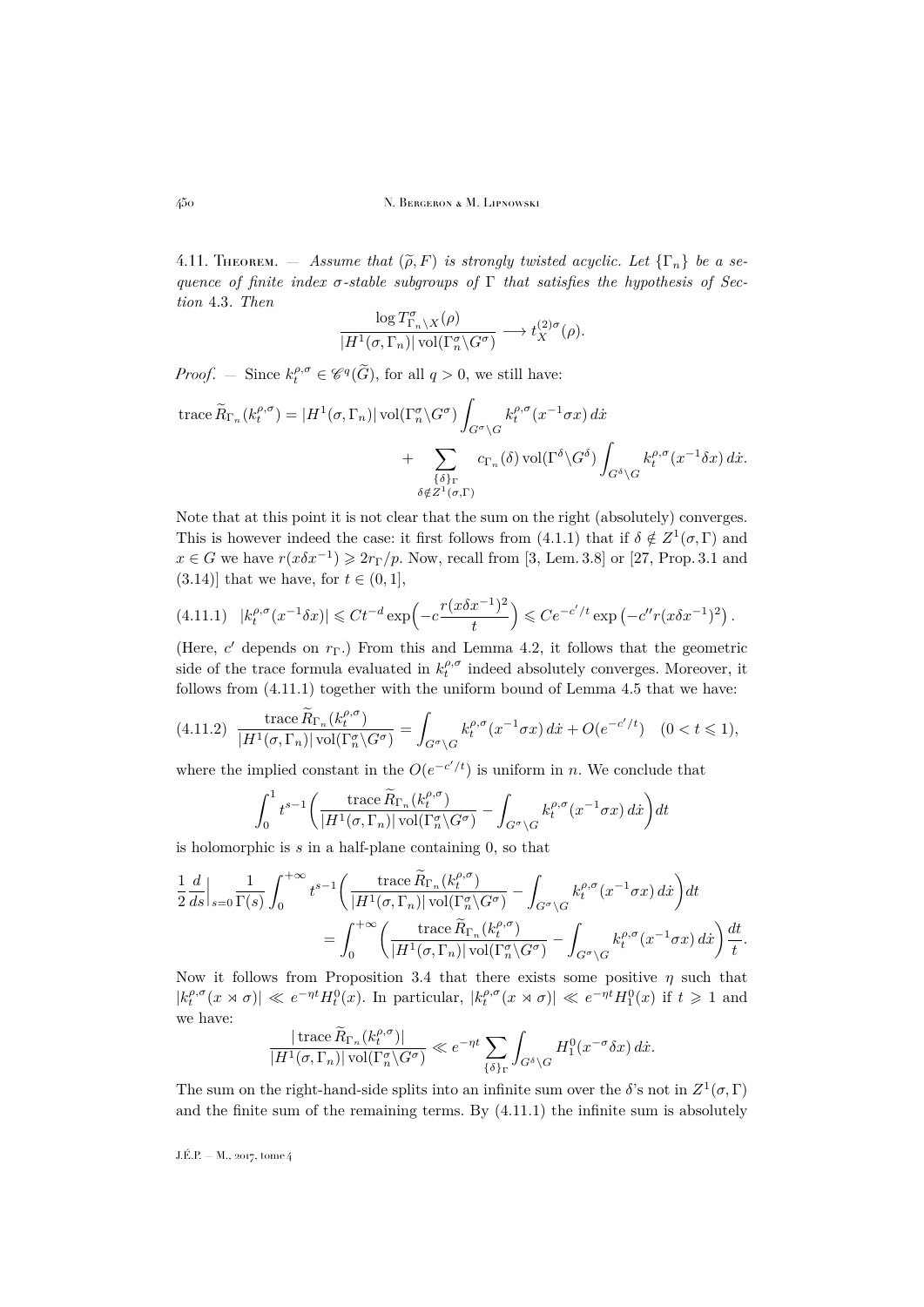convergent and independent of  $t$  and  $n$ . We use Lemma [4.10](#page-15-1) to bound the finite sum. And we get:

$$
\frac{|\operatorname{trace} \widetilde{R}_{\Gamma_n}(k_t^{\rho,\sigma})|}{|H^1(\sigma,\Gamma_n)|\operatorname{vol}(\Gamma_n^{\sigma}\backslash G^{\sigma})} \ll e^{-\eta t},
$$

where the implicit constant does not depend on  $n$ . Using Lemma [4.10,](#page-15-1) we conclude that both

$$
\int_{1}^{+\infty} \frac{\operatorname{trace} \widetilde{R}_{\Gamma_n}(k_t^{\rho,\sigma})}{|H^1(\sigma,\Gamma_n)| \operatorname{vol}(\Gamma_n^{\sigma} \backslash G^{\sigma})} \frac{dt}{t} \quad \text{and} \quad \int_{1}^{+\infty} \int_{G^{\sigma} \backslash G} k_t^{\rho,\sigma}(x^{-1}\sigma x) \, dx \frac{dt}{t}
$$

are absolutely convergent uniformly in n.

It follows from Equation [\(4.11.2\)](#page-16-1) and the last paragraph (the former for  $0 < t \leq 1$ ) and the latter for  $t \geq 1$ ) that

$$
\frac{\operatorname{trace} \widetilde{R}_{\Gamma_n}(k_t^{\rho,\sigma})}{|H^1(\sigma,\Gamma_n)|\operatorname{vol}(\Gamma^\sigma_n\backslash G^\sigma)} - \int_{G^\sigma\backslash G} k_t^{\rho,\sigma}(x^{-1}\sigma x) \, dx
$$

is bounded by a function of  $t$  which does not depend on  $n$  and is absolutely integrable on  $(0, +\infty)$ . From this and Lebesgue's dominated convergence theorem, we conclude that Proposition [4.6](#page-14-0) implies Theorem [4.11.](#page-16-2)

### 5. Computations on a product

<span id="page-17-0"></span>In this section we compute the  $L^2$ -Lefschetz numbers and twisted  $L^2$ -torsion and in particular prove Lemma [4.10](#page-15-1) in the case where  $\mathbb{E} = \mathbb{R}^p$  (the product case).

Here, we suppose that  $\mathbb{E} = \mathbb{R}^p$ . Then G is the p-fold product of  $\mathbf{G}(\mathbb{R})$  and  $\sigma$  cyclically permutes the factors of G. We will abusively denote by  $G^{\sigma}$  the group  $\mathbf{G}(\mathbb{R})$ . Let  $(\rho_0, F_0)$  be an irreducible complex linear representation of  $\mathbf{G}(\mathbb{C})$ . We denote by  $(\widetilde{\rho}, F)$ the corresponding complex finite dimensional  $\sigma$ -stable irreducible representation of  $\widetilde{G}$ . Recall that  $F = F_0^{\otimes p}$ , that G acts by the tensor product representation  $\rho_0^{\otimes p}$  and that  $\sigma$ acts by the cyclic permutation  $A: x_1 \otimes \cdots \otimes x_p \mapsto x_p \otimes x_1 \otimes \cdots \otimes x_{p-1}$ . We finally let X and  $X^{\sigma}$  be the symmetric spaces corresponding to G and  $G^{\sigma}$  respectively, so  $X = (X^{\sigma})^p.$ 

5.1. Heat kernels of a product.  $-$  The heat kernels  $H_t^{\rho,j}$  decompose as

<span id="page-17-1"></span>(5.1.1) 
$$
H_t^{\rho,j}(g_1,\dots,g_p) = \sum_{a_1+\dots+a_p=j} H_t^{\rho_0,a_1}(g_1) \otimes \dots \otimes H_t^{\rho_0,a_p}(g_p).
$$

Now the twisted orbital integral of  $H_t^{\rho,j}$  associated to the class of the identity element is given by

$$
\left(\int_{G^{\sigma}\backslash G} H_t^{\rho,j}(g^{-\sigma}g)\,dg\right)\circ A_{\sigma}.
$$

But because  $H_t^{\rho,j}(g^{-\sigma}g)$  preserves all of the summands in the decomposition of  $(5.1.1)$ and  $\sigma$  maps the  $(a_1, \ldots, a_p)$ -summand to the  $(a_p, a_1, \ldots, a_{p-1})$ -summand, only those summands for which  $j = pa$  and  $a_1 = \cdots = a_p = a$  can contribute to the trace of the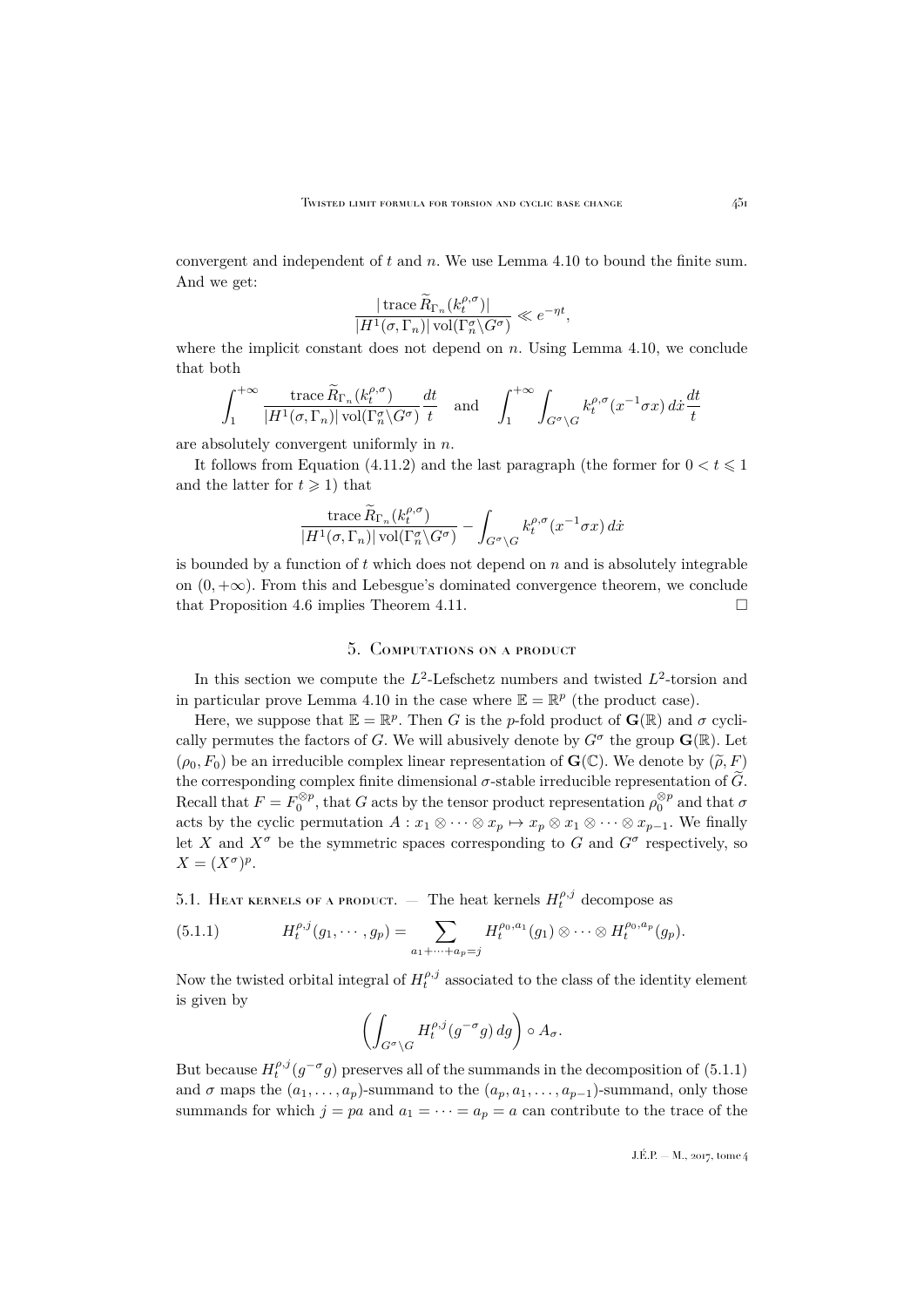above twisted orbital integral. Furthermore, by a computation identical to that done for scalar-valued functions in [\[21,](#page-37-6) §8], we see that

$$
\left(\int_{G^{\sigma}\backslash G} H_t^{\rho_0,a}(g_p^{-1}g_1)\otimes \cdots \otimes H_t^{\rho_0,a}(g_{p-1}^{-1}g_p) \, dg\right) \circ A_{\sigma} = (-1)^{a^2(p-1)} H_t^{\rho_0,a} \ast \cdots \ast H_t^{\rho_0,a}(e).
$$

This implies that

$$
\int_{G^{\sigma}\backslash G} h_t^{\rho,pa}(x^{-1}\sigma x) dx = \text{trace}\bigg[\bigg(\int_{G^{\sigma}\backslash G} H_t^{\rho_0,a}(g_p^{-1}g_1) \otimes \cdots \otimes H_t^{\rho_0,a}(g_{p-1}^{-1}g_p) d\dot{g}\bigg) \circ A_{\sigma}\bigg]
$$
  
\n
$$
= (-1)^{a^2(p-1)} \text{trace}\left(H_t^{\rho_0,a} * \cdots * H_t^{\rho_0,a}(e)\right)
$$
  
\n
$$
= (-1)^{a^2(p-1)} \text{trace}\left(H_{pt}^{\rho_0,a}(e)\right)
$$
  
\n
$$
= (-1)^{a^2(p-1)} h_{pt}^{\rho_0,a}(e).
$$

Here,  $H_{pt}^{\rho_0, a}$  is an *untwisted* heat kernel on  $X^{\sigma}$ . Lemma [4.10](#page-15-1) therefore follows from standard estimates (see e.g. [\[3\]](#page-36-0)). Moreover, computations of the  $L^2$ -Lefschetz number and of the twisted  $L^2$ -torsion immediately follow from the above explicit computation.

<span id="page-18-0"></span>5.2. THEOREM  $(L^2$ -Lefschetz number of a product).  $-$  *We have:* 

$$
\text{Lef}^{(2)}(\sigma, X, F) = \begin{cases} (-1)^{\frac{1}{2}\dim X^{\sigma}}(\dim F_0) \frac{\chi(X_u^{\sigma})}{\text{vol}(X_u^{\sigma})} & \text{if } \delta(G^{\sigma}) = 0, \\ 0 & \text{if not.} \end{cases}
$$

Here,  $X_u^{\sigma}$  is the compact dual of  $X^{\sigma}$  whose metric is normalized such that multipli*cation by i becomes an isometry*  $T_{eK^{\sigma}}(X^{\sigma}) \cong \mathfrak{p} \to i\mathfrak{p} \cong T_{eK^{\sigma}}(X_u^{\sigma})$ .

*Proof.* — First note<sup>(3)</sup> that

$$
Lef^{(2)}(\sigma, X, F) = \lim_{t \to +\infty} \int_{G^{\sigma} \backslash G} k_t^{\rho} (x^{-1} \sigma x) dx
$$
  
= 
$$
\lim_{t \to +\infty} \sum_a (-1)^{p a} \int_{G^{\sigma} \backslash G} h_t^{\rho, p a} (x^{-1} \sigma x) dx
$$
  
= 
$$
\lim_{t \to +\infty} \sum_a (-1)^a h_{pt}^{\rho_0, a} (e).
$$

The computation then reduces to the untwisted case for which we refer to [\[28\]](#page-37-7).  $\Box$ 

<span id="page-18-1"></span>The computation of the twisted  $L^2$ -torsion similarly reduces to the untwisted case: 5.3. THEOREM (Twisted  $L^2$ -torsion of a product).  $-$  *We have:* 

$$
t_X^{(2)\sigma}(\rho) = p \cdot t_{X^{\sigma}}^{(2)}(\rho).
$$

<sup>(3)</sup>Beware that  $\rho$  is not assumed to be strongly acyclic here!

 $J.E.P. - M., 2017,$  tome 4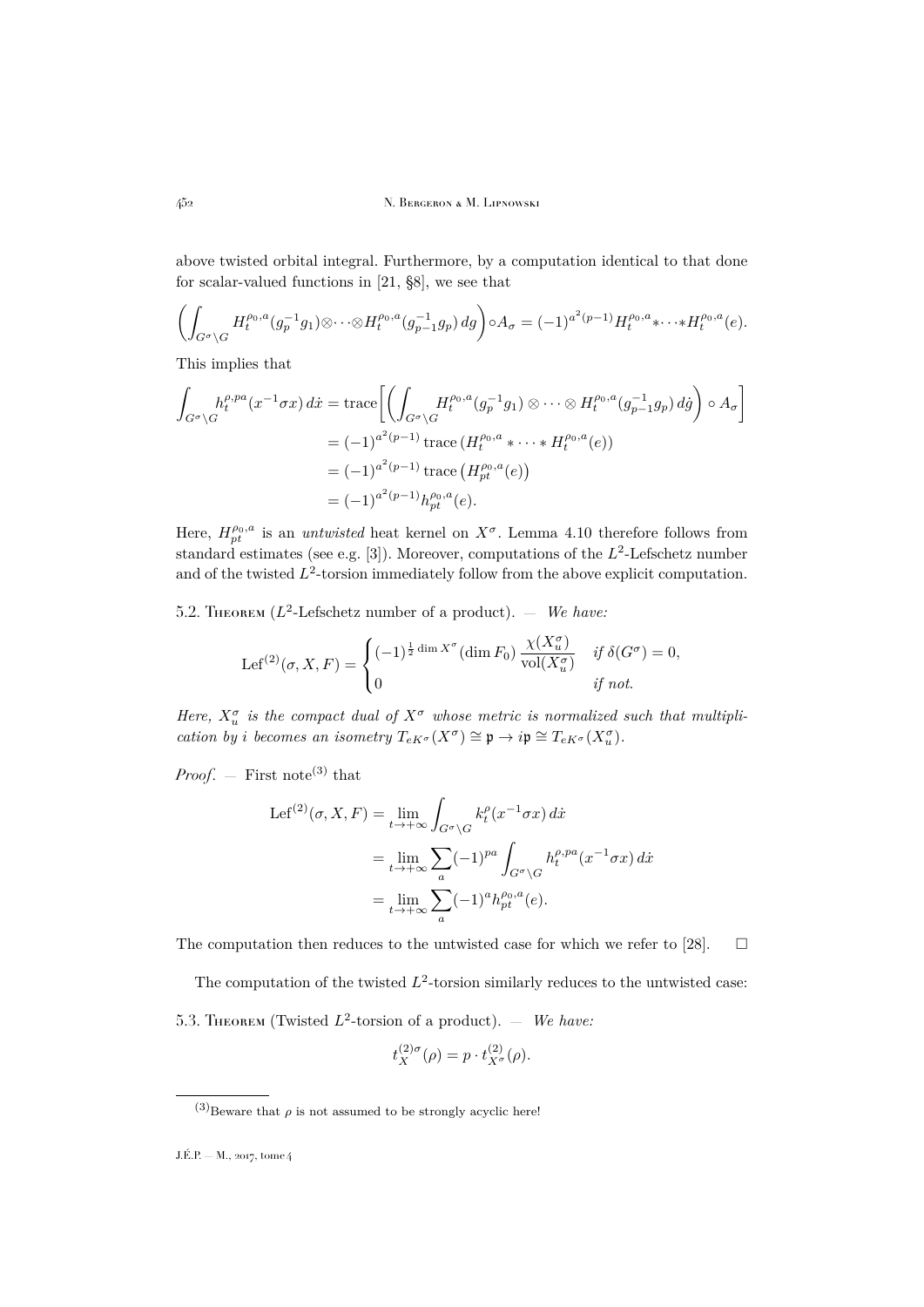#### 6. COMPUTATIONS IN THE CASE  $\mathbb{E} = \mathbb{C}$

<span id="page-19-0"></span>In this section we compute the  $L^2$ -Lefschetz numbers and twisted  $L^2$ -torsion and in particular prove Lemma [4.10](#page-15-1) in the case where  $\mathbb{E} = \mathbb{C}$ . The general case easily reduces to this case and the one of the preceding section.

Throughout this section,  $\mathbb{E} = \mathbb{C}$ . Then  $G = \mathbf{G}(\mathbb{C})$  is the group of complex points,  $\sigma: G \to G$  is the real involution given by the complex conjugation and  $G^{\sigma} = \mathbf{G}(\mathbb{R})$ . Recall that we fix a choice of Cartan involution  $\theta$  of G that commutes with  $\sigma$ .

6.1. IRREDUCIBLE  $\sigma$ -stable tempered representations of  $G$ .  $-$  Choose  $\theta$ -stable representatives  $\mathfrak{h}_1^0, \ldots, \mathfrak{h}_s^0$  of the  $\mathbf{G}(\mathbb{R})$ -conjugacy classes of Cartan subalgebras in the Lie algebra  $\mathfrak{g}^0$  of  $\mathbf{G}(\mathbb{R})$ . For each  $j \in \{1,\ldots,s\}$  we write  $\mathfrak{h}_j^0 = \mathfrak{t}_j \oplus \mathfrak{a}_j$  for the decomposition of  $\mathfrak{h}^0_j$  w.r.t.  $\theta$ , i.e.,  $\mathfrak{a}_j$  is the split part of  $\mathfrak{h}^0_j$  and  $\mathfrak{t}_j$  is the compact part of  $\mathfrak{h}^0_j$ . We denote by  $\mathfrak{h}_j$  the complexification of  $\mathfrak{h}_j^0$ ; note that  $\mathfrak{a}_j \oplus i\mathfrak{t}_j$  and  $\mathfrak{t}_j \oplus i\mathfrak{a}_j$  are resp. the split and compact part of  $\mathfrak{h}_i$ .

We now fix some j. To ease notation we will omit the j index. Choose a Borel subgroup B of  $G = \mathbf{G}(\mathbb{C})$  containing the torus H which corresponds to  $\mathfrak{h}_i$ . Let A and T be resp. the split and compact tori corresponding to  $\mathfrak{a} \oplus \mathfrak{i} \mathfrak{t}$  and  $\mathfrak{t} \oplus \mathfrak{i} \mathfrak{a}$ . Write  $\mu$ for the differential of a character of T and  $\lambda$  for the differential of a character of A. Note that  $\mu$  is  $\sigma$ -stable if and only if  $\mu$  is zero on  $i\mathfrak{a}$ .

Associated to  $(\mu, \lambda)$  is a representation

$$
\pi_{\mu,\lambda} = \mathrm{ind}_B^G(\mu \otimes \lambda \otimes 1).
$$

<span id="page-19-1"></span>6.2. Proposition (Delorme [\[14\]](#page-36-3)). — *Every irreducible* σ*-stable tempered representation of* G *is equivalent to some*  $\pi_{\mu,\lambda}$  *as above (for some j) where*  $\mu$  *is zero on*  $i\mathfrak{a}_j$ and  $\lambda$  *is zero on*  $t_i$  *and has pure imaginary image.* 

Note that if  $\lambda$  is zero on  $\mathfrak{t}_i$  we may think of  $\lambda$  as a real linear form  $\mathfrak{a} \to \mathbb{C}$ . We denote by  $I_{\mu,\lambda}$  the underlying  $(\mathfrak{g}, K)$ -module. It is  $\sigma$ -stable and Delorme [\[14,](#page-36-3) §5.3] defines a particular extension to a  $(\mathfrak{g}, K)$ -module, but we won't follow his convention here (see Convention I below).

6.3. COMPUTATIONS OF THE LEFSCHETZ NUMBERS.  $-$  If  $\mathbf{G}(\mathbb{R})$  has no discrete series Delorme [\[14,](#page-36-3) Prop. 7] proves that for any admissible  $(\mathfrak{g}, \tilde{K})$ -module and any finite dimensional representation  $(\tilde{\rho}, F)$  of  $\tilde{G}$ , we have:

$$
Lef(\sigma, F, V) = 0.
$$

Even if  $\mathbf{G}(\mathbb{R})$  has discrete series, Delorme's proof — see also [\[30,](#page-37-1) Lem. 4.2.3] — shows that

$$
Lef(\sigma, F, I_{\mu,\lambda}) = 0
$$

unless  $\mathfrak{h}^0 = \mathfrak{t}$  is a compact Cartan subalgebra (so that *i*t is the split part of  $\mathfrak{h}$ ). In the latter case  $\lambda = 0$  (recall that  $I_{\mu,\lambda}$  is assumed to be  $\sigma$ -stable); we will simply denote by  $I_{\mu}$  the  $(\mathfrak{g}, K)$ -module  $I_{\mu,0}$ . The following proposition — due to Delorme  $[14, Th. 2]^{(4)}$  $[14, Th. 2]^{(4)}$  — computes the Lefschetz numbers in the remaining cases. Denote by  $\rho$ 

<sup>(4)</sup>Note that Delorme considers  $\sigma$ -invariants rather than traces, this introduces a factor 1/2.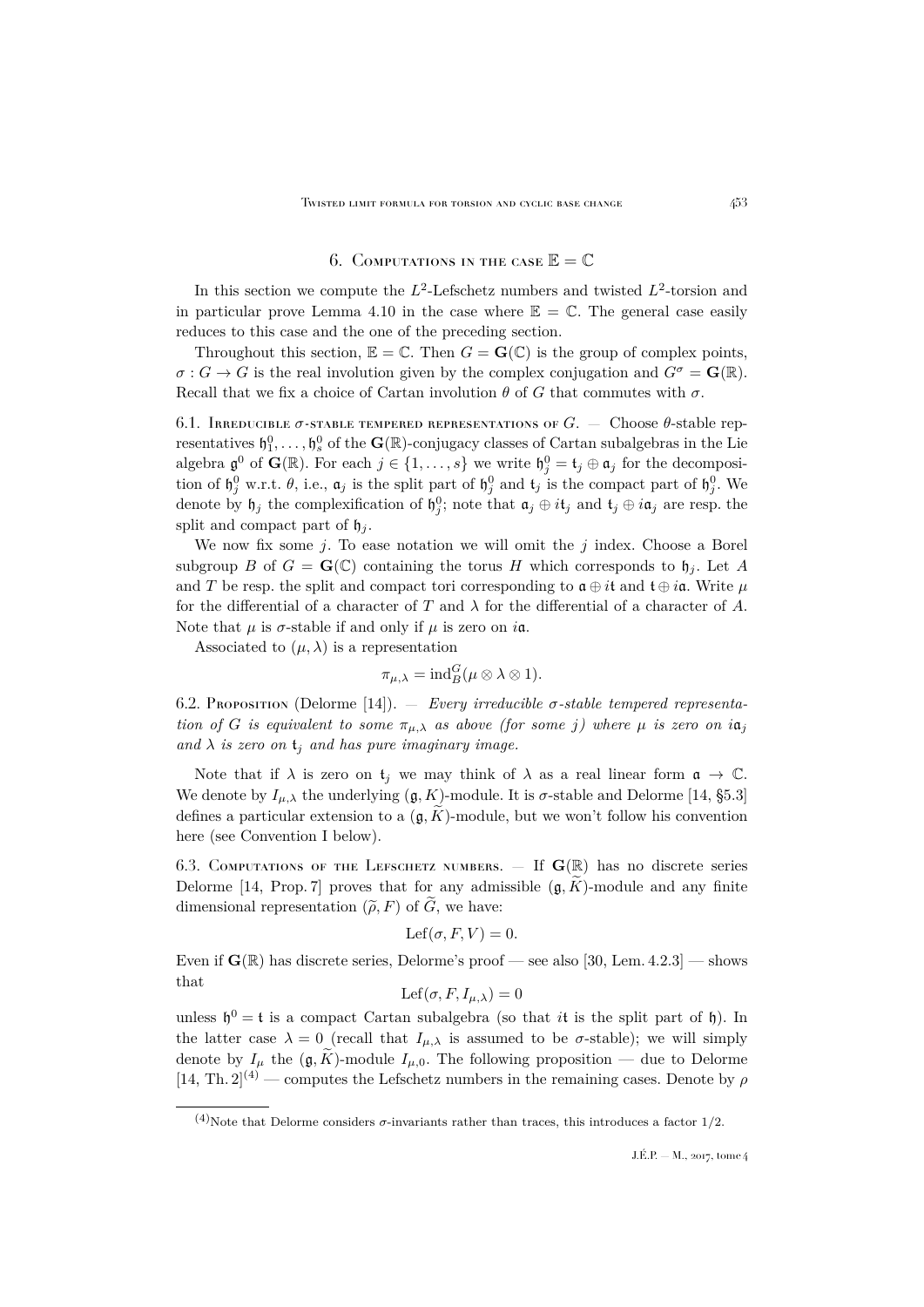the half-sum of the roots of  $\mathfrak{h}(\mathbb{C})$  in  $B^{(5)}$ . And recall that  $\nu$  is a highest weight of F that is dominant with respect to the positive weights defined by  $B$ .

<span id="page-20-0"></span>6.4. Proposition. — *We have:*

$$
\text{Lef}(\sigma, F, I_{\mu}) = \begin{cases} \pm 2^{\dim \mathfrak{t}} & \text{if } w\mu = 2(\nu + \rho)_{|\mathfrak{t}} \quad (w \in W), \\ 0 & \text{otherwise.} \end{cases}
$$

*Here,* W *is the Weyl group of* (g, h) *and the sign depends on the chosen extension of*  $I_{\mu}$  *to a*  $(\mathfrak{g}, K)$ *-module.* 

*Convention I*. — In the following we will always assume that the extension of a σ-discrete  $I<sub>μ</sub>$  to a ( $\mathfrak{g}, K$ )-module is such that that the sign in Proposition [6.4](#page-20-0) is positive. (See [\[30,](#page-37-1) §4.2.5] for more details.)

6.5. COMPUTATIONS OF THE TWISTED  $(g, K)$ -TORSION. — Consider an arbitrary irreducible  $\sigma$ -stable tempered representation of G associated to some j and some  $(\mu, \lambda)$ as in Proposition [6.2.](#page-19-1) Let  $P$  be the parabolic subgroup of  $G$  whose Levi subgroup  $\mathbf{M} = {}^{0}\mathbf{M}\mathbf{A}_P$  is the centralizer in **G** of **a**. We have  $B \subset \mathbf{P}(\mathbb{C})$  and we may write  $\pi_{\mu,\lambda}$ as the induced representation

$$
\pi_{\mu,\lambda} = \mathrm{ind}_{\mathbf{P}(\mathbb{C})}^{\mathbf{G}(\mathbb{C})}(\pi_{\mu,0}^{^0\mathbf{M}(\mathbb{C})}\otimes\lambda),
$$

where

$$
\pi_{\mu,0}^{^{0}\mathbf{M}(\mathbb{C})} = \mathrm{ind}_{B\cap^{0}\mathbf{M}(\mathbb{C})}^{^{0}\mathbf{M}(\mathbb{C})}(\mu_{|\mathfrak{t}}\otimes 0)
$$

is a tempered ( $\sigma$ -discrete) representation of <sup>0</sup>M(C) and we think of  $\lambda$  — seen as real linear form  $\mathfrak{a} \to \mathbb{C}$  — as (the differential of) a character of  $\mathbf{A}_P(\mathbb{C})$ .

*Convention II.* – In the following we fix the extension of  $I_{\mu,\lambda}$  to a  $(\mathfrak{g}, \widetilde{K})$ -module to be the one associated to the interwining operator  $A_G = \text{ind}_{\mathbf{P}(\mathbb{C})}^{\mathbf{G}(\mathbb{C})}(A_M \otimes 1)$ , where  $A_M$ is chosen according to Convention I.

Let  $K_M = K \cap {}^0{\bf M}(\mathbb{C})$ . Since  $\sigma$  stabilizes  ${}^0{\bf M}(\mathbb{C})$ ,  $\mu$ , etc. it follows from Frobenius reciprocity and [\(3.6.2\)](#page-11-1) that we have:

<span id="page-20-1"></span>(6.5.1) Let 
$$
'(\sigma, F, I_{\mu,\lambda}) = \text{trace}\left(\sigma \mid \left[\det'[1 - (\mathfrak{g}/\mathfrak{k})^*] \otimes F \otimes \pi_{\mu,0}^{^0\mathbf{M}(\mathbb{C})}\right]^{K_M}\right).
$$

Write

$$
\mathfrak{g}/\mathfrak{k}={}^0\mathfrak{m}/\mathfrak{k}_M\oplus\mathfrak{a}\oplus\mathfrak{n}.
$$

It follows from [\(3.6.3\)](#page-11-2) that — as a  $\widetilde{K}_M$ -module — we have:

$$
\begin{aligned} \det'[1-(\mathfrak{g}/\mathfrak{k})^*] &= \det[1-(^0\mathfrak{m}/\mathfrak{k}_M)^*] \otimes \det'[1-\mathfrak{a}^* \oplus \mathfrak{n}^*] \\ & \quad \oplus \det'[1-(^0\mathfrak{m}/\mathfrak{k}_M)^*] \otimes \det[1-\mathfrak{a}^* \oplus \mathfrak{n}^*], \end{aligned}
$$

with

(6.5.2) 
$$
\det[1-\mathfrak{a}^*\oplus\mathfrak{n}^*]=\det[1-\mathfrak{a}^*]\otimes\det[1-\mathfrak{n}^*]
$$

 $(5)$ Beware not to confuse the half-sum with the finite dimensional representation...

J.É.P. — M., 2017, tome 4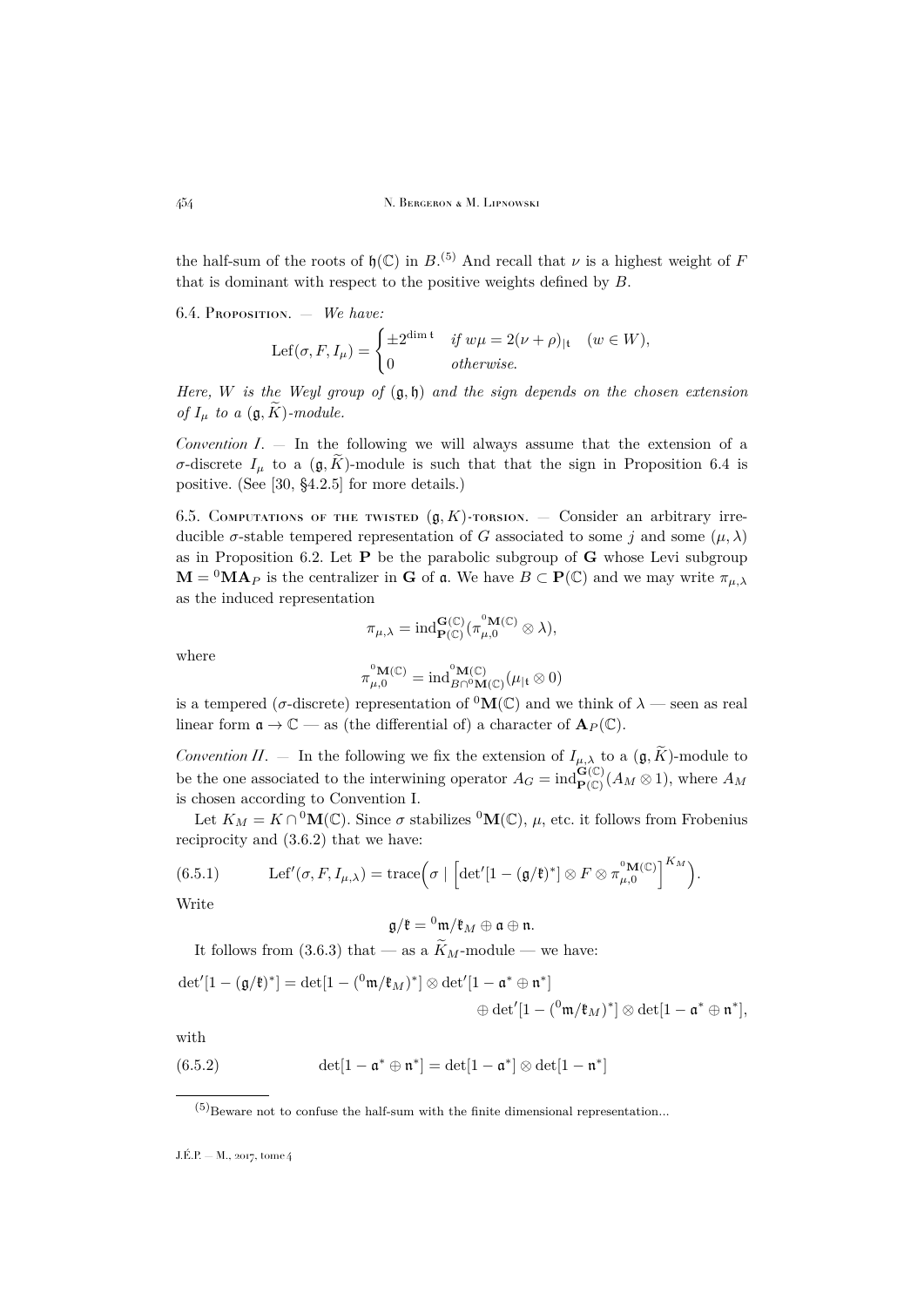and

$$
\det'[1-\mathfrak{a}^*\oplus \mathfrak{n}^*]=\det[1-\mathfrak{n}^*]\otimes \det'[1-\mathfrak{a}^*]\oplus \det'[1-\mathfrak{n}^*]\otimes \det[1-\mathfrak{a}^*].
$$

Now two simple lemmas:

#### <span id="page-21-0"></span>6.6. Lemma

- (1) We have  $det[1 \mathfrak{a}^*] = 0$  *as a virtual*  $\widetilde{K}_M$ -module unless  $\mathfrak{a}^{\sigma} = 0$ .
- (2) We have  $\det'[1 \mathfrak{a}^*] = 0$  as a virtual  $\widetilde{K}_M$ -module unless  $\dim \mathfrak{a}^{\sigma} \leq 1$ .

*Proof.* — For any  $\delta \in \widetilde{K}_M$ ,

$$
\operatorname{trace}(\delta|\det[1-\mathfrak{a}^*])=\det(1-\delta|\mathfrak{a}^*),\operatorname{trace}(\delta|\det'[1-\mathfrak{a}^*])=\frac{d}{dt}\Big|_{t=1}\det(t\cdot 1-\delta|\mathfrak{a}^*),
$$

cf. Section [3.1.](#page-9-1) Write  $\delta = \sigma k$ , with  $k \in K_M$ . For any  $X \in \mathfrak{a}^*$ ,

$$
\delta X = \sigma k X = \sigma X
$$

since  $K_M$  centralizes  $\mathfrak{a}^*$ . Thus,

$$
\dim\{+1\text{-eigenspace of }\delta\} \geqslant \dim(\mathfrak{a}^*)^{\sigma}.
$$

In particular,

(1) if dim  $\mathfrak{a}^{\sigma} > 0$ , then

$$
\det(1-\delta|\mathfrak{a}^*)=0.
$$

(2) if dim  $\mathfrak{a}^{\sigma} > 1$ , then  $\det(t \cdot 1 - \delta | \mathfrak{a}^*)$  vanishes to order at least 2 at  $t = 1$ , whence

$$
\frac{d}{dt}\Big|_{t=1} \det(t \cdot 1 - \delta | \mathfrak{a}^*) = 0.
$$

<span id="page-21-1"></span>6.7. Lemma. – Let V be a finite dimensional  $\widetilde{K}_M$ -module and  $\tau$  any admissible  $\widetilde{K}_M$ -module, i.e., a  $\widetilde{K}_M$ -module all of whose  $K_M$ -isotypic subspaces are finite dimen*sional. Suppose V is virtually trivial. Then*  $[V \otimes \tau]^{K_M}$  *is finite dimensional and* 

$$
\operatorname{trace}(\sigma|[V \otimes \tau]^{K_M}) = 0.
$$

*Proof.* – Finite dimensionality is immediate since  $\tau$  is admissible. Let  $\zeta$  be a finite dimensional subrepresentation of  $\tau$  such that  $[V \otimes \tau]^{K_M} = [V \otimes \zeta]^{K_M}$ .

Since  $K_M$  is compact, taking  $K_M$ -invariants is an exact functor from the category of finite dimensional  $K_M$ -modules to the category of finite dimensional  $\sigma$ -modules. Virtually trivial  $\widetilde{K}_M$ -modules therefore map to virtually trivial  $\sigma$ -modules. Thus,  $[V \otimes \zeta]^{K_M}$  is virtually trivial. In particular,

$$
trace(\sigma|[V \otimes \tau]^{K_M}) = trace(\sigma|[V \otimes \zeta]^{K_M}) = 0.
$$

In particular, we conclude that  $(6.5.1)$  is zero unless dim  $\mathfrak{a} \leq 1$ . In the following we compute [\(6.5.1\)](#page-20-1) in the two remaining cases.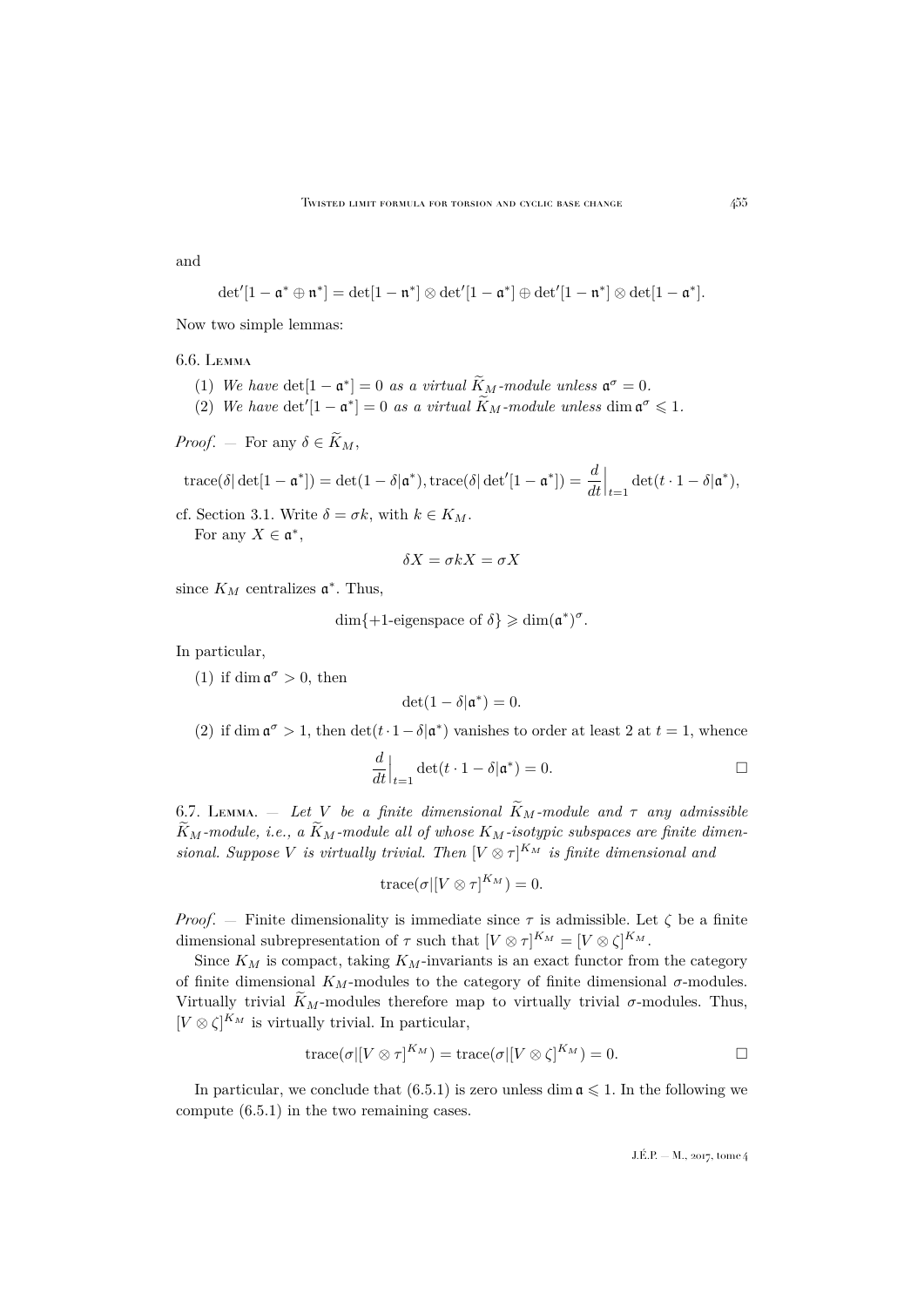6.8. COMPUTATION OF [\(6.5.1\)](#page-20-1) WHEN dim  $\mathfrak{a} = 1$ .  $-$  Assume that dim  $\mathfrak{a} = 1$ . It then follows from Lemmas [6.6](#page-21-0) and [6.7](#page-21-1) that

$$
\operatorname{trace}(\sigma \mid \det'[1 - (\mathfrak{g}/\mathfrak{k})^{*}]) = \operatorname{trace}(\sigma \mid \det[1 - ({}^0\mathfrak{m}/\mathfrak{k}_M)^*] \otimes \det'[1 - \mathfrak{a}^* \oplus \mathfrak{n}^*]).
$$

We can therefore compute

<span id="page-22-0"></span>
$$
\begin{aligned} \text{Lef}'(\sigma, F, I_{\mu,\lambda}) \\ (6.8.1) \qquad &= \text{trace}\Big(\sigma \mid \Big[\text{det}[1 - (\,^0 \text{m}/\mathfrak{k}_M)^*] \otimes \text{det}'[1 - \mathfrak{a}^* \oplus \mathfrak{n}^*] \otimes F \otimes \pi_{\mu,0}^{^0}(\mathbb{C})\Big]^{K_M}\Big) \\ &= \text{Lef}(\sigma, \text{det}'[1 - \mathfrak{a}^* \oplus \mathfrak{n}^*] \otimes F, I_{\mu}^{^0}(\mathbb{C})\Big). \end{aligned}
$$

For each  $w \in W$  we let  $\nu_w$  be the restriction of  $w(\rho + \nu)$  to t. Let  $[W_{K_M} \backslash W]$  be the set of  $w \in W_U$  such that  $\nu_w$  is dominant as a weight on t (with respect to the roots of t on  $\mathfrak{k}_M$ ), i.e.,

$$
[W_{K_M}\backslash W]=\{w\in W\,:\, \langle\nu_w,\beta\rangle\geqslant 0\,\,\text{for all}\,\,\beta\in\Delta^+(\mathfrak{k},\mathfrak{k}_M)\}.
$$

This is therefore a set of coset representatives for  $W_{K_M}$  in W.

<span id="page-22-2"></span>6.9. PROPOSITION. — *Assume* dim  $a = 1$ *. Then we have:* 

<span id="page-22-1"></span>
$$
Lef'(\sigma, F, I_{\mu,\lambda}) = \begin{cases} \text{sgn}(w)2^{\dim t} & \text{if } \mu = 2\nu_w \text{ for some } w \in [W_{K_M} \backslash W], \\ 0 & \text{otherwise.} \end{cases}
$$

*Proof.* — We shall apply Proposition [6.4](#page-20-0) to the twisted space associated to  ${}^{0}M(\mathbb{C})$ to compute [\(6.8.1\)](#page-22-0). To do so directly, we would need to decompose the virtual representation

(6.9.1) 
$$
\det'[1-\mathfrak{a}^*\oplus\mathfrak{n}^*]\otimes F
$$

into irreducibles. This can be done by hand by reducing to the cases where  $\bf{G}$  is simple of type  $SO(p, p)$  with p odd, or of type  $SL(3)$ . Instead we note that Proposition [6.4](#page-20-0) implies that only the essential  $\sigma$ -stable subrepresentations of [\(6.9.1\)](#page-22-1) contribute to the final expression in [\(6.8.1\)](#page-22-0). We may therefore reduce to considering the virtual representation

$$
\begin{aligned} (\det'[1-\mathfrak{a}_0^*\oplus\mathfrak{n}_0^*] \otimes (\det'[1-\mathfrak{a}_0^*\oplus\mathfrak{n}_0^*])^\sigma) \otimes (F_0 \otimes F_0^\sigma) \\ = (\det'[1-\mathfrak{a}_0^*\oplus\mathfrak{n}_0^*] \otimes F_0) \otimes (\det'[1-\mathfrak{a}_0^*\oplus\mathfrak{n}_0^*] \otimes F_0)^\sigma. \end{aligned}
$$

Here, we have realized the  $K_M$ -representations **a** and **n** as representations in  $\mathfrak{a}_0 \otimes \mathfrak{a}_0^{\sigma}$ and  $\mathfrak{n}_0 \otimes \mathfrak{n}_0^{\sigma}$ , resp.

Now, it follows from Proposition [6.4](#page-20-0) that Lef( $\sigma$ ,  $F$ ,  $I_{\mu,\lambda}$ ) = 0 unless  $\mu = 2\mu_0$ , where  $\mu_0 - \rho$  is the highest weight of a finite dimensional representation of <sup>0</sup>M(R). Equation [\(6.8.1\)](#page-22-0) therefore implies that Lef' $(\sigma, F, I_{\mu,\lambda})$  is equal to  $2^{\dim \mathfrak{t}}$  times the number N of irreducible  $\sigma$ -stable <sup>0</sup>M(C)-subrepresentations of det' $[1 - \mathfrak{a}^* \oplus \mathfrak{n}^*] \otimes F$  with the same infinitesimal character as  $I_{2\mu_0,0}$ . Since  $\det'[1 - \mathfrak{a}^* \oplus \mathfrak{n}^*] \otimes F$  decomposes as

$$
(\det'[1-\mathfrak{a}_0^*\oplus \mathfrak{n}_0^*]\otimes F_0)\otimes (\det'[1-\mathfrak{a}_0^*\oplus \mathfrak{n}_0^*]\otimes F_0)^{\sigma},
$$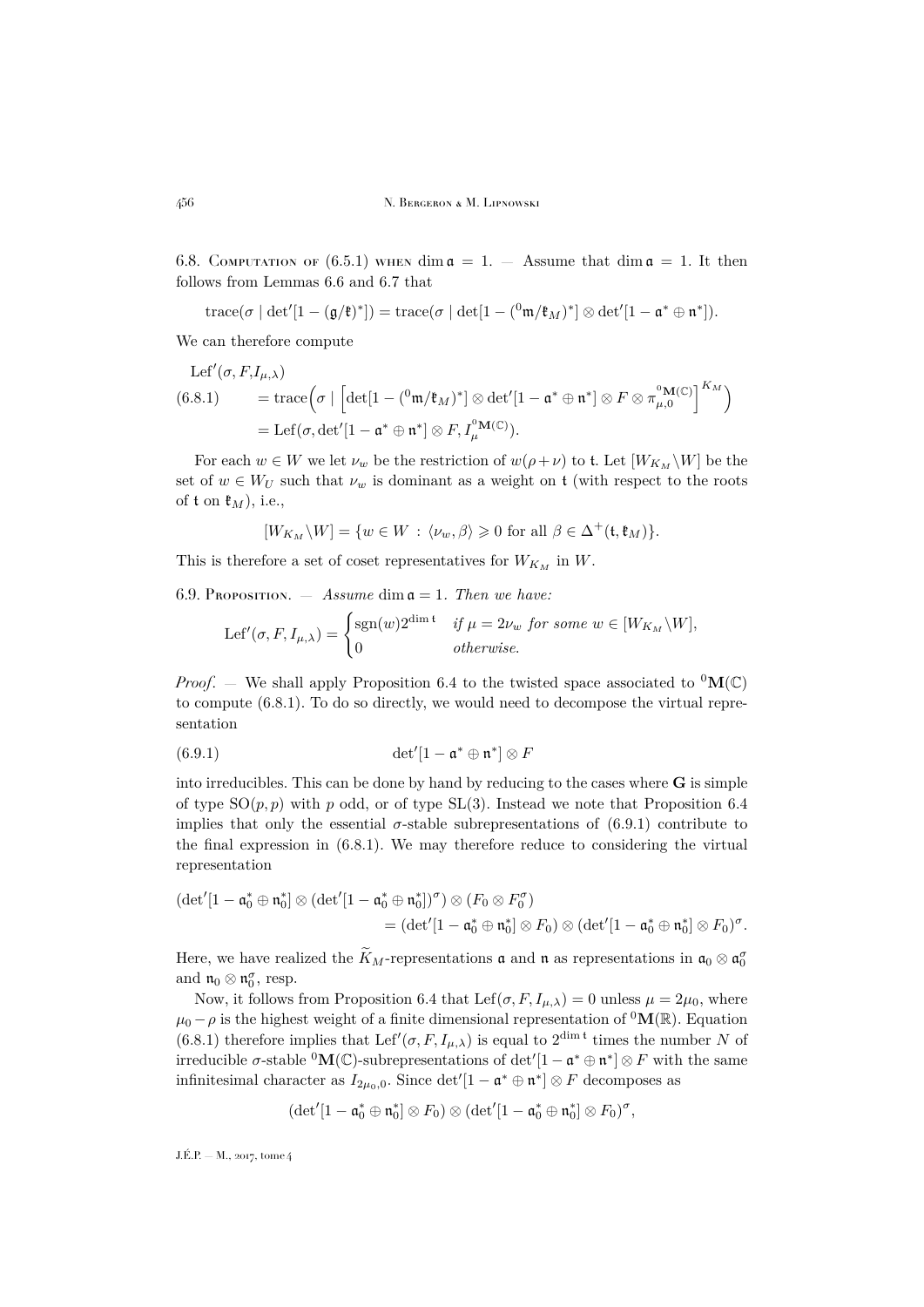the number N is the number of irreducible  ${}^{0}$ M(R)-subrepresentations of

$$
\det'[1-\mathfrak{a}_0^*\oplus \mathfrak{n}_0^*]\otimes F_0
$$

with infinitesimal character equal to that of  $\theta_0$ .

Next, we use that, if  $\theta_0$  denotes the discrete series of  $^0$ M(R) with infinitesimal character  $\mu_0$  and  $H_0$  a finite dimensional representation of <sup>0</sup>M(R) of highest weight  $\nu$ , then the (untwisted) Euler-Poincaré characteristic

$$
\chi(H_0,\theta_0)=\dim\bigl[\theta_0\otimes\det[1-(^0\mathfrak{m}(\mathbb{R})/\mathfrak{k}_{M,\mathbb{R}})^*]\otimes H_0\bigr]^{K_M^\sigma}
$$

of the  $({}^0\mathfrak{m}, K_M^{\sigma})$ -complex of  $\theta_0 \otimes H_0$  is given by the following formula (see e.g. [\[28,](#page-37-7) Prop. 3.1 & 3.2]):

$$
\chi(H_0, \theta_0) = \begin{cases}\n(-1)^{\frac{1}{2}\dim({^0\mathfrak{m}}(\mathbb{R})/\mathfrak{k}_{M, \mathbb{R}})} & \text{if } w\mu_0 = \nu + \rho \quad (w \in W_M), \\
0 & \text{otherwise.} \n\end{cases}
$$

We can extend  $\chi(\cdot, \theta_0)$  to any virtual representation. Applying this to

$$
H_0=\det'[1-\mathfrak{a}_0^*\oplus \mathfrak{n}_0^*]\otimes F_0,
$$

we conclude that the number  $N$  is equal to

$$
(-1)^{\frac{1}{2}\dim({}^0\mathfrak{m}(\mathbb{R})/\mathfrak{k}_{M,\mathbb{R}})}\chi(\det'[1-\mathfrak{a}_0^*\oplus \mathfrak{n}_0^*]\otimes F_0,\theta_0).
$$

Now by definition of the Euler-Poincaré characteristic the latter is equal to

$$
(-1)^{\frac{1}{2}\dim({}^0\mathfrak{m}(\mathbb{R})/\mathfrak{k}_{M,\mathbb{R}})}\dim\big[\theta_0\otimes\det[1-({}^0\mathfrak{m}(\mathbb{R})/\mathfrak{k}_{M,\mathbb{R}})]\otimes\det'[1-\mathfrak{a}_0^*\oplus\mathfrak{n}_0^*]\otimes F_0\big]^{K_M^{\sigma}},
$$

which, as in  $(6.8.1)$  (but in an untwisted setting), is equal to

$$
(-1)^{\frac{1}{2}\dim({}^0\mathfrak{m}(\mathbb{R})/\mathfrak{k}_{M,\mathbb{R}})+1}\dim\big[I_{\mu_0}\otimes\det'[1-(\mathfrak{g}(\mathbb{R})/\mathfrak{k}_{\mathbb{R}})^*]\otimes F_0\big]^{K^{\sigma}}.
$$

The computation of the latter is made in [\[3,](#page-36-0) §5.6]:

$$
\dim[I_{\mu_0} \otimes \det'[1 - (\mathfrak{g}(\mathbb{R})/\mathfrak{k}_{\mathbb{R}})^*] \otimes F_0]^{K^{\sigma}}\n= \begin{cases}\n(-1)^{\frac{1}{2}\dim({^0\mathfrak{m}}(\mathbb{R})/\mathfrak{k}_{M,\mathbb{R}})+1} \operatorname{sgn}(w) & \text{if } \mu = 2\nu_w \text{ for some } w \in [W_{K_M} \backslash W], \\
0 & \text{otherwise.} \n\end{cases}
$$

We conclude that

$$
Lef'(\sigma, F, I_{\mu,\lambda}) = 2^{\dim \mathfrak{t}} N = \begin{cases} \text{sgn}(w) 2^{\dim \mathfrak{t}} & \text{if } \mu = 2\nu_w \text{ for some } w \in [W_{K_M} \backslash W], \\ 0 & \text{otherwise.} \end{cases}
$$

It is natural to introduce the untwisted analogue of Lef' $(\sigma, F, I_{\mu,\lambda})$ . With the nota-tion of Proposition [6.9](#page-22-2) we shall therefore denote by  $\det'(F_0, I_{\mu_0})$  the dimension

$$
\dim [I_{\mu_0}\otimes\det'[1-(\mathfrak g(\mathbb R)/\mathfrak k_\mathbb R)^*]\otimes F_0]^{K^\sigma}
$$

.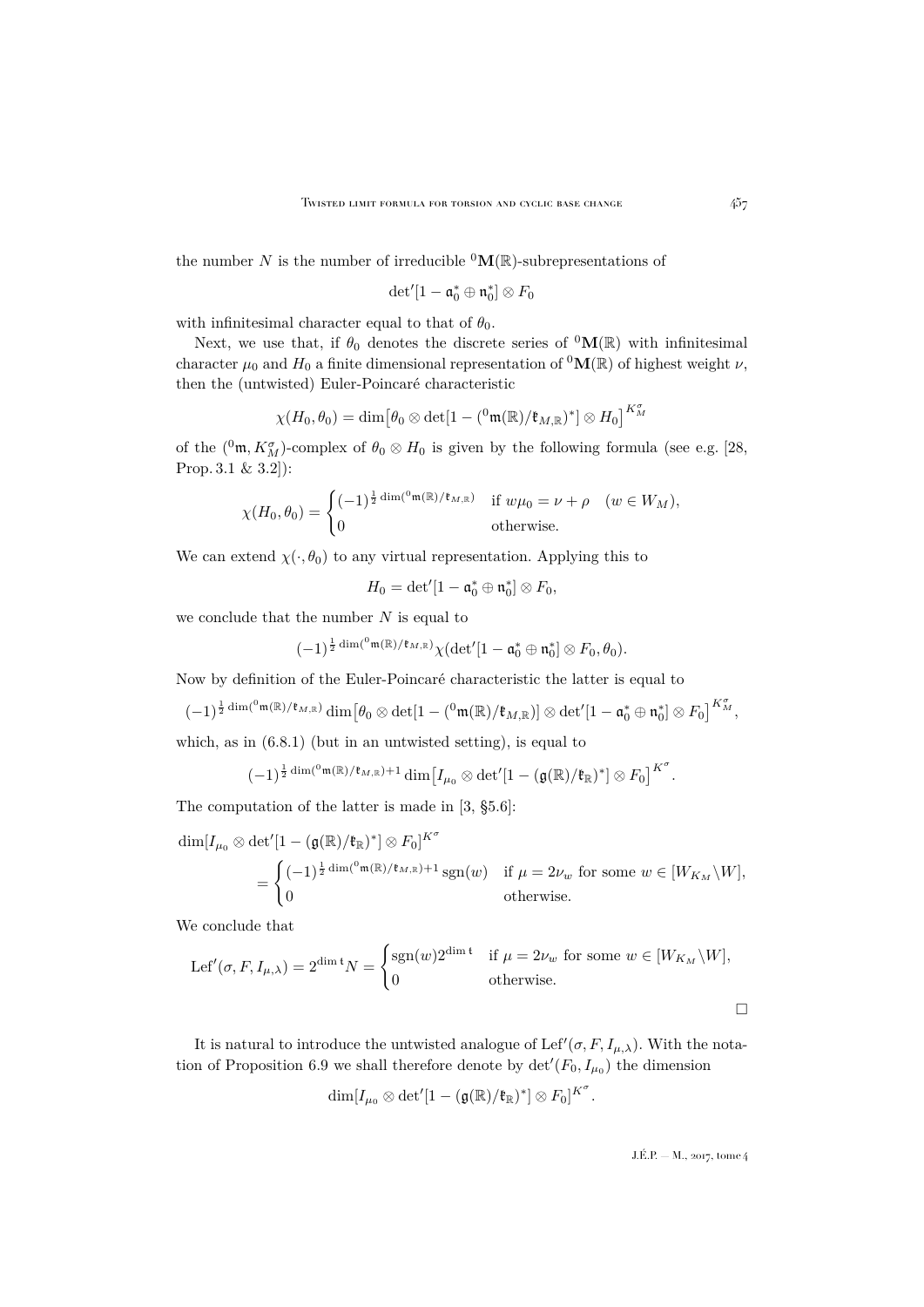**REMARKS** 

(1) The proof above and the transfer of infinitesimal characters under base change shows that

(twisted heat kernel for  $F(2t)$ )

$$
\xrightarrow{\text{transfer}} 2^{\dim \mathfrak{t}} (-1)^{\frac{1}{2} \dim({}^0\mathfrak{m}(\mathbb{R})/\mathfrak{k}_{M,\mathbb{R}})} \times (\text{heat kernel for } F_0)(t)
$$

for base change  $\mathbb{C}/\mathbb{R}$ .

(2) Note that this base change calculation includes, as a special case, that of a product  $\mathbf{G} = \mathbf{G}' \times \mathbf{G}'$ . But we've worked out separately that

$$
Lef'(\sigma, F_0 \otimes F_0, \pi \otimes \pi) = 2 \det'(F_0, \pi).
$$

There is no contradiction here: if either side is non-zero then dim  $a = 1$ , but in that special case dim  $\mathfrak{a} = \dim \mathfrak{t}$  since the real group is in fact a complex group.

6.10. COMPUTATION OF  $(6.5.1)$  when dim  $\mathfrak{a} = 0$ . — We now assume that dim  $\mathfrak{a} = 0$  and follow an observation made by Müller and Pfaff [\[27\]](#page-37-5). In that case  $\mathbf{M} = \mathbf{G}, K_M = K$ and  $\pi_{\mu,\lambda} = \pi_{\mu,0}$  is  $\sigma$ -discrete. Now dim  $\mathfrak{g}(\mathbb{C})/\mathfrak{k}$  equals 2d, where d is the dimension of the symmetric space associated to  $\mathbf{G}(\mathbb{R})$ . Note that — as  $\widetilde{K}$ -modules — we have

$$
\wedge^i(\mathfrak{g}/\mathfrak{k})^* \cong \wedge^{2d-i}(\mathfrak{g}/\mathfrak{k})^*, \quad i=0,\ldots,2d.
$$

It follows that as  $\widetilde{K}$ -representations we have:

$$
\det'[1 - (\mathfrak{g}/\mathfrak{k})^*] = d \det[1 - (\mathfrak{g}/\mathfrak{k})^*].
$$

This implies that

$$
Lef'(\sigma, F, I_{\mu,0}) = d \operatorname{Lef}(\sigma, F, I_{\mu,0}).
$$

Proposition [6.4](#page-20-0) therefore implies:

<span id="page-24-0"></span>6.11. Proposition.  $\bar{E} = \int_0^L E \cdot d\mu$  *be a*  $\sigma$ -discrete representation of G. Then we have:

$$
\text{Lef}'(\sigma, F, I_{\mu}) = \begin{cases} 2^{\dim \mathfrak{t}} \dim(\mathfrak{g}^0/\mathfrak{k}^0) & \text{if } w\mu = 2(\nu + \rho)_{|\mathfrak{t}} \quad (w \in W), \\ 0 & \text{otherwise.} \end{cases}
$$

6.12. Proof of Lemma [4.10.](#page-15-1) – If  $\phi$  is any smooth compactly supported function on G, Bouaziz [\[7\]](#page-36-5) shows that

(6.12.1) 
$$
\int_{G^{\sigma} \backslash G} \phi(x^{-1} \sigma x) dx = \phi^{G}(e),
$$

where  $\phi^G \in C_c^{\infty}(\mathbf{G}(\mathbb{R}))$  is the transfer of  $\phi$ . Now we can use the Plancherel theorem of Herb and Wolf [\[16\]](#page-37-8) (as in [\[30,](#page-37-1) Prop. 4.2.14]) and get

$$
\phi^G(e) = \sum_{\pi \text{ discrete}} d(\pi) \operatorname{trace} \pi(\phi^G) + \int_{\text{tempered}} \operatorname{trace} \pi(\phi^G) d\pi.
$$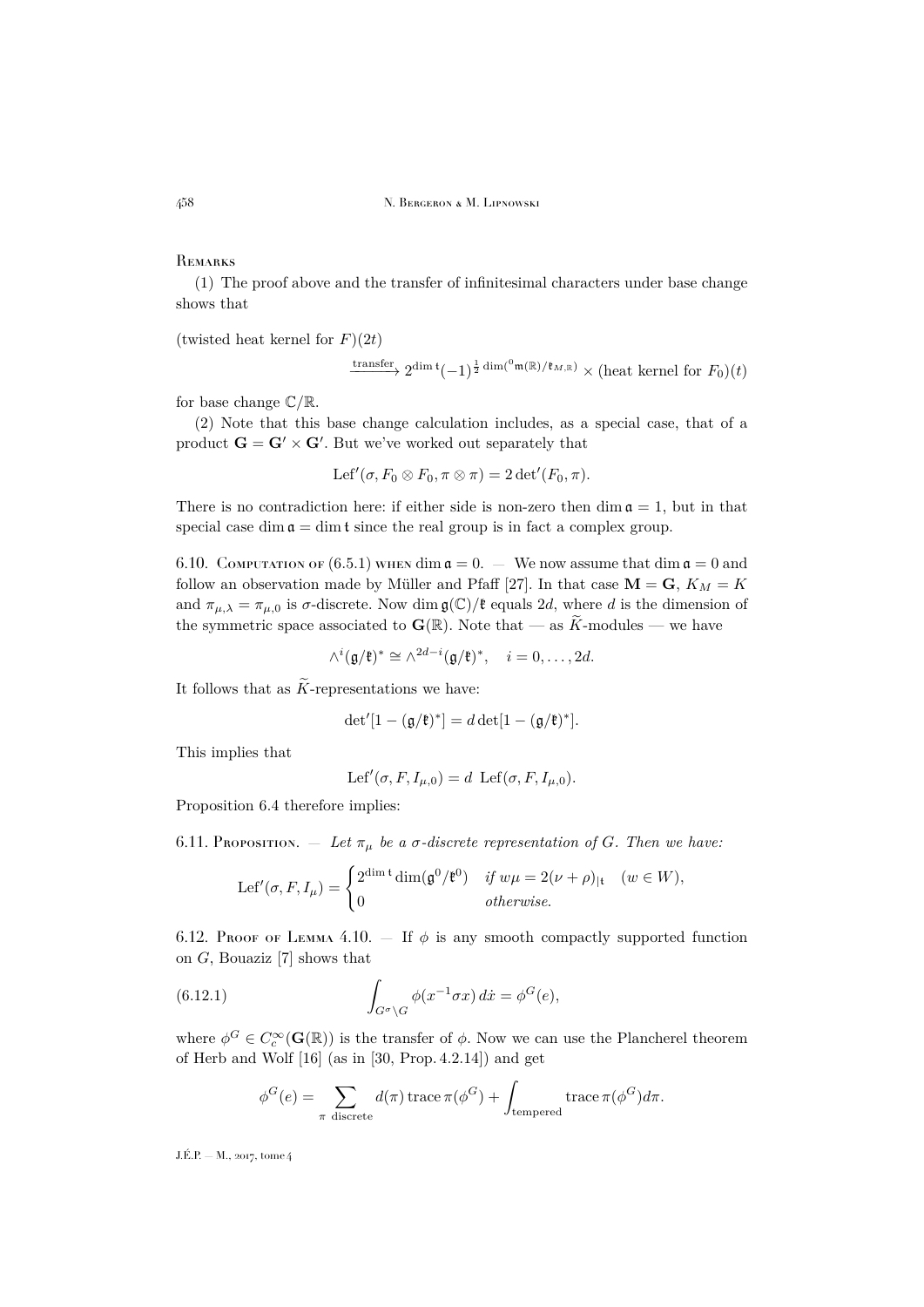We can group the terms into stable terms since all terms in a L-packet have the same Plancherel measure [\[15\]](#page-37-9). We write  $\pi_{\varphi}$  for the sum of the representations in an L-packet  $\varphi$  and  $d\pi_{\varphi} = d\pi$  for the corresponding measure. We then obtain

$$
\phi^G(e) = \sum_{\substack{\text{elliptic} \\ L-\text{packets }\varphi}} d(\varphi) \operatorname{trace} \pi_\varphi(\phi^G) + \int_{\substack{\text{non elliptic} \\ \text{bounded } L-\text{packets }\varphi}} \operatorname{trace} \pi_\varphi(\phi^G) d\pi_\varphi.
$$

Now we use transfer again. Indeed, Clozel [\[13\]](#page-36-8) shows that if  $\varphi$  is a tempered L-packet and  $\tilde{\pi}_{\varphi}$  the sum of the twisted representations of  $\tilde{G}$  associated to  $\varphi$  by base-change, we have:

trace 
$$
\pi_{\varphi}(\phi^G)
$$
 = trace  $\widetilde{\pi}_{\varphi}(\phi)$ .

We conclude:

<span id="page-25-0"></span>(6.12.2) 
$$
\int_{G^{\sigma}\backslash G} \phi(x^{-1}\sigma x) dx = \sum_{\substack{\text{elliptic} \\ L-\text{packets } \varphi}} d(\varphi) \operatorname{trace} \tilde{\pi}_{\varphi}(\phi) + \int_{\substack{\text{non elliptic} \\ \text{bounded } L-\text{packets } \varphi}} \operatorname{trace} \tilde{\pi}_{\varphi}(\phi) d\pi_{\varphi}.
$$

We want to apply this to the function  $\phi = k_t^{\rho,\sigma}$ . To do so we will use

<span id="page-25-2"></span>6.13. Lemma. — *Equation* [\(6.12.2\)](#page-25-0) *holds for functions* φ *in the Harish-Chandra Schwartz space.*

*Proof*. — We first note we have already checked (in Section 4.8) that the distribution

$$
\phi \longmapsto \int_{G^{\sigma} \backslash G} \phi(x^{-1} \sigma x) \, dx
$$

extends continuously to the Harish-Chandra Schwartz space, i.e., it defines a *tempered* distribution. Now, for  $\phi$  compactly supported, Bouaziz [\[7,](#page-36-5) Th. 4.3] proves that we have (recall that we suppose that  $H^1(\sigma, G) = \{1\}$ ):

<span id="page-25-1"></span>
$$
(6.13.1) \quad \int_{G^{\sigma} \backslash G} \phi(x^{-1} \sigma x) \, dx = \int_{(\mathfrak{g}_a^* / G)^{\sigma}} \left( \frac{1}{2} \sum_{\tau \in X(f)} Q_{\sigma}(f, \tau) \operatorname{trace} \Pi_{f, \tau}(\phi) \right) dm(G \cdot f).
$$

We refer to [\[7\]](#page-36-5) for all undefined notations and simply note that

- the  $\Pi_{f,\tau}$  are tempered (twisted) representation, and
- if  $\phi$  belongs to the Harish-Chandra Schwartz space, the (twisted) characters

$$
\Theta_{f,\tau}(\phi) = \operatorname{trace} \Pi_{f,\tau}(\phi)
$$

define rapidly decreasing functions of f.

Bouaziz does not explicitly compute the function  $Q_{\sigma}(f, \tau)$  but proves however that it grows at most polynomially in  $f$ . It therefore follows that the distribution defined by the right hand side of [\(6.13.1\)](#page-25-1) also extends continuously to the Harish-Chandra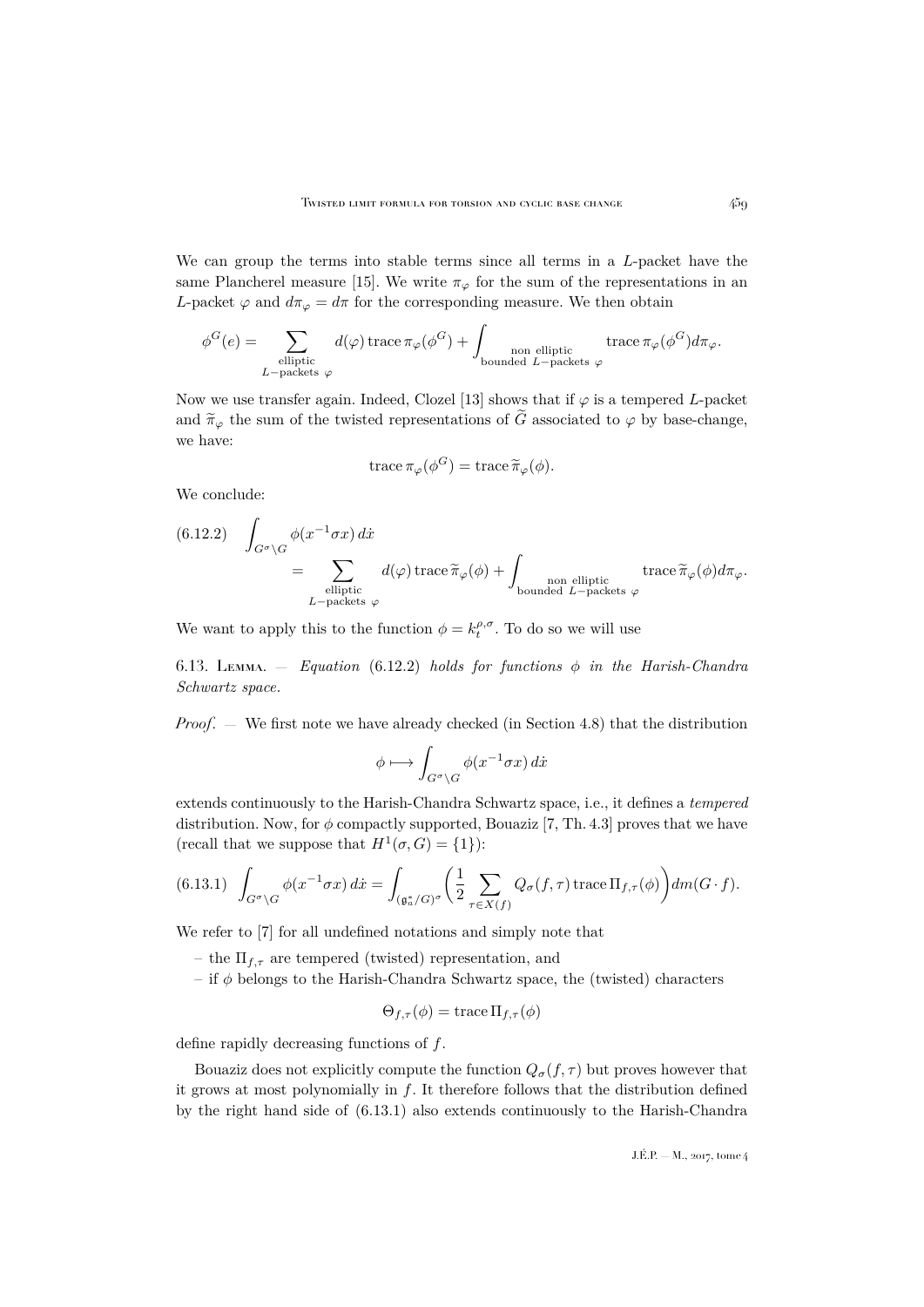Schwartz space.<sup>(6)</sup> We conclude that [\(6.13.1\)](#page-25-1) still holds when  $\phi$  belongs to the Harish-Chandra Schwartz space.

We may now group the characters  $\Theta_{f,\tau}$  into finite packets to get (all) stable tem-pered characters, as in [\[7,](#page-36-5) §7.3] and denoted  $\tilde{\Theta}_{\lambda}$  there. Then the right hand side of [\(6.13.1\)](#page-25-1) becomes

$$
\sum_{\mathfrak{a} \in \mathrm{Car}(\mathfrak{g}^0)/G^0} 2^{-\frac{1}{2}(\dim G^{\sigma} + \mathrm{rank} \, G^{\sigma})} |W(G, \mathfrak{a})|^{-1} \int_{\mathfrak{a}^*} p_{\sigma, \sigma}(\lambda) \Pi^{\sigma}_{\mathfrak{g}^0}(\lambda) \widetilde{\Theta}_{\lambda}(\phi) d\eta_{\mathfrak{a}}(\lambda).
$$

Here again, we refer to  $[7]$  for notations. Then  $[7, Eq. (3), (4), (5)$  $[7, Eq. (3), (4), (5)$  and  $(6)$  p. 287] imply that the right hand side of [\(6.13.1\)](#page-25-1) is equal to

$$
\sum_{\mathfrak{a}\in \operatorname{Car}(\mathfrak{g}^0)/G^0} |W(G,\mathfrak{a})|^{-1}\int_{\mathfrak{a}^*} p_{1,1}(\lambda)\Pi_{\mathfrak{g}^0/\mathfrak{a}}(\lambda)\widetilde{\Theta}_{2\lambda}(\phi)d\eta_{\mathfrak{a}}(\lambda).
$$

Here, the stable character  $\widetilde{\Theta}_{2\lambda}$  is the transfer of the character of a tempered packet, see [\[7,](#page-36-5) 7.3(a)]) that is parametrized by  $\lambda$  there. Finally in this parametrization the measure against which we integrate  $\widetilde{\Theta}_{2\lambda}(\phi)$  can be identified with the Plancherel measure (see the very beginning of the proof of [\[7,](#page-36-5) Th. 7.4]) and we conclude that  $(6.12.2)$  extends to the Harish-Chandra Schwartz space.

We can now conclude the proof of Lemma [4.10.](#page-15-1) It follows from Lemma [6.13](#page-25-2) that Equation [\(6.12.2\)](#page-25-0) holds with  $\phi = k_t^{\rho,\sigma}$ . Using Lemma [3.3](#page-9-0) and Propositions [6.9](#page-22-2) and [6.11](#page-24-0) we can express each twisted trace trace  $\tilde{\pi}_{\varphi}(\phi)$  as non-twisted trace. Moreover: Proposition [6.11](#page-24-0) implies that only representations with the same infinitesimal character as  $F_0$  can contribute to the (finite) first sum. Since  $(\tilde{\rho}, F)$  is supposed to be strongly acyclic, it follows that the elliptic L-packets do not contribute. We therefore conclude that

<span id="page-26-0"></span>(6.13.2) 
$$
\int_{G^{\sigma}\backslash G} k_t^{\rho,\sigma}(x^{-1}\sigma x) dx = 2^{\dim \mathfrak{t}} \int_{\text{tempered}} e^{-t(\Lambda_{\rho}-\Lambda_{\pi})} \det'(F_0,\pi) d\pi.
$$

Lemma [4.10](#page-15-1) therefore follows from the untwisted case for which we refer to [\[3\]](#page-36-0).

We furthermore deduce from  $(6.13.2)$  (and the computation in the untwisted case) the following theorem.

<span id="page-26-2"></span>6.14. Theorem. — *We have:*

$$
t_X^{(2)\sigma}(\widetilde{\rho}) = 2^{\dim \mathfrak{t}} t_{X^{\sigma}}^{(2)}(\rho).
$$

Similarly:

<span id="page-26-1"></span>6.15. Theorem. — *We have:*

$$
\mathrm{Lef}_X^{(2)\sigma}(\widetilde{\rho}) = 2^{\dim \mathfrak{t}} \cdot \chi_{X^\sigma}^{(2)}(\rho).
$$

 $(6)$ In fact, we need that (twisted) tempered characters are rapidly decreasing in the parameters "Schwartz-uniformly" in  $\phi$ . But this holds because of known properties of discrete series characters combined with the fact that the constant term operator  $\phi \mapsto \phi^{(P)}$  are all Schwartz-continuous.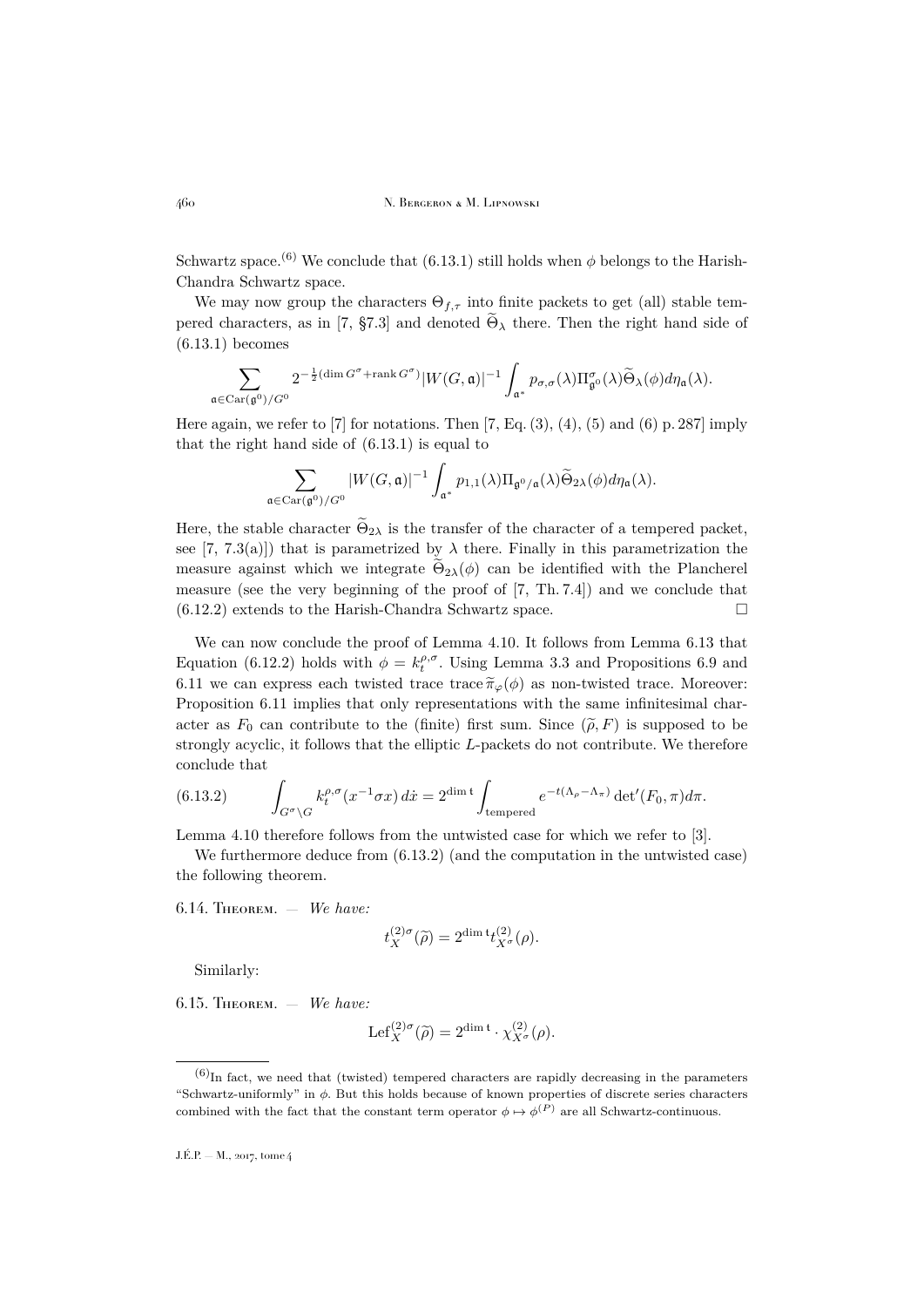REMARK. — It follows from Theorems [5.2](#page-18-0) and [6.15](#page-26-1) that if  $\delta(G^{\sigma}) = 0$  then Lef<sup>(2)</sup> $\sigma(\tilde{\rho})$  is non-zero. Proposition [1.2](#page-3-0) of the Introduction therefore follows from the limit formula proved in Corollary [4.8.](#page-15-2)

#### 7. General base change

<span id="page-27-0"></span>7.1. Twisted torsion of product automorphisms. — Let  $\mathbf{G}/\mathbb{R}$  be semisimple,  $\sigma$  be an automorphism of G, and  $\rho$  a  $\sigma$ -equivariant representation of G. Let  $G'/\mathbb{R}$  be semisimple,  $\sigma'$  be an automorphism of  $\mathbf{G}'$ , and  $\rho'$  a  $\sigma'$ -equivariant representation of  $G'$ .

<span id="page-27-1"></span>7.2. Lemma. — *There is an equality*

$$
t_{X_{G\times G'}}^{(2)\sigma\times\sigma'}(\rho\boxtimes\rho')=t_{X_G}^{(2)\sigma}(\rho)\cdot\mathrm{Lef}_{X_{G'}}^{(2)\sigma'}(\rho')+ \mathrm{Lef}_{X_G}^{(2)\sigma}(\rho)\cdot t_{X_{G'}}^{(2)\sigma'}(\rho').
$$

*Proof.*  $-$  Let  $M, M'$  be compact Riemannian manifolds together with equivariant metrized local systems  $L \to M$  and  $L' \to M'$ . Lück [\[25,](#page-37-10) Prop. 1.32] proves that

 $t^{\sigma \times \sigma'}(M \times M'; L \boxtimes L') = t^{\sigma}(M, L) \cdot \text{Lef}(\sigma', M', L') + \text{Lef}(\sigma, M, L) \cdot t^{\sigma'}(M', L').$ 

Furthermore, Theorem [4.11](#page-16-2) shows that

$$
t_{X_{G\times G'}}^{(2)\sigma\times\sigma}(\rho\boxtimes\rho')=\lim_{n\to\infty}\frac{\log\tau^{\sigma\times\sigma'}(\Upsilon_n\backslash X_{G\times G'})}{\operatorname{vol}(\Upsilon_n\backslash G\times G')}
$$

for any sequence of subgroups  $\Upsilon_n$  satisfying the hypotheses therein. The sequence  $\Upsilon_n = \Gamma_n \times \Gamma'_n$ , where  $\Gamma_n$  (resp.  $\Gamma'_n$ ) is a chain of  $\sigma$ -stable (resp.  $\sigma'$ -stable) normal subgroups of  $G$  (resp.  $G'$ ) with trivial intersection, satisfies the hypotheses of Proposition [4.6](#page-14-0) and Theorem [4.11.](#page-16-2) Therefore,

$$
t_{X_{G\times G'}}^{(2)\sigma\times\sigma'}(\rho\boxtimes\rho') = \lim_{n\to\infty} \frac{t^{\sigma}(\Gamma_n\backslash X_G,\rho)}{\text{vol}(\Gamma_n^{\sigma}\backslash G^{\sigma})} \cdot \frac{\text{Lef}(\sigma',\Gamma_n'\backslash X_{G'},\rho')}{\text{vol}(\Gamma_n^{\sigma'}\backslash G^{\sigma'})} + \frac{\text{Lef}(\sigma,\Gamma_n\backslash X_G,\rho)}{\text{vol}(\Gamma_n^{\sigma}\backslash G^{\sigma})} \cdot \frac{t^{\sigma'}(\Gamma_n\backslash X_{G'},\rho')}{\text{vol}(\Gamma_n^{\sigma'}\backslash G^{\sigma'})} = t_{X_G}^{(2)\sigma}(\rho) \cdot \text{Lef}_{X_{G'}}^{(2)\sigma'}(\rho') + \text{Lef}_{X_G}^{(2)\sigma}(\rho) \cdot t_{X_{G'}}^{(2)\sigma'}(\rho'). \qquad \Box
$$

7.3. – Now let E be an étale R-algebra; concretely,  $\mathbb{E} = \mathbb{R}^r \times \mathbb{C}^s$ . Fix  $\sigma \in Aut(\mathbb{E}/\mathbb{R})$ . The automorphism  $\sigma$  permutes the factors of  $E$  and so induces a decomposition of the factors of  $\mathbb E$  into its set of orbits  $\mathscr O : \mathbb E = \prod_{o \in \mathscr O} \mathbb E_o$ . Each orbit is either

- (a) a product of real places acted on by cyclic permutation,
- (b) a product of complex places acted on by cyclic permutation, or
- (c) a single complex place acted on by complex conjugation.

Let G be a semisimple group over R. Let  $\rho$  be a representation of  $G/R$  and  $\tilde{\rho}_o$ the corresponding representation of  $\text{Res}_{\mathbb{E}_{\sigma}/\mathbb{R}}$ . In particular,  $\tilde{\rho} = \rho \otimes \overline{\rho}$  is the corresponding representation of Res<sub>C/R</sub> G. The automorphism  $\sigma$  induces a corresponding automorphism of the group  $\operatorname{Res}_{\mathbb{E}/\mathbb{R}} G$ . There is a decomposition

$$
\operatorname{Res}_{\mathbb{E}/\mathbb{R}}\mathrm{G}=\prod_{o\in\mathscr{O}}\operatorname{Res}_{\mathbb{E}_o/\mathbb{R}}\mathrm{G}
$$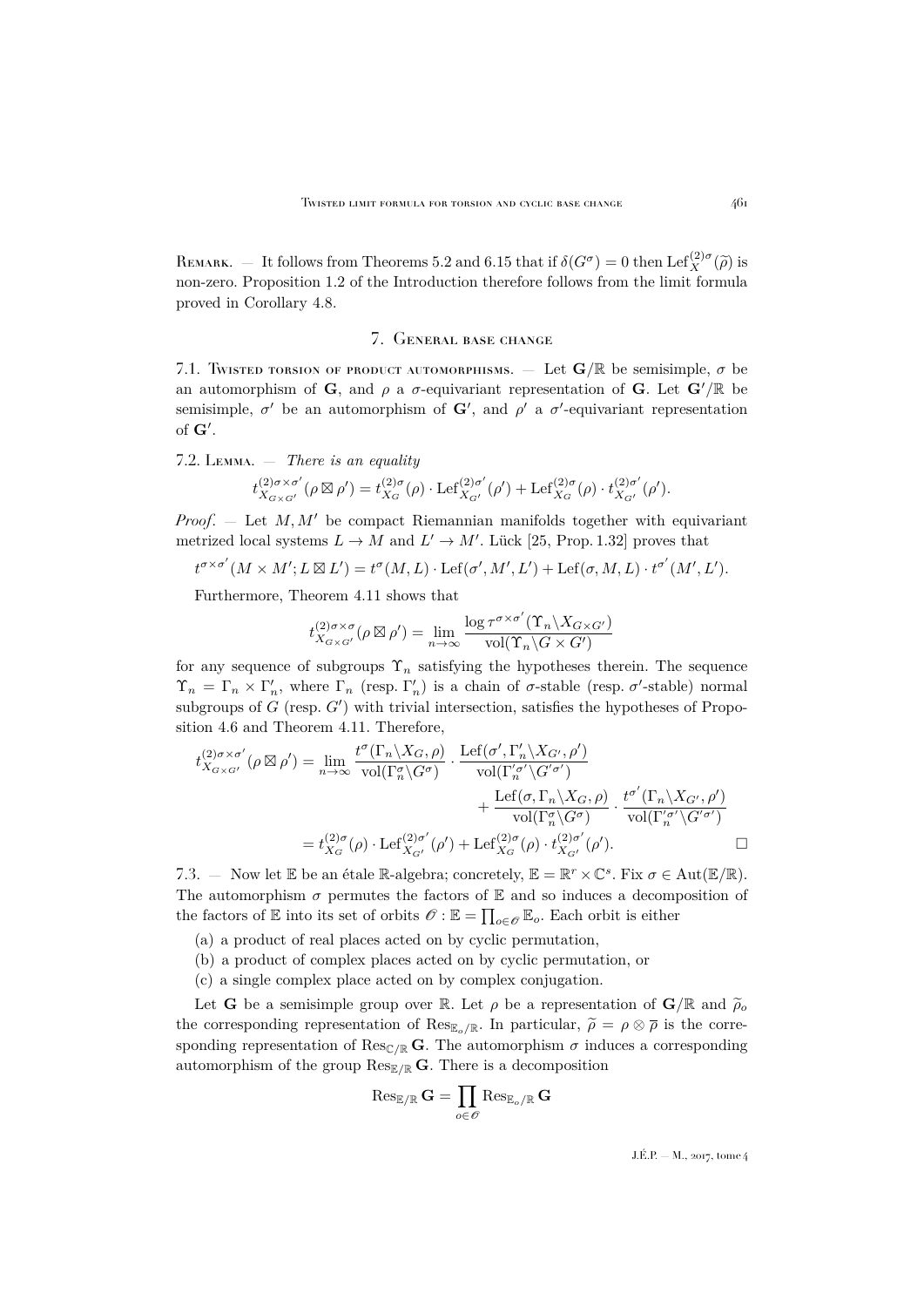with respect to which  $\sigma$  acts as a product automorphism.

– Theorem [5.3](#page-18-1) shows that

$$
t^{(2)\sigma}_{X_{\mathbf{G}(\mathbb{E}_o})}(\widetilde{\rho}_o) = |o| \cdot t^{(2)}_{X_{\mathbf{G}(\mathbb{R})}}(\rho) \quad \text{and} \quad \mathrm{Lef}_{X_{\mathbf{G}(\mathbb{E}_o)}}^{(2)\sigma}(\widetilde{\rho}_o) = \chi^{(2)}_{X_{\mathbf{G}(\mathbb{R})}}(\rho)
$$

for the orbits of type (a).

– Theorem [5.3](#page-18-1) shows that

$$
t_{X_{\mathbf{G}(\mathbb{E}_o)}}^{(2)\sigma}(\widetilde{\rho}_o) = |o| \cdot t_{X_{\mathbf{G}(\mathbb{C})}}^{(2)}(\widetilde{\rho}) \quad \text{and} \quad \mathrm{Lef}_{X_{\mathbf{G}(\mathbb{E}_o)}}^{(2)\sigma}(\widetilde{\rho}_o) = \chi_{X_{\mathbf{G}(\mathbb{C})}}^{(2)}(\widetilde{\rho})
$$

for the orbits of type (b).

– Theorem [6.14](#page-26-2) proves that

$$
t_{X_{\mathbf{G}(\mathbb{E}_o)}}^{(2)\sigma}(\widetilde{\rho}_o) = 2^{\dim \mathfrak{t}} t_{X_{\mathbf{G}(\mathbb{R})}}^{(2)}(\rho) \quad \text{and} \quad \mathrm{Lef}_{X_{\mathbf{G}(\mathbb{E}_o)}}^{(2)\sigma}(\widetilde{\rho}_o) = \chi_{X_{\mathbf{G}(\mathbb{R})}}^{(2)}(\rho)
$$

for the orbits of type (c).

The aggregate of these three examples, together with Theorem [7.2,](#page-27-1) enables us to compute the twisted  $L^2$ -torsion for arbitrary base change.

7.4. THEOREM. 
$$
-
$$
 We have

$$
t_{X_{\mathbf{G}(\mathbb{E})}}^{(2)\sigma}(\widetilde{\rho}_{\mathbb{E}}) \neq 0
$$

*if and only if*  $\delta(\mathbf{G}(\mathbb{E})^{\sigma}) = 1$ *.* 

*Proof.* – Suppose that there are *n* orbits. Using Lemma [7.2,](#page-27-1) we expand  $t_{X_{\text{CC}}}^{(2)\sigma}$  $\chi_{\mathbf{G}(\mathbb{E})}^{(2)\sigma}(\widetilde{\rho}_{\mathbb{E}})$  as a sum of *n* terms. Each summand is a product of Lef<sup>(2)</sup> $\sigma$ <sub> $X_{\mathbf{G}(\mathbb{E}_o)}(\widetilde{\rho}_o)$  for  $n-1$  of the orbits  $\sigma$ </sub> and of  $t_{X_{\alpha}}^{(2)\sigma}$  $\chi_{\mathbf{G}(\mathbb{E}_{o})}^{(2)\sigma}(\widetilde{\rho}_{o})$  for the remaining orbit *o*. Thus, exactly  $n-1$  of the Lef<sup>(2) $\sigma$ </sup>'s must be non-zero and the remaining  $t^{(2) \sigma}$  must be non-zero; say  $t^{(2) \sigma}_{X_{\sigma}}$  $X_{\mathbf{G}(\mathbb{E}_{o^*})}(\rho_{o^*}) \neq 0$ . But by the preceding computations relating  $t^{(2) \sigma}$  and  $\text{Lef}^{(2) \sigma}$  to their untwisted analogues, this is possible if and only if  $\delta(\mathbf{G}(\mathbb{E}_{o^*})^{\sigma}) = 1$  and  $\delta(\mathbf{G}(\mathbb{E}_{o})^{\sigma}) = 0$  for all  $o \neq o^*$ . This is equivalent to  $\delta(\mathbf{G}(\mathbb{E})^{\sigma})$  $) = 1.$ 

#### 8. Application to torsion in cohomology

#### <span id="page-28-0"></span>8.1. Generalities on Reidemeister torsion and the Cheeger-Müller theorem

Let  $A^{\bullet}$  be a finite chain complex situated in degree  $\geq 0$  of K-vector spaces for a field K. Suppose the chain groups  $A^i$  and the cohomology groups  $H^i(A^{\bullet})$  are equipped with volume forms, i.e., with non-zero elements  $\omega_i \in \det(A^i)^*$  and  $\mu_i \in (\det(H^i(A^{\bullet}))^*$ . These define elements  $\omega$  in  $\det(A^{\bullet})^*$  and  $\mu$  in  $\det(H(A^{\bullet}))^*$ , where

$$
\det(A^{\bullet}) := \det(A_0) \otimes \det(A_1)^{-1} \otimes \det(A_2) \otimes \cdots
$$

and similarly for  $\det(H(A^{\bullet}))$ .

There is a natural isomorphism [\[18,](#page-37-11) §1]

(8.1.1) 
$$
\det(A^{\bullet}) \otimes \det(H(A^{\bullet})) \cong K.
$$

We let  $s_A$ • denote the preimage of 1 under the above isomorphism.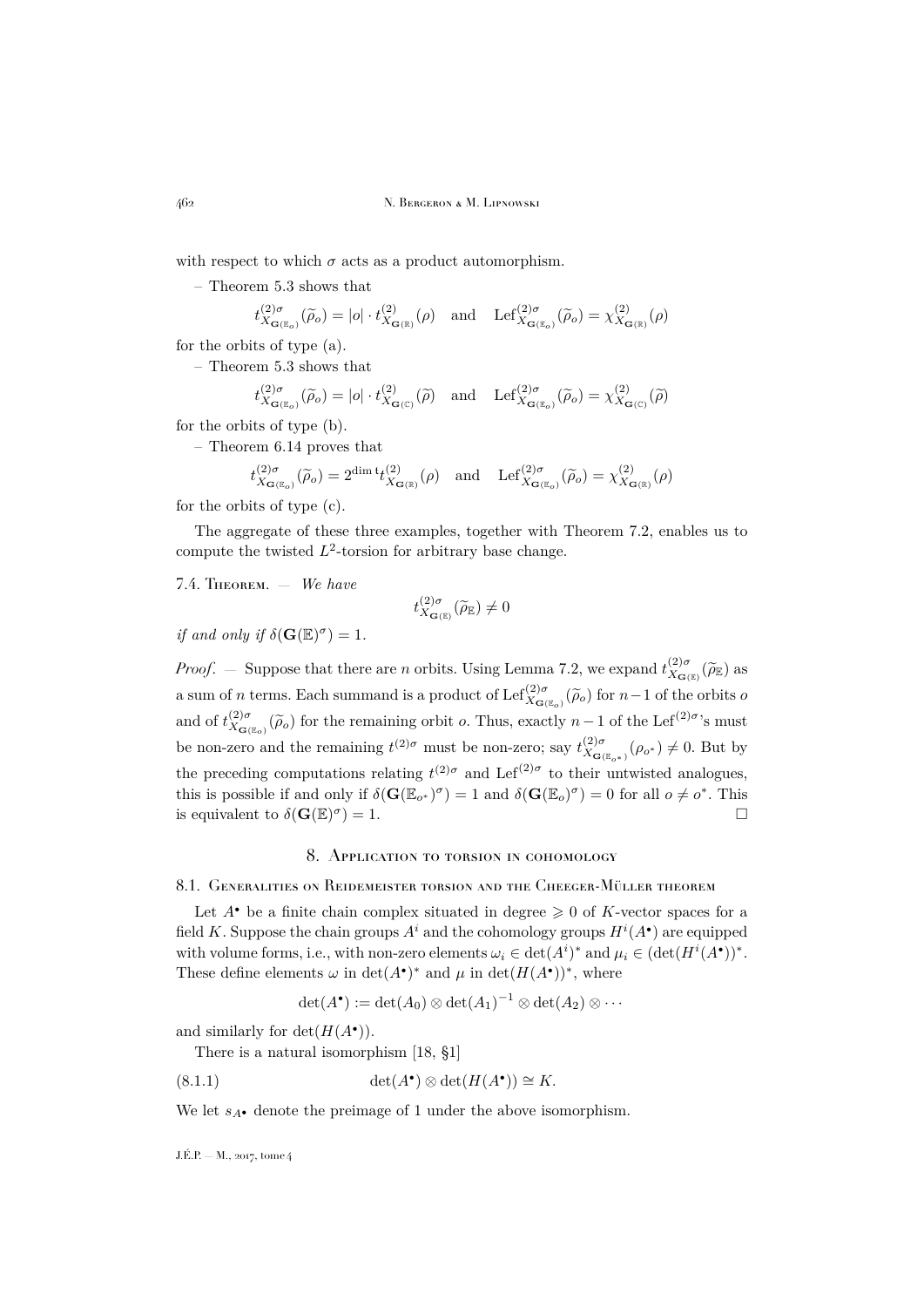## 8.2. DEFINITION (Reidemeister torsion of a complex with volume forms) The Reidemeister torsion  $RT(A^{\bullet}, \omega_{\bullet}, \mu_{\bullet})$  is defined to be

<span id="page-29-1"></span> $\omega\otimes\mu^{-1}(s_{A^{\bullet}}).$ 

It is readily checked that if  $\mu'_i = c_i \mu_i$  for some non-zero constants  $c_i$ , then

(8.2.1) 
$$
RT(A^{\bullet}, \omega, \mu') = \frac{c_0 c_2 \cdots}{c_1 c_3 \cdots} \cdot RT(A^{\bullet}, \omega, \mu).
$$

<span id="page-29-0"></span>8.3. EXAMPLE. – Suppose  $K = \mathbb{C}$  and  $A^{\bullet} = C^{\bullet} \otimes \mathbb{C}$  for some finite complex of free abelian groups  $C^{\bullet}$ . A Z-basis  $(e_1, \ldots, e_n)$  of  $C^i$  determines a volume form  $\omega_i$  on  $A^i = C^i \otimes_{\mathbb{Z}} \mathbb{C}$  by the formula

$$
\omega_i(e_1 \wedge \cdots \wedge e_n) = 1.
$$

The volume form  $\omega_i$  is well-defined up to sign. We endow  $A^{\bullet}$  with such a volume form  $\omega_{\mathbb{Z}} \in \det(A^{\bullet})^*$ . Using that  $H^i(A^{\bullet}) = H^i(C^{\bullet})_{\mathbb{C}}$  we can similarly endow  $H(A^{\bullet})$  with a volume form  $\mu_{\mathbb{Z}} \in \det(H(A^{\bullet}))^*$ . Then

$$
|RT(A^{\bullet}, \omega_{\mathbb{Z}}, \mu_{\mathbb{Z}})| = \frac{|H^1(C^{\bullet})_{\text{tors}}| \cdot |H^3(C^{\bullet})_{\text{tors}}| \cdot \dots}{|H^0(C^{\bullet})_{\text{tors}}| \cdot |H^2(C^{\bullet})_{\text{tors}}| \dots}.
$$

8.4. DEFINITION. — Fix a triangulation T of a Riemannian manifold  $(M, g)$  together with a metrized local system of free abelian groups  $L \to M$ . Let  $C^{i}(M, L; T)$  be the corresponding cochain (free abelian) groups. We can endow  $A^{\bullet} := C^{\bullet}(M, L; T) \otimes \mathbb{C}$ with a combinatorial volume form  $\omega_{\mathbb{Z}}$  as defined in Example [8.3.](#page-29-0) Identifying each  $H^{i}(M, L_{\mathbb{C}})$  with the vector space of harmonic  $L_{\mathbb{C}}$ -valued *i*-forms on M we define a volume form  $\mu_g$  on  $H^{\bullet}(M, L_{\mathbb{C}}) = H(A^{\bullet})$ . We finally define

$$
RT(M, L) := RT(A^{\bullet}, \omega_{\mathbb{Z}}, \mu_g).
$$

It follows from Example [8.3](#page-29-0) and [\(8.2.1\)](#page-29-1) that we have:

<span id="page-29-2"></span>
$$
(8.4.1) \quad |RT(M,L)| = \frac{|H^1(M,L)_{\text{tors}}| \cdot |H^3(M,L)_{\text{tors}}| \cdots}{|H^0(M,L)_{\text{tors}}| \cdot |H^2(M,L)_{\text{tors}}| \cdots} \times \frac{R^0(M,L)R^2(M,L) \cdots}{R^1(M,L)R^3(M,L) \cdots},
$$

where  $R^{i}(M,L)$  is the volume vol $(H^{i}(M,L)_{\text{free}})$ , with respect to the volume forms obtained by identifying  $H^i(M, L_{\mathbb{C}})$  with the space of harmonic L-valued *i*-forms on M.

Note that it follows in particular from  $(8.4.1)$  that  $|RT(M, L)|$  does not depend on the triangulation T. The following beautiful theorem relates  $|RT(M, L)|$  to the analytic torsion  $T_M(L) = \exp(t_M(L))$  that we have already considered in the particular case of locally symmetric spaces<sup>(7)</sup>, see [\[26\]](#page-37-12) for the general definition.

8.5. Theorem (Cheeger-Müller theorem for unimodular local systems [\[26\]](#page-37-12))

Let  $L \to M$  be a unimodular local system over a compact Riemannian manifold. *There is an equality*

$$
T_M(L) = |RT(M, L)|.
$$

<sup>(7)</sup>In fact we have more generally considered the *twisted* analytic torsion that we deal with below.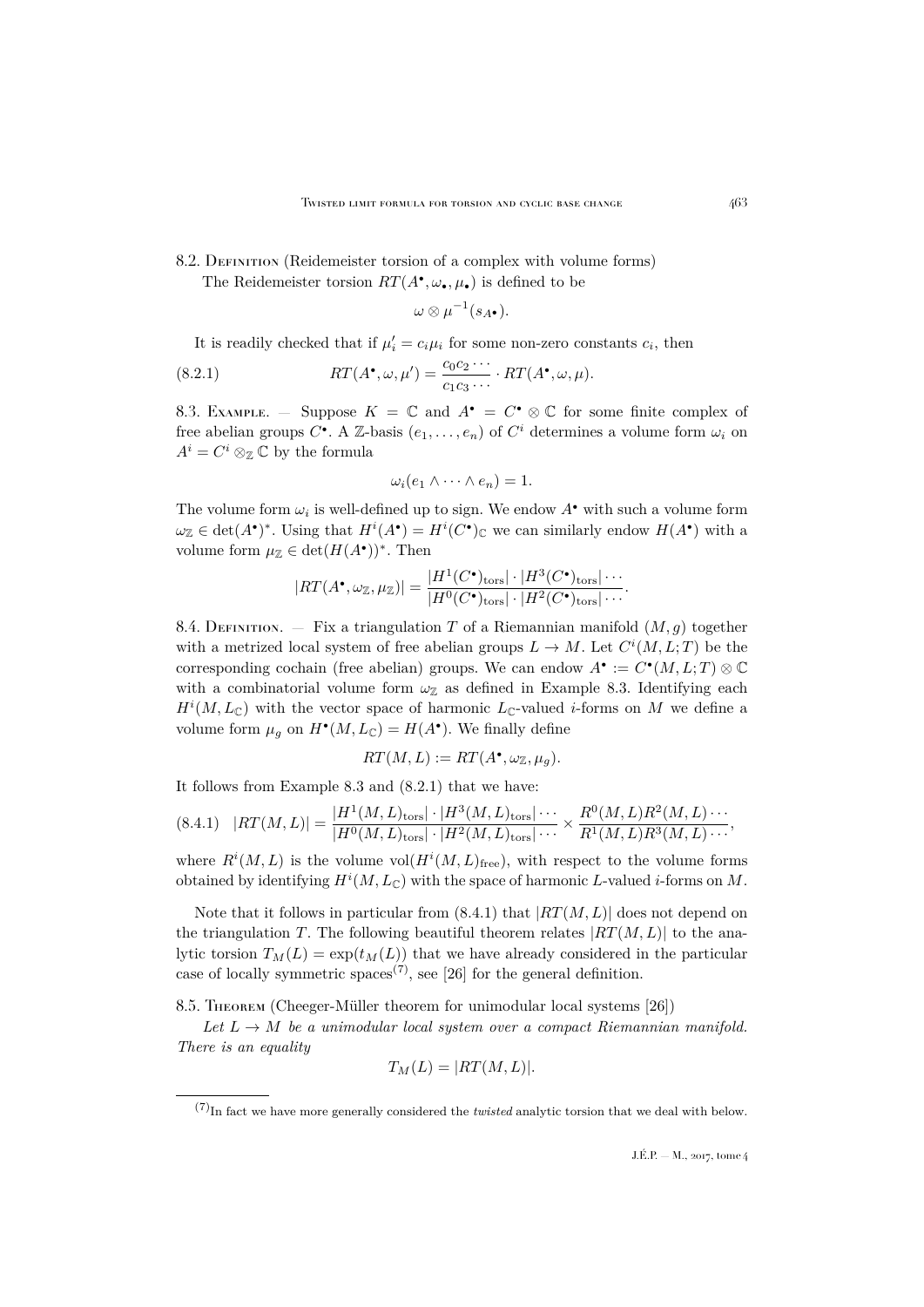<span id="page-30-0"></span>8.6. Twisted local system over locally symmetric spaces.  $-$  Let G be a connected semisimple quasi-split algebraic group defined over R. Let E be an étale R-algebra such that  $\mathbb{E}/\mathbb{R}$  is a cyclic Galois extension with Galois group generated by  $\sigma \in \text{Aut}(\mathbb{E}/\mathbb{R})$ . The automorphism  $\sigma$  induces a corresponding automorphism of the group G of real points of  $\text{Res}_{\mathbb{E}/\mathbb{R}} G$ . We assume that Condition [\(2.4.1\)](#page-7-1) holds, namely:  $H^1(\sigma, G) = \{1\}$ .

Choose a Cartan involution  $\theta$  of G that commutes with  $\sigma$  and denote by K the group of fixed points of  $\theta$  in G and let  $X = G/K$  be the associated symmetric space and. The involution  $\sigma$  acts on G and X; we denote by  $G^{\sigma}$  and  $X^{\sigma}$  the corresponding sets of fixed points.

As above we denote by  $\tilde{G}$  the twisted space  $G \rtimes \sigma$ . Now, let  $\Gamma$  be a torsion free cocompact lattice of G that is  $\sigma$ -stable and let  $(\widetilde{\rho}, F)$  be a complex finite dimensional σ-stable irreducible representation of  $\tilde{G}$  defined over R such that

(1)  $\rho(\Gamma)$  stabilizes some fixed lattice  $\mathcal O$  in the real points of F;

(2) the representation  $\tilde{\rho}$  is strongly twisted acyclic (see Section [2.6\)](#page-8-1).

The group  $\Gamma$  acts on X and diagonally on  $X \times \mathcal{O}$  (through the representation  $\rho$  on the second factor). We let

$$
\mathscr{M} = \Gamma \backslash X \quad \text{and} \quad \mathscr{L} = \Gamma \backslash (X \times \mathscr{O})
$$

be the corresponding quotients. Projection on the first factor gives a unimodular local system  $\mathscr{L} \to \mathscr{M}$  of free abelian groups; it is moreover equivariant with respect to an automorphism of  $\mathscr M$  of finite order.<sup>(8)</sup> From now on we shall furthermore assume that the order  $p$  of  $\sigma$  is *prime*.

We shall consider a family of covering manifolds  $\mathcal{M}_n$  associated to a sequence  $\{\Gamma_n\}$ of finite index  $\sigma$ -stable subgroups of  $\Gamma$  that satisfies the hypothesis of Section [4.3.](#page-12-1)

8.7. EQUIVARIANT REIDEMEISTER TORSION.  $-$  Let  $P(x) = x^{p-1} + x^{p-2} + \cdots + 1$ . For a polynomial  $h \in \mathbb{Z}[x]$  and a  $\mathbb{Z}[\sigma]$ -module A, we define  $A^{h(\sigma)} := \{a \in A : h(\sigma) \cdot a = 0\}.$ We shall denote by  $A[p^{-1}]$  the localization  $S^{-1}A$ , where S is the multiplicative subset  ${p^n : n \in \mathbb{Z} \} \subset \mathbb{Z} \subset \mathbb{Z}[\sigma]$  and let  $A[p^{\infty}] = {a \in A : p^n a = 0$  for some  $n \geq 0}$ , the p-power torsion subgroup of A. Finally if K is a field we set  $\mathscr{L}_K := \mathscr{L} \otimes_{\mathbb{Z}} K$ .

In particular,  $\mathscr{L}_{\mathbb{C}}$  defines a flat complex bundle on  $\mathscr{M}$  and the action of  $\sigma$  on  $\mathscr{M}$ lifts to the flat vector bundle  $\mathcal{L}_{\mathbb{C}}$ . We shall apply results of Bismut and Zhang to relate equivariant combinatorial and analytical torsions of  $\mathcal{L}_{\mathbb{C}} \to \mathcal{M}$ .

First recall that it is a general result of Wasserman that there exists a  $\sigma$ -invariant Morse function  $f : \mathcal{M} \to \mathbb{R}$ . We shall in fact work with particular choices of Morse functions on the  $\mathcal{M}_n$ 's. By [\[17\]](#page-37-13) there exists an equivariant CW-triangulation on  $\mathcal{M}$ . It lifts to an equivariant CW-triangulation on each  $\mathcal{M}_n$ . By a standard construction there correspond to these triangulations natural Morse functions  $f_n : \mathcal{M}_n \to \mathbb{R}$  such that the set of critical points of  $f_n$  is exactly the set of barycenters of the simplexes of the CW-triangulation of  $\mathcal{M}_n$ . One verifies easily that these constructions can be made

 $(8)$ We shall use the notation  $\mathscr M$  for manifolds with an involution and the notation M when there is no involution.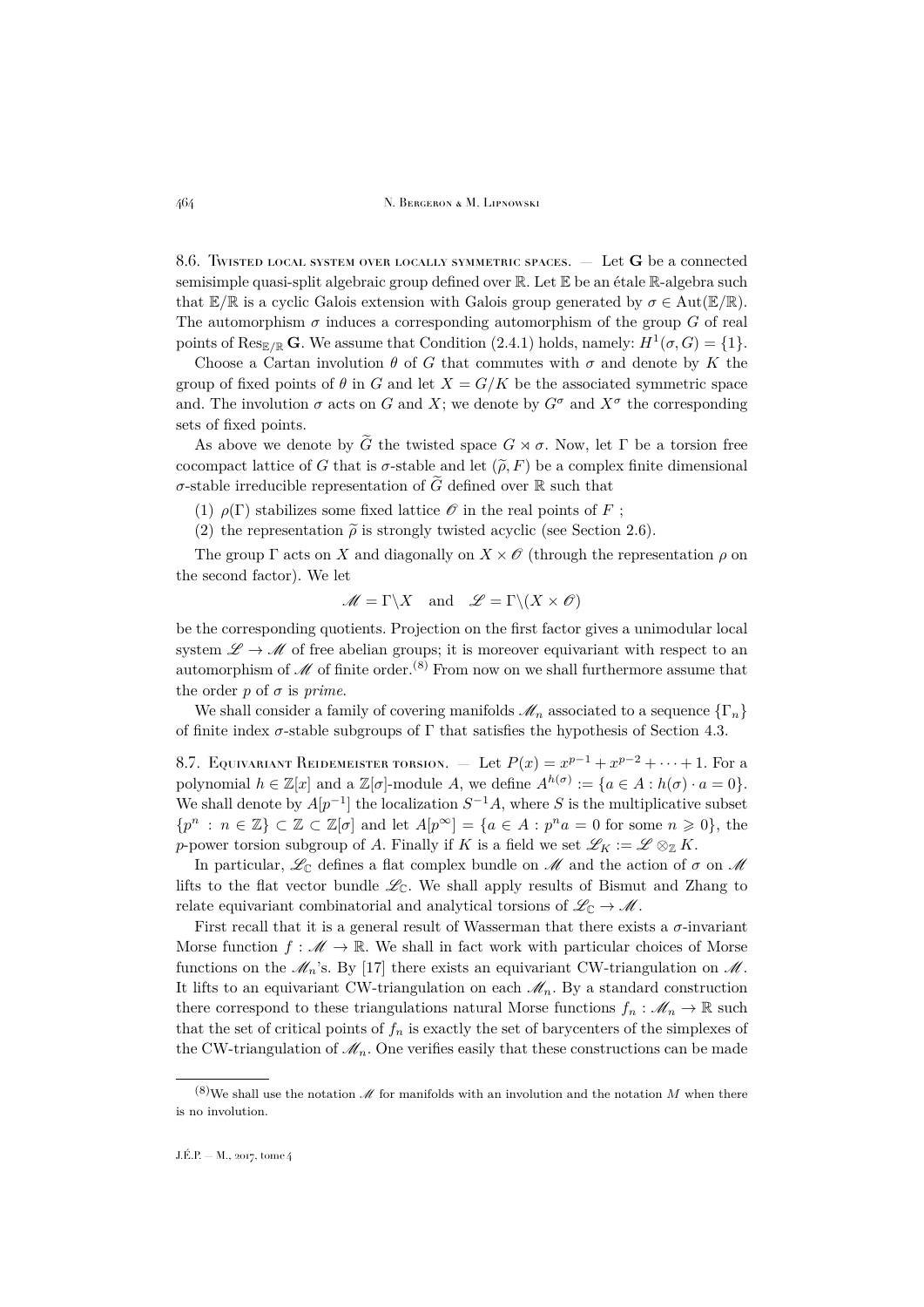Γ/Γ<sub>n</sub>-equivariantly and that the resulting functions  $f_n$  can be made σ-invariant. The proof of [\[5,](#page-36-4) Th. 1.10] moreover implies that one can construct these  $f_n$ 's such that:

<span id="page-31-0"></span>for any critical point  $x \in \mathrm{Crit}(f_n) \cap \mathscr{M}_n^{\sigma}$ , the Hessian  $d^2 f_n(x)$  is positive definite on  $N_x$ . (8.7.1)

Here, N denotes the normal bundle to  $\mathcal{M}_n^{\sigma}$  in  $\mathcal{M}_n$ .

It then follows from  $[5, Th. 1.8]$  $[5, Th. 1.8]$  that one can modify the locally symmetric metric  $g$ on  $\mathcal{M}_n$  to get a metric  $g'$  which equals g in a neighborhood of all critical points of  $f_n$ in such a way that the corresponding gradient vector field  $X_n = \nabla_{g'}(f_n)$  satisfies the Smale transversality condition.

To ease notation we shall now concentrate of  $\mathcal M$  and  $f$  and explain when needed what happens when  $(M, f)$  is replaced by  $(M_n, f_n)$ . Let  $MS(M, \mathcal{L}_\mathbb{C})$  be the Morse-Smale complex [\[4,](#page-36-9) §1.6] associated to the  $\sigma$ -invariant Morse function f and the associated invariant transversal gradient vector field  $X$ . We endow the chain groups of  $MS(M,\mathscr{L}_{\mathbb{C}})^{\sigma-1}$  and  $MS(M,\mathscr{L}_{\mathbb{C}})^{P(\sigma)}$  with volume forms induced from the metric on  $\mathscr{L}_{\mathbb{C}}$  and the combinatorial volume forms induced by the unstable cells of the gra-dient vector field [\[23,](#page-37-0) §1.4]. We endow the cohomology groups  $H^{i}(\mathcal{M},\mathscr{L}_{\mathbb{C}})^{\sigma-1}$  and  $H^{i}(\mathscr{M},\mathscr{L}_{\mathbb{C}})^{P(\sigma)}$  with the metric induced by the  $L^{2}$ -metric on  $\mathscr{L}_{\mathbb{C}}$ -valued harmonic *i*-forms on  $\mathcal{M}$  [\[23,](#page-37-0) Def. B.4].

8.8. DEFINITION. — The equivariant Reidemeister torsion of the equivariant local system  $\mathcal{L}_{\mathbb{C}} \to \mathcal{M}$  of  $\mathbb{C}$ -vector spaces is defined by

$$
\log RT_{\sigma}(\mathcal{M}, \mathcal{L}_{\mathbb{C}}; f, X) := \log |RT(\text{MS}(\mathcal{M}, \mathcal{L}_{\mathbb{C}})^{\sigma - 1})| - \frac{1}{p - 1} \log |RT(\text{MS}(\mathcal{M}, \mathcal{L}_{\mathbb{C}})^{P(\sigma)})|.
$$

**REMARKS** 

(1) Equivariant Reidemeister torsion a priori depends on the choice of Morse theoretic data; see the remark following Theorem [8.12](#page-32-0) for further discussion. However, the discrepancy between equivariant Reidemeister torsion and a purely cohomological quantity can be bounded independently of the Morse theoretic data for local systems endowed with integral structure; see Theorem [8.10](#page-32-1) below.

(2) Let G be the finite group generated by  $\sigma$ . We can define a Reidemeister torsion  $\log RT_G(\mathcal{M}, \mathcal{L}_\mathbb{C}; f, X)$  with values in the complex representation ring of G. We could then have alternatively defined  $\log RT_{\sigma}(\mathcal{M}, \mathcal{L}_{\mathbb{C}}; f, X)$  as the trace of  $\sigma$  in  $\log RT_G(\mathcal{M}, \mathcal{L}_C; f, X)$ ; this viewpoint is closer to that of [\[5\]](#page-36-4). Both definitions agree: indeed if C is a finite dimensional  $\mathbb{Z}[\sigma]$ -module, its complexification  $A = C_{\mathbb{C}}$  decomposes as a direct sum  $\bigoplus_{\chi} A_{\chi}$  of isotypical subspaces indexed by characters of  $\mathbb{Z}/p\mathbb{Z}$ , and we have

 $C^{\sigma} = A_1$  and  $C^{P(\sigma)} = \bigoplus_{\chi \neq 1} A_{\chi}.$ 

We conclude that the trace of  $\sigma$  in C is equal to

$$
\dim C^{\sigma} + (\zeta + \dots + \zeta^{p-1}) \frac{1}{p-1} \dim C^{P(\sigma)} = \dim C^{\sigma} - \frac{1}{p-1} \dim C^{P(\sigma)}.
$$

(Here,  $\zeta$  is some primitive pth root of unity.)

 $J.E.P. = M$ , 2017, tome 4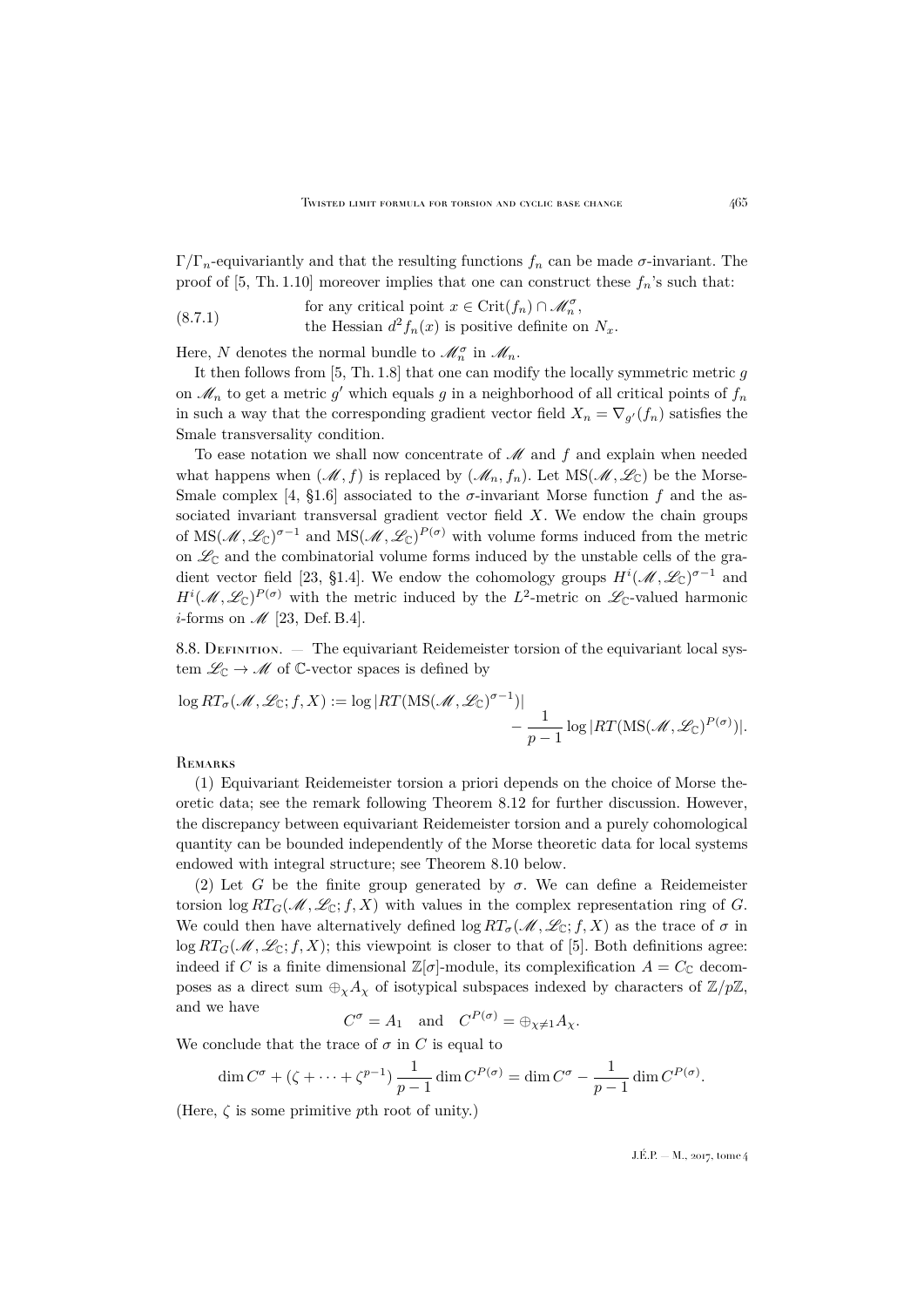8.9. DEFINITION.  $\hphantom{1}-\hphantom{1}$  Let  $R^i(\mathscr{M},\mathscr{L})^{\sigma-1}$  denote the covolume of the lattice  $H^i(\mathscr{M},\mathscr{L})^{\sigma-1}$ in the real vector space  $H^{i}(\mathcal{M}, \mathcal{L}_{\mathbb{R}})^{\sigma-1}$  with inner product induced by that on harmonic forms. Define  $R^i(\mathcal{M}, \mathcal{L})^{P(\sigma)}$  similarly. The *equivariant regulator*  $R^i_{\sigma}(\mathcal{M}, \mathcal{L})$ is defined to be

$$
R^i_\sigma({\mathscr M},{\mathscr L}):=\frac{R^i({\mathscr M},{\mathscr L})^{\sigma-1}}{\left(R^i({\mathscr M},{\mathscr L})^{P(\sigma)}\right)^{1/(p-1)}}.
$$

<span id="page-32-1"></span>8.10. THEOREM (Concrete relationship between twisted RT and cohomology)

*Suppose that the fixed point set* M<sup>σ</sup> *has Euler characteristic* 0*. Then, for an arbitrary choice of invariant Morse function* f *and invariant transversal gradient vector field* X*,*

$$
\begin{split} \log RT_{\sigma}(\mathcal{M}, \mathcal{L}_{\mathbb{C}}; f, X) \\ &= -\sum_{i} (-1)^{i} \Bigl( \log \big| H^{i}(\mathcal{M}, \mathcal{L})_{\text{tors}}[p^{-1}]^{\sigma-1} \big| - \frac{1}{p-1} \log \big| H^{i}(\mathcal{M}, \mathcal{L})_{\text{tors}}[p^{-1}]^{P(\sigma)} \big| \Bigr) \\ &+ \sum_{i} (-1)^{i} \log R_{\sigma}^{i}(\mathcal{M}, \mathcal{L}) \\ &+ O\Bigl( \log | H^{*}(\mathcal{M}, \mathcal{L})_{\text{tors}}[p^{\infty}] | + \log | H^{*}(\mathcal{M}, \mathcal{L}_{\mathbb{F}_{p}})| + \log | H^{*}(\mathcal{M}^{\sigma}, \mathcal{L}_{\mathbb{F}_{p}})| \Bigr). \end{split}
$$

*Proof.* – For  $\mathcal{L}_{\mathbb{C}}$  acyclic, this is proven in [\[23,](#page-37-0) Corollary 3.8]. As described in [23, Prop. B.6], almost exactly the same proof applies even to those  $\mathscr L$  for which  $\mathscr L_{\mathbb C}$  is not acyclic.

REMARK. — It follows from the proof given in [\[23\]](#page-37-0) that the implicit constant in  $O(\cdot)$ only depends on the dimension of  $\mathcal{M}_n$ . In particular, it is independent of n.

8.11. The equivariant Cheeger-Müller theorem.  $-$  Recall that we have defined in [\(3.5.1\)](#page-11-0) the twisted analytic torsion of a locally symmetric space equipped with an equivariant, metrized, unimodular local system of complex vector spaces acted on equivariantly and isometrically by  $\sigma$  of finite order. Alternatively this is equal to

$$
\log T_{(\mathcal{M}, g)}^{\sigma}(\mathcal{L}_{\mathbb{C}}) := \frac{1}{2} \frac{\partial \theta^{\mathcal{L}_{\mathbb{C}}}}{\partial s}(0)(\sigma),
$$

where the function  $\theta^{\mathcal{L}_C}(s)(\sigma)$  is defined in [\[5,](#page-36-4) Def. 2.2] and g denotes the locally symmetric metric on  $M$ . The following theorem will be easily deduced from the deep work of Bismut and Zhang [\[5\]](#page-36-4).

<span id="page-32-0"></span>8.12. THEOREM (Equivariant Cheeger-Müller theorem).  $-$  *Suppose that*  $X^{\sigma}$  *is odddimensional. Then we have:*

$$
\log T_{(\mathcal{M},g)}^{\sigma}(\mathcal{L}_{\mathbb{C}}) = \log RT_{\sigma}(\mathcal{M}, \mathcal{L}_{\mathbb{C}}; f, X).
$$

*Proof.* — First observe that it follows from [\[29,](#page-37-14) Prop. 2.3] that the set of fixed points

$$
\mathscr{M}^\sigma = (\Gamma \backslash X)^\sigma
$$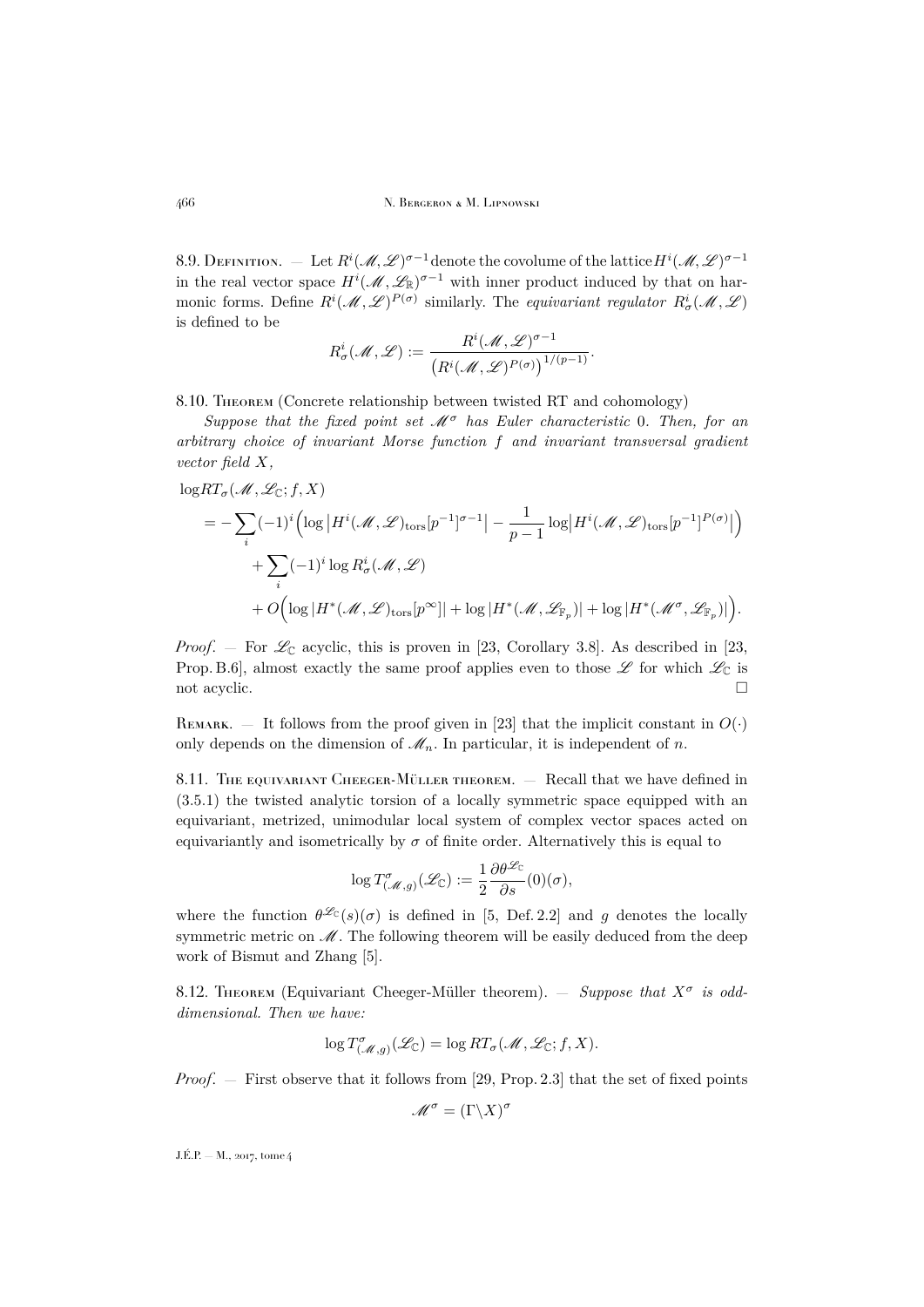is a finite disjoint union of its connected components that are parametrized by  $H^1(\sigma,\Gamma)$ . Since, under our assumption [\(2.4.1\)](#page-7-1), the map

$$
H^1(\sigma, \Gamma) \longrightarrow H^1(\sigma, G)
$$

has obviously trivial image, it moreover follows that each connected component is isometric to  $\Gamma^{\sigma}\backslash X^{\sigma}$ . In particular, it is odd dimensional. Moreover, splitting the complex vector space  $F = \bigoplus_j F^{\alpha_j}$  according to the eigenvalues of  $\sigma$  yields a decomposition of the complex vector bundle  $\mathscr{L}_{\mathbb{C}}$  over  $\Gamma^{\sigma}\backslash X^{\sigma}$  as a direct sum of complex vector bundles  $\Gamma^{\sigma}\backslash (X^{\sigma}\times F^{\alpha_j})$  that are all unimodular (note that by hypothesis  $\Gamma^{\sigma}$  is torsion-free). The differential form  $\theta_{\sigma}(\mathscr{L}_{\mathbb{C}}, h^{\mathscr{L}_{\mathbb{C}}})$  defined in [\[5,](#page-36-4) Def. 2.5] therefore vanishes. And, by [\[5,](#page-36-4) Th. 0.2], we conclude that

$$
(8.12.1) \quad 2[\log RT_{\sigma}(\mathcal{M}, \mathcal{L}_{\mathbb{C}}; f, X) - \log T_{(\mathcal{M}, g)}^{\sigma}(\mathcal{L}_{\mathbb{C}})]
$$
  
=  $-\frac{1}{4} \sum_{x \in \text{Crit}(f) \cap \mathcal{M}^{\sigma}} (-1)^{\text{ind}(f|_{\mathcal{M}^{\sigma}, x})} \sum_{j} (n_{+}(\beta_{j}, x) - n_{-}(\beta_{j}, x)) \cdot C_{j} \cdot \text{trace}[\sigma | \mathcal{L}_{x}],$ 

where:

– the integers  $n_{+}(\beta_i, x)$  and  $n_{-}(\beta_i, x)$  respectively denote the number of positive and negative eigenvalues of the Hessian  $d^2 f(x)$  acting on  $N(\beta_j)_x$ , where  $N(\beta_j)$  is the subbundle of the normal bundle N to  $\mathscr{M}^{\sigma}$  on which  $\sigma$  acts by  $e^{\pm i\beta_j}$ ;

– the constant  $C_j$  is related to the equivariant torsion of a sphere. See [\[24,](#page-37-15) §11]. Now, for our particular choice of Morse data and replacing the locally symmetric metric g by the modified metric  $g'$ , we deduce from  $(8.7.1)$  that the expression

$$
\sum_{j} (n_{+}(\beta_j, x) - n_{-}(\beta_j, x)) \cdot C_j \cdot \text{trace}[\sigma | \mathcal{L}_x]
$$

is constant for critical points x in a single connected component  $\mathcal{M}_0$  of the fixed point set  $\mathcal{M}^{\sigma}$ . Indeed,  $n_+(\beta_j, x) = \dim N(\beta_j)|_{\mathcal{M}_0}$ ,  $n_-(\beta_j, x) = 0$ , and, since  $\sigma$  preserves the flat connection, trace( $\sigma | \mathcal{L}_x$ ) is also constant. Therefore,

$$
-\frac{1}{4} \sum_{x \in \text{Crit}(f) \cap \mathcal{M}^{\sigma}} (-1)^{\text{ind}(f|_{\mathcal{M}^{\sigma}, x})} \sum_{j} (n_{+}(\beta_{j}, x) - n_{-}(\beta_{j}, x)) \cdot C_{j} \cdot \text{trace}[\sigma | \mathcal{L}_{x}]
$$

$$
= \sum_{\mathcal{M}_{0} \in \pi_{0}(\mathcal{M}^{\sigma})} \text{constant}(\mathcal{M}_{0}) \sum_{x \in \text{Crit}(f) \cap \mathcal{M}_{0}} (-1)^{\text{ind}(f|_{\mathcal{M}_{0}, x})}
$$

$$
= \sum_{\mathcal{M}_{0} \in \pi_{0}(\mathcal{M}^{\sigma})} \text{constant}(\mathcal{M}_{0}) \chi(\mathcal{M}_{0}) = 0.
$$

Thus,

 $\log RT_{\sigma}(\mathcal{M}, \mathcal{L}_{\mathbb{C}}; f, X) - \log T_{(\mathcal{M}, g')}^{\sigma}(\mathcal{L}_{\mathbb{C}}) = 0.$ 

To conclude, note that by the anomaly formula of Bismut-Zhang  $[5, Th. 0.1],<sup>(9)</sup>$  $[5, Th. 0.1],<sup>(9)</sup>$ 

$$
T^{\sigma}(\mathcal{M}, g')(\mathcal{L}_{\mathbb{C}}) = T^{\sigma}(\mathcal{M}, g)(\mathcal{L}_{\mathbb{C}})
$$

when all components of the fixed point set are odd-dimensional.

<sup>(9)</sup>Here again, we use that the differential form  $\theta_{\sigma}(\mathscr{L}, h^{\mathscr{L}})$  vanishes.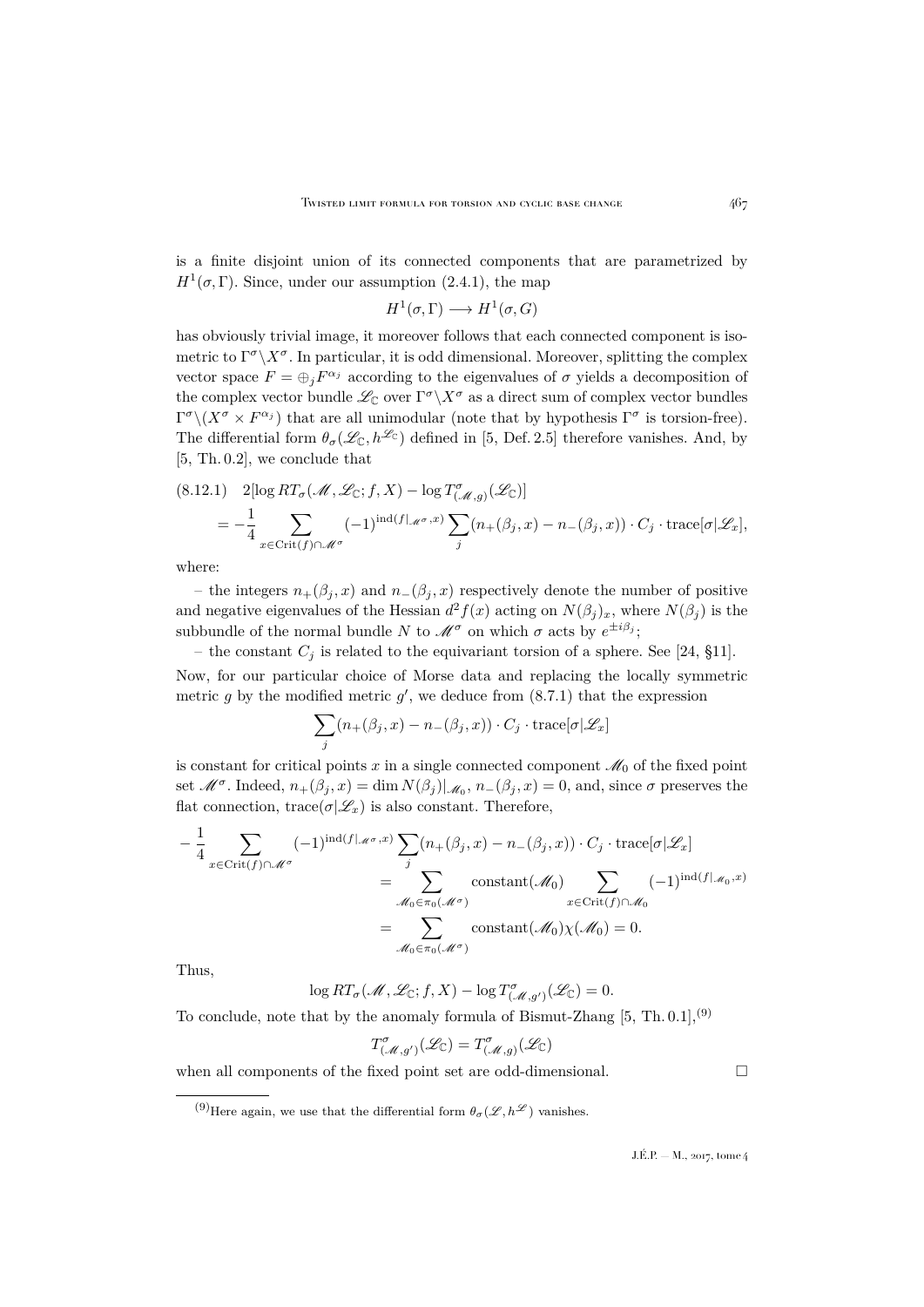8.13. Growth of torsion in cohomology of locally symmetric spaces. — Under the hypotheses of Section [8.6](#page-30-0) — in particular the hypothesis that  $\tilde{\rho}$  is strongly twisted acyclic — it follows from Theorem [4.11](#page-16-2) that

(8.13.1) 
$$
\frac{\log T^{\sigma}_{\Gamma_n \backslash X}(\rho)}{|H^1(\sigma, \Gamma_n)| \operatorname{vol}(\Gamma^{\sigma}_n \backslash G^{\sigma})} \longrightarrow t_X^{(2)\sigma}(\rho).
$$

From now on we will furthermore assume that  $\delta(G^{\sigma}) = 1$ ; note that this forces  $X^{\sigma}$ to be odd dimensional. Theorem [8.12](#page-32-0) therefore implies that

<span id="page-34-0"></span>
$$
\log T_{\Gamma_n \backslash X}^{\sigma}(\rho) = \log RT_{\sigma}(\mathcal{M}_n, \mathcal{L}_{\mathbb{C}}; f_n, X_n).
$$

Then Theorem [8.10,](#page-32-1) the remark following it, and Equation [\(8.13.1\)](#page-34-0) imply the following

<span id="page-34-1"></span>8.14. Corollary. — *Under the above hypotheses (in particular with* σ *of* prime order p*) suppose furthermore that*

$$
\log |H^*(\Gamma_n, \mathscr{O})[p^{\infty}]| = o(|H^1(\sigma, \Gamma_n)| \operatorname{vol}(\Gamma_n^{\sigma} \backslash G^{\sigma}))
$$
  
and  

$$
\log |H^*(\Gamma_n^{\sigma}, \mathscr{O}_{\mathbb{F}_p})| = o(\operatorname{vol}(\Gamma_n^{\sigma} \backslash G^{\sigma})).
$$

*Then*

$$
\frac{1}{|H^1(\sigma, \Gamma_n)| \operatorname{vol}(\Gamma_n^{\sigma} \backslash G^{\sigma})} \bigg[ \sum_i (-1)^i \log R_{\sigma}^i(\Gamma_n, \rho) - \sum_i (-1)^i \Big( \log |H^i(\Gamma_n, \mathcal{O})[p^{-1}]^{\sigma-1} | - \frac{1}{p-1} \log |H^i(\Gamma_n, \mathcal{O})[p^{-1}]^{\rho(\sigma)} | \Big) \bigg]
$$
\n
$$
- \sum_i (-1)^i \Big( \log |H^i(\Gamma_n, \mathcal{O})[p^{-1}]^{\sigma-1} | - \frac{1}{p-1} \log |H^i(\Gamma_n, \mathcal{O})[p^{-1}]^{\rho(\sigma)} | \Big) \bigg]
$$
\n
$$
\xrightarrow{n \to \infty} t_X^{(2)\sigma}(\rho).
$$

In particular, if  $\rho$  is strongly acyclic, then

$$
\frac{-\sum_{i}(-1)^{i}\left(\log\left|H^{i}(\mathcal{M},\mathcal{L})[p^{-1}]^{\sigma-1}\right|-\frac{1}{p-1}\log\left|H^{i}(\mathcal{M},\mathcal{L})[p^{-1}]^{P(\sigma)}\right|\right)}{|H^{1}(\sigma,\Gamma_{n})|\operatorname{vol}(\Gamma_{n}^{\sigma}\backslash G^{\sigma})}\prod_{\substack{n\to\infty\\ \chi\downarrow}}t_{X}^{(2)\sigma}(\rho).
$$

One can deduce from this an unconditional cohomology growth result:

<span id="page-34-2"></span>8.15. Corollary. — *Enforce the same notations and hypotheses as in Corollary* [8.14](#page-34-1)*, with* no a priori cohomology growth assumptions. Furthermore, assume that  $\rho$  is strongly acyclic and that  $\mathscr{O}_{\mathbb{F}_p}$  is trivial. Then

$$
\limsup \frac{\sum_i \log |H^i(\Gamma_n, \mathscr{O})_{\text{tors}}|}{\text{vol}(\Gamma^\sigma_n \backslash G^\sigma)} > 0.
$$

REMARK. – The local system  $(\Gamma_n \backslash X, \mathscr{O}_{\mathbb{F}_p})$  is trivial if and only if  $\Gamma_n$  is contained in the kernel of  $\rho$  mod  $p$ . We can therefore construct many examples using Proposition [4.5](#page-13-0) relative to the over group  $\Gamma = \ker(\rho \mod p)$ .

*Proof*. — Suppose that not both of the growth hypotheses of Corollary [8.14](#page-34-1) hold.

- If  $\limsup \log |H^*(\Gamma_n, \mathcal{O})[p^{\infty}]|/\text{vol}(\Gamma_n^{\sigma} \backslash G^{\sigma}) > 0$ , we are done.
- Suppose the mod p cohomology of  $((\Gamma_n\backslash X)^\sigma, \mathscr{O}_{\mathbb{F}_p})$  is large, i.e.,

$$
\frac{\log |H^*((\Gamma_n\backslash X)^\sigma,\mathscr{O}_{\mathbb{F}_p})|}{|H^1(\sigma,\Gamma_n)|\operatorname{vol}(\Gamma^\sigma_n\backslash G^\sigma)}\nrightarrow 0.
$$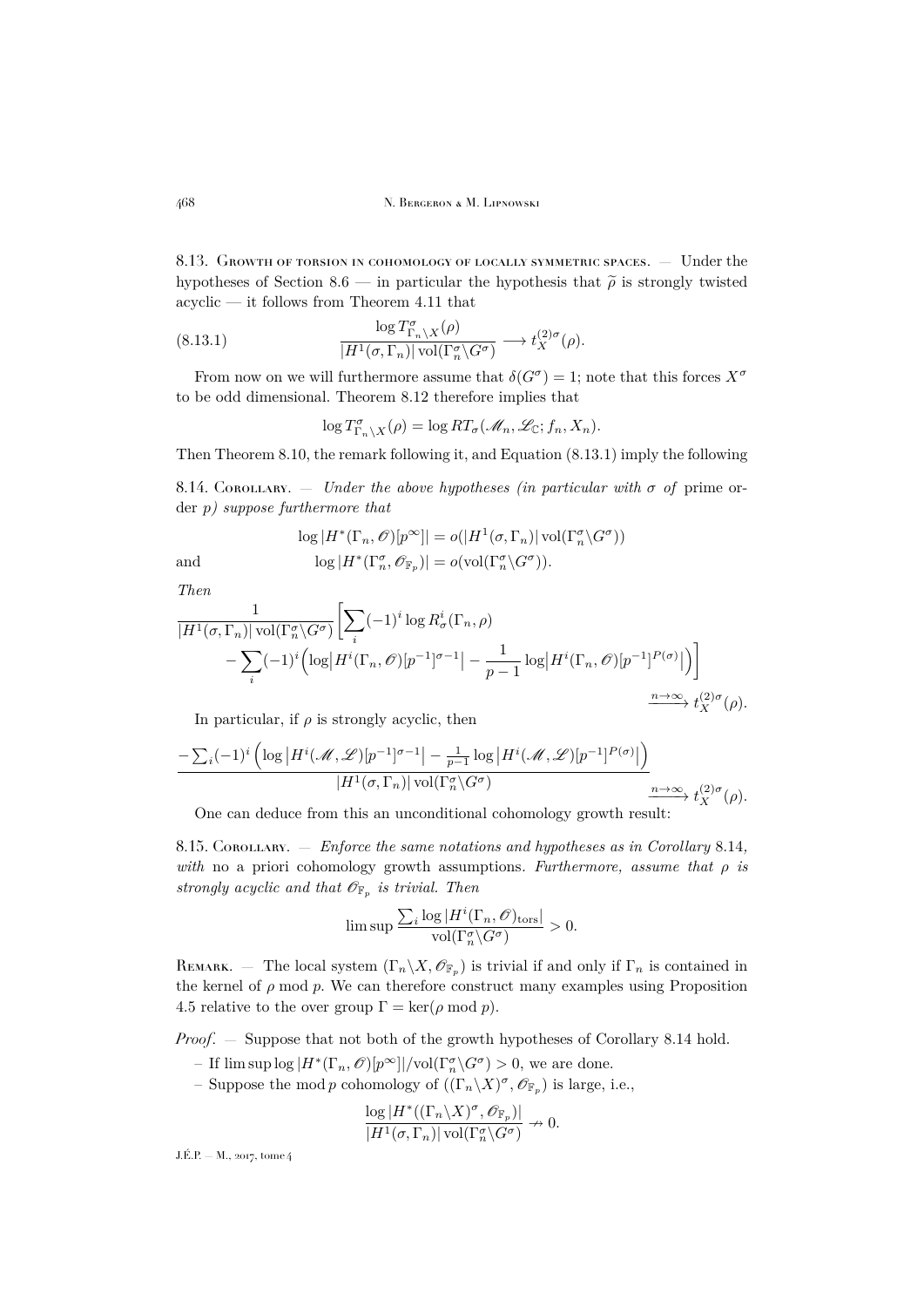Because  $\mathscr{O}_{\mathbb{F}_p}|_{(\Gamma_n\setminus X)^\sigma}$  is trivial, the latter implies that

$$
\frac{\log |H^*((\Gamma_n \backslash X)^\sigma, \mathbb{F}_p)|}{|H^1(\sigma, \Gamma_n)| \operatorname{vol}(\Gamma^\sigma_n \backslash G^\sigma)} \nrightarrow 0.
$$

The conclusion follows by Smith theory [\[8,](#page-36-10) §III]. Indeed [\[8,](#page-36-10) §III.4.1],

(8.15.1) 
$$
\dim_{\mathbb{F}_p} H^*((\Gamma_n \backslash X)^\sigma, \mathbb{F}_p) \leq \dim_{\mathbb{F}_p} H^*(\Gamma_n \backslash X, \mathbb{F}_p)
$$

$$
= \frac{1}{\operatorname{rank} \mathscr{O}} \dim_{\mathbb{F}_p} H^*(\Gamma_n \backslash X, \mathscr{O}_{\mathbb{F}_p}),
$$

where the final equality follows because  $\mathscr{O}_{\mathbb{F}_p}$  is trivial. Because  $\rho$  is strongly acyclic,  $(\Gamma_n \backslash X, \mathscr{O})$  has no rational cohomology. The desired conclusion then follows by the universal coefficient theorem.

Otherwise, both a priori cohomology growth hypotheses from Corollary [8.14](#page-34-1) are satisfied. We thus apply Corollary [8.14,](#page-34-1) whose conclusion is more refined. Note that it follows from Theorems [5.3](#page-18-1) and [6.14](#page-26-2) (and the computations in the non-twisted case done in [\[3\]](#page-36-0)) that  $t_X^{(2)\sigma}(\rho) \neq 0$  whenever  $\delta(G^{\sigma}) = 1$ .

REMARK. — Corollaries [8.14](#page-34-1) and [8.15](#page-34-2) were one major source of inspiration for this paper. We sought to understand when  $t_X^{(2)\sigma}(\rho) \neq 0$  in order to detect torsion cohomology growth. Theorem [1.4](#page-3-2) of the Introduction follows from Corollary [8.15.](#page-34-2)

8.16. Comparison with p-adic methods.  $\overline{ }$  Let G be an algebraic group over  $\mathbb Z$  which is smooth over  $\mathbb{Z}[N^{-1}]$  and for which  $\mathbf{G}_{\mathbb{Q}}$  is semisimple. As a byproduct of their study of completed cohomology [\[10\]](#page-36-11), Calegari and Emerton are able to prove nontrivial upper and lower bounds on cohomology growth for the family of groups  $\Gamma_{p^n}$  =  $\ker(G(\mathbb{Z}) \to G(\mathbb{Z}/p^n\mathbb{Z}))$  for any prime  $p \nmid N$ . Using Poincaré duality for completed cohomology, they show

$$
\dim_{\mathbb{F}_p} H^*(\Gamma_{p^n}, \mathbb{F}_p) \gg [\Gamma_1 : \Gamma_{p^n}]^{1-\alpha},
$$

where  $\alpha = \dim(G/K)/\dim G$ ; Calegari and Emerton prove this when  $\{\Gamma_{p^n}\}\$ is a family of 3-manifold groups in [\[11\]](#page-36-12) and Calegari extends this to general G in [\[9\]](#page-36-13). For any local system  $\mathscr L$  arising from a representation of **G** defined over  $\mathbb Q$  with  $\mathscr L_{\mathbb Q}$  acyclic, they deduce that

<span id="page-35-0"></span>
$$
(8.16.1) \t\t \log |H^*(\Gamma_{p^n}, \mathscr{L})_{\text{tors}}| \geqslant \log |H^*(\Gamma_{p^n}, \mathscr{L})[p^\infty]| \gg [\Gamma_1 : \Gamma_{p^n}]^{1-\alpha}
$$

as an immediate consequence. It is noteworthy that  $\alpha = 1/2$  if G is a complex Lie group and  $1-\alpha \geq 1/3$  for arbitrary G. The resulting lower bound obtained by [\(8.16.1\)](#page-35-0) is of the same quality as that proven in Corollary [\(8.15\)](#page-34-2) for quadratic base change of groups with  $\delta(G^{\sigma}) = 1$  and is always strictly larger for cyclic base change of degree greater than two for groups with  $\delta(G^{\sigma}) = 1$ . Nonetheless, these lower bounds do not subsume our main theorems on torsion cohomology growth.

- Suppose  $\delta(G^{\sigma}) = 1$ . By Corollary [8.15,](#page-34-2) any family of groups satisfying the hypotheses of Theorem [4.11](#page-16-2) exhibits torsion cohomology growth. As shown in Propo-sition [4.5,](#page-13-0) fairly general families  $\{\Gamma'_q\}$  of congruence subgroups which grow horizontally, e.g. as q varies through a sequence of primes, satisfy these hypotheses. However,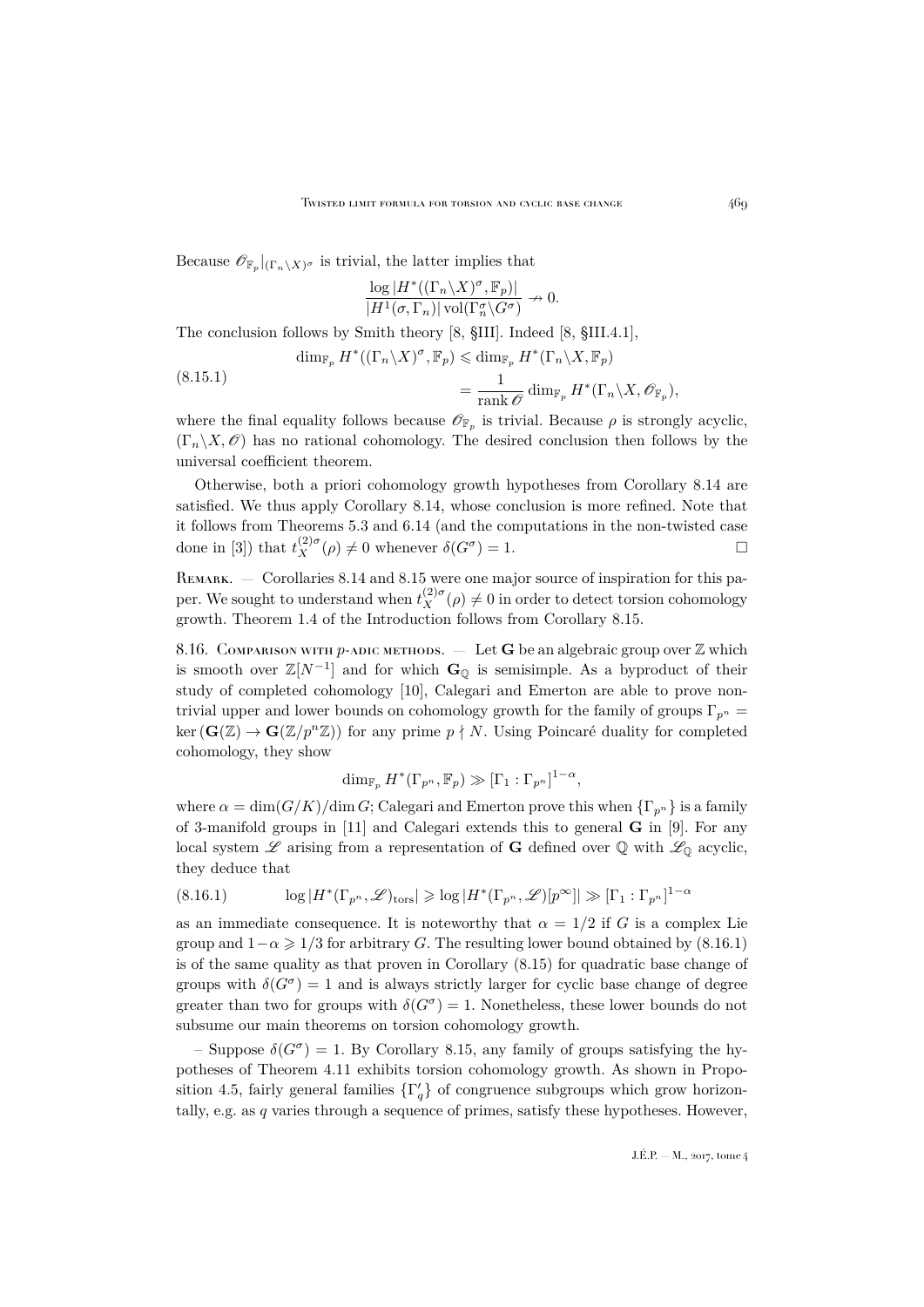[\(8.16.1\)](#page-35-0) does not give any information concerning cohomology growth for such families of horizontally growing congruence subgroups.

– Suppose  $\delta(G^{\sigma}) = 1$  and consider the family of congruence subgroups  $\{\Gamma_{p^n}\}$  of full level  $p^n$ . Both Corollary [8.14](#page-34-1) and  $(8.16.1)$  yield lower bounds on torsion cohomology growth. However, their origins should be regarded as very distinct.

Cohomology classes accounted for by  $(8.16.1)$  are an aggregate of mod p congruences between  $(\text{mod } p)$  automorphic representations of  $G$  of arbitrary level.

On the other hand, the cohomology classes accounted for by Corollary [8.14](#page-34-1) conjecturally arise by base change transfer over  $\mathbb{Z}$  [\[12,](#page-36-14) [22\]](#page-37-16). Partial evidence for this transfer occurs in Theorem [6.14,](#page-26-2) which may be regarded as 'numerical base change transfer over  $\mathbb Z$  at infinite level' (see [\[22\]](#page-37-16) for some special cases of numerical base change transfer over  $\mathbb Z$  at finite level).

Base change for torsion cohomology leads us to expect that torsion witnessed in Corollary [8.14](#page-34-1) is supported at the same primes as torsion in the cohomology of locally symmetric spaces for  $G^{\sigma}$ ; computations suggest that the latter primes are large and irregular [\[31\]](#page-37-17). On the other hand, torsion witnessed through [\(8.16.1\)](#page-35-0) is supported at a single prime  $p$  and gives no information about the prime-to- $p$  part of torsion cohomology.

#### <span id="page-36-1"></span>**REFERENCES**

- <span id="page-36-7"></span>[1] M. Abert, N. Bergeron, I. Biringer, T. Gelander, N. Nikolov, J. Raimbault & I. Samet – "On the growth of  $L^2$ -invariants for sequences of lattices in Lie groups",  $arXiv:1210.2961$ , 2012.
- <span id="page-36-6"></span>[2] D. BARBASCH & H. MOSCOVICI – " $L^2$ -index and the Selberg trace formula", *J. Funct. Anal.* 53 (1983), no. 2, p. 151–201.
- <span id="page-36-0"></span>[3] N. BERGERON & A. VENKATESH – "The asymptotic growth of torsion homology for arithmetic groups", *J. Inst. Math. Jussieu* **12** (2013), no. 2, p. 391–447.
- <span id="page-36-9"></span>[4] J.-M. Bismut & W. Zhang – *An extension of a theorem by Cheeger and Müller*, Astérisque, vol. 205, Société Mathématique de France, Paris, 1992, With an appendix by François Laudenbach.
- <span id="page-36-4"></span>[5]  $\frac{1}{\sqrt{5}}$ , "Milnor and Ray-Singer metrics on the equivariant determinant of a flat vector bundle", *Geom. Funct. Anal.* **4** (1994), no. 2, p. 136–212.
- <span id="page-36-2"></span>[6] A. BOREL, J.-P. LABESSE & J. SCHWERMER – "On the cuspidal cohomology of S-arithmetic subgroups of reductive groups over number fields", *Compositio Math.* **102** (1996), no. 1, p. 1–40.
- <span id="page-36-5"></span>[7] A. Bouaziz – "Formule d'inversion d'intégrales orbitales tordues", *Compositio Math.* **81** (1992), no. 3, p. 261–290.
- <span id="page-36-10"></span>[8] G. E. BREDON – *Introduction to compact transformation groups*, Pure and Applied Mathematics, vol. 46, Academic Press, New York-London, 1972.
- <span id="page-36-13"></span>[9] F. Calegari – "Blog post: torsion in the cohomology of co-compact arithmetic lattices", [http://galoisrepresentations.wordpress.com/2013/02/06/](http://galoisrepresentations.wordpress.com/2013/02/06/torsion-in-the-cohomology-of-co-compact-arithmetic-lattices/).
- <span id="page-36-11"></span>[10] F. CALEGARI & M. EMERTON – "Bounds for multiplicities of unitary representations of cohomological type in spaces of cusp forms", *Ann. of Math. (2)* **170** (2009), no. 3, p. 1437–1446.
- <span id="page-36-12"></span>[11] , "Mod-p cohomology growth in p-adic analytic towers of 3-manifolds", *Groups Geom. Dyn.* **5** (2011), no. 2, p. 355–366.
- <span id="page-36-14"></span>[12] F. Calegari & A. Venkatesh – "A torsion Jacquet–Langlands correspondence", [arXiv:1212.3847](http://arxiv.org/abs/1212.3847), 2012.
- <span id="page-36-8"></span>[13] L. Clozel – "Changement de base pour les représentations tempérées des groupes réductifs réels", *Ann. Sci. École Norm. Sup. (4)* **15** (1982), no. 1, p. 45–115.
- <span id="page-36-3"></span>[14] P. Delorme – "Théorème de Paley-Wiener invariant tordu pour le changement de base C/R", *Compositio Math.* **80** (1991), no. 2, p. 197–228.